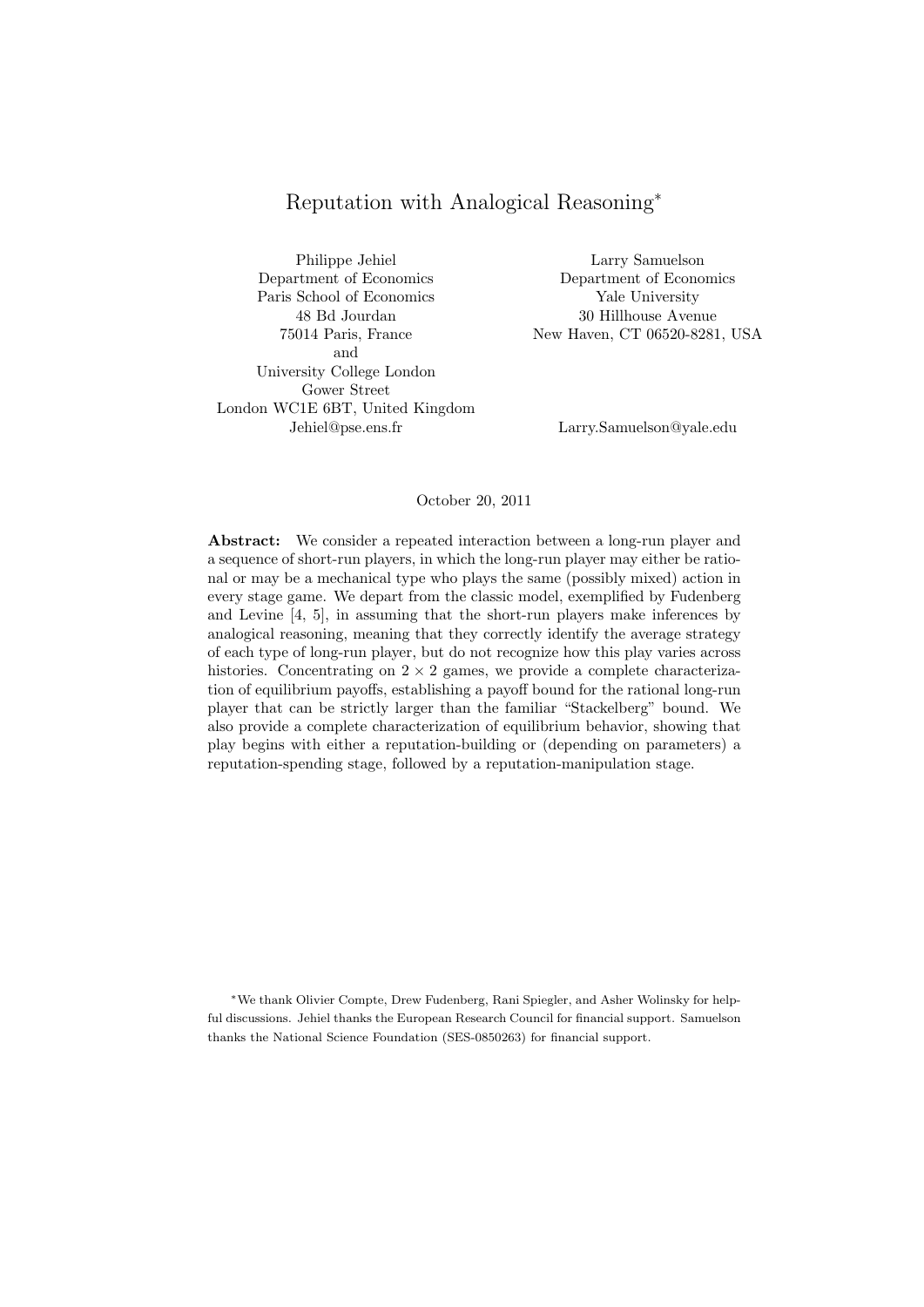# Reputation with Analogical Reasoning

October 20, 2011

# **Contents**

| 1        |     | Introduction                                                                     | 1              |
|----------|-----|----------------------------------------------------------------------------------|----------------|
|          | 1.1 |                                                                                  | $\mathbf{1}$   |
|          | 1.2 |                                                                                  | $\overline{2}$ |
|          | 1.3 |                                                                                  | $\overline{2}$ |
|          | 1.4 |                                                                                  | 3              |
| $\bf{2}$ |     | The Model                                                                        | 5              |
|          | 2.1 |                                                                                  | 5              |
|          | 2.2 |                                                                                  | 6              |
| 3        |     | <b>Reputation Analysis</b>                                                       | 8              |
|          | 3.1 | The Canonical Game                                                               | 8              |
|          | 3.2 |                                                                                  | 9              |
|          |     | Player 2's Best Response<br>3.2.1                                                | 9              |
|          |     | 3.2.2<br>Player 1's Best Response: $a > d > b, c \dots \dots \dots$              | 10             |
|          |     | Player 1's Best Response: $a > c > d > b$<br>3.2.3                               | 12             |
|          |     | 3.2.4<br>Player 1's Best Response: $a > b > c$ , d or $a > c > b > d$ .          | 13             |
|          | 3.3 |                                                                                  | 15             |
|          |     | 3.3.1<br>Example I: The Product Choice Game                                      | 15             |
|          |     | 3.3.2<br>Example II: A Zero-Sum Game                                             | 18             |
|          |     | Example III: Multiple Mechanical Types<br>3.3.3                                  | 19             |
|          | 3.4 |                                                                                  | 21             |
|          |     | 3.4.1                                                                            | 22             |
|          |     | 3.4.2<br>Pure-Outcome Equilibria                                                 | 22             |
|          |     | 3.4.3                                                                            | 23             |
|          |     | 3.4.4                                                                            | 25             |
|          |     | 3.4.5                                                                            | 29             |
|          | 3.5 |                                                                                  | 30             |
| 4        |     | <b>Discussion</b>                                                                | 31             |
| 5        |     | <b>Appendix: Proofs</b>                                                          | 33             |
|          | 5.1 | Proof of Lemma 1                                                                 | 33             |
|          | 5.2 | Proof of Lemma 2                                                                 | 34             |
|          | 5.3 | Proof of Lemma 3                                                                 | 34             |
|          | 5.4 | Proof of Lemma 4                                                                 | 36             |
|          | 5.5 |                                                                                  | 37             |
|          | 5.6 |                                                                                  | 38             |
|          | 5.7 | Proof of Proposition $3 \ldots \ldots \ldots \ldots \ldots \ldots \ldots \ldots$ | 39             |
|          | 5.8 |                                                                                  | 41             |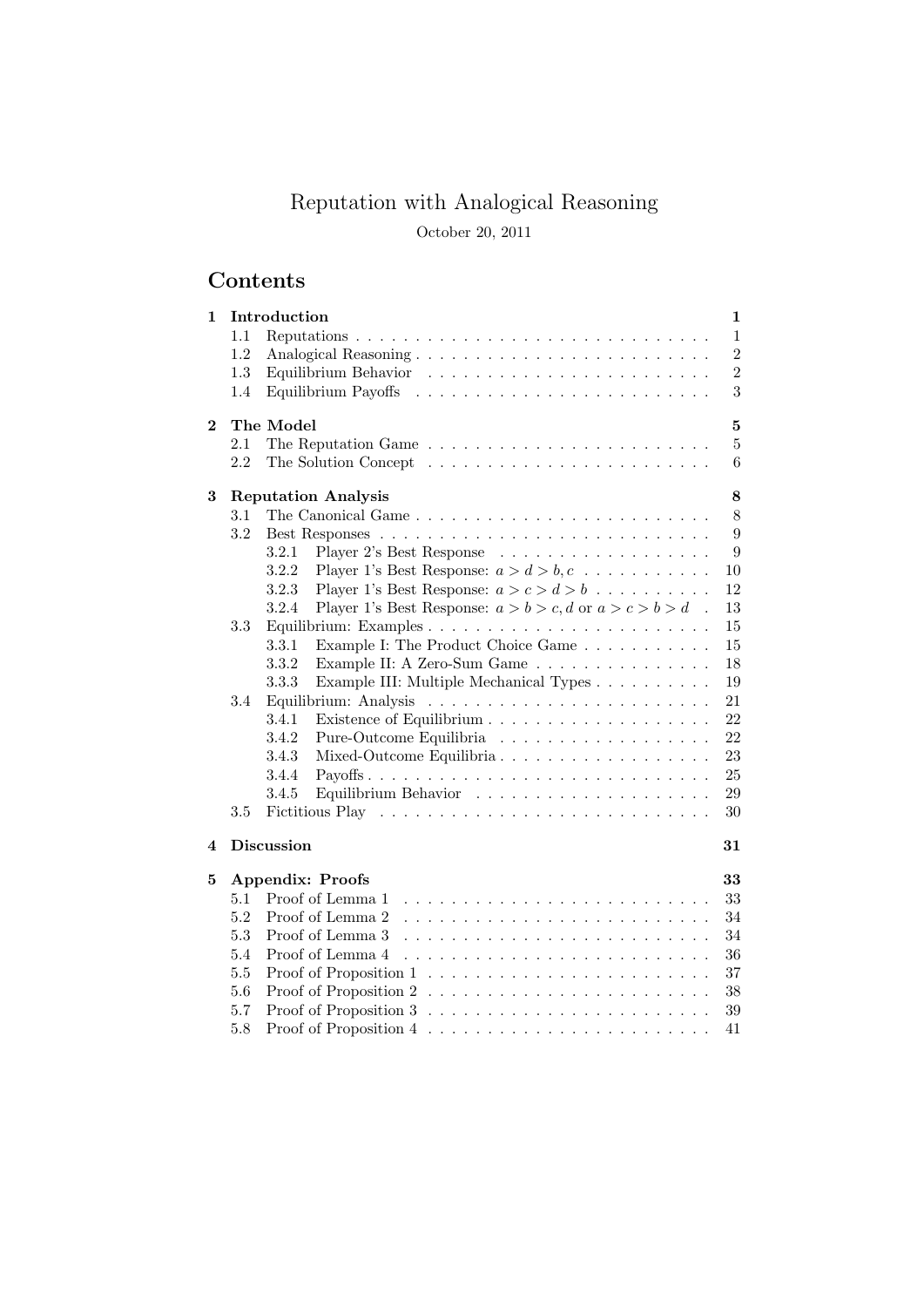# Reputation with Analogical Reasoning

# **1 Introduction**

## **1.1 Reputations**

The literature on reputation, pioneered by Kreps, Milgrom, Roberts and Wilson [7, 8, 12], has shown that uncertainty about a player's type can have dramatic implications for equilibrium play in repeated games.<sup>1</sup> This is most effectively illustrated in the context studied by Fudenberg and Levine [4, 5]. A long-run player faces a sequence of short-run players. The long-run player is almost certainly a rational player interested in maximizing her discounted sum of payoffs, but may also be a mechanical type who plays the same (possibly mixed) stagegame action in every period. Fudenberg and Levine show that the rational long-run player, if sufficiently patient, can guarantee a payoff that corresponds to the payoff she would obtain by always playing like the mechanical type of her choice (with the short-run players playing a best response to this choice). The rational long-run player's payoff in the repeated game thus approximates the payoff she could achieve in a single-shot game in which the long-run player first chooses behavior matching that of a mechanical type, and then the short-run player chooses a best response.

The analysis of Fudenberg and Levine follows from a careful examination of the short-run players' updating of their beliefs as to which type of long-run player they are facing. These beliefs in turn follow from Bayes' rule, assuming that the short-run players have a *perfect* understanding of the equilibrium strategies of the various types of long-run players.

The initial reputation models of Kreps, Milgrom, Roberts and Wilson [7, 8, 12] were designed to explain certain types of seemingly intuitive behavior that does not appear in the equilibrium of a complete-information game, with entry deterrence in the finitely-repeated chain store game being the classic example. Subsequent developments, typified by Fudenberg and Levine [4, 5], have pushed reputation models toward characterizing equilibrium payoffs. Nonetheless, much of the more applied interest in reputations centers around behavioral questions. How do people build reputations? How do they manage or maintain their reputations, and when do they spend them?

This paper examines an alternative reputation model, centered around a simpler model of how short-run players formulate and update their beliefs. We view this behavior as a plausible alternative to the potentially demanding requirement that short-run players have a perfect understanding of equilibrium play. We characterize equilibrium payoffs, but are also able to obtain precise characterizations of equilibrium behavior.

<sup>&</sup>lt;sup>1</sup>See Mailath and Samuelson [11] for a survey. Mailath and Samuelson refer to a player who necessarily chooses the same exogenously-specified action in every stage game as a *simple commitment* type. We refer to such players as *mechanical* types.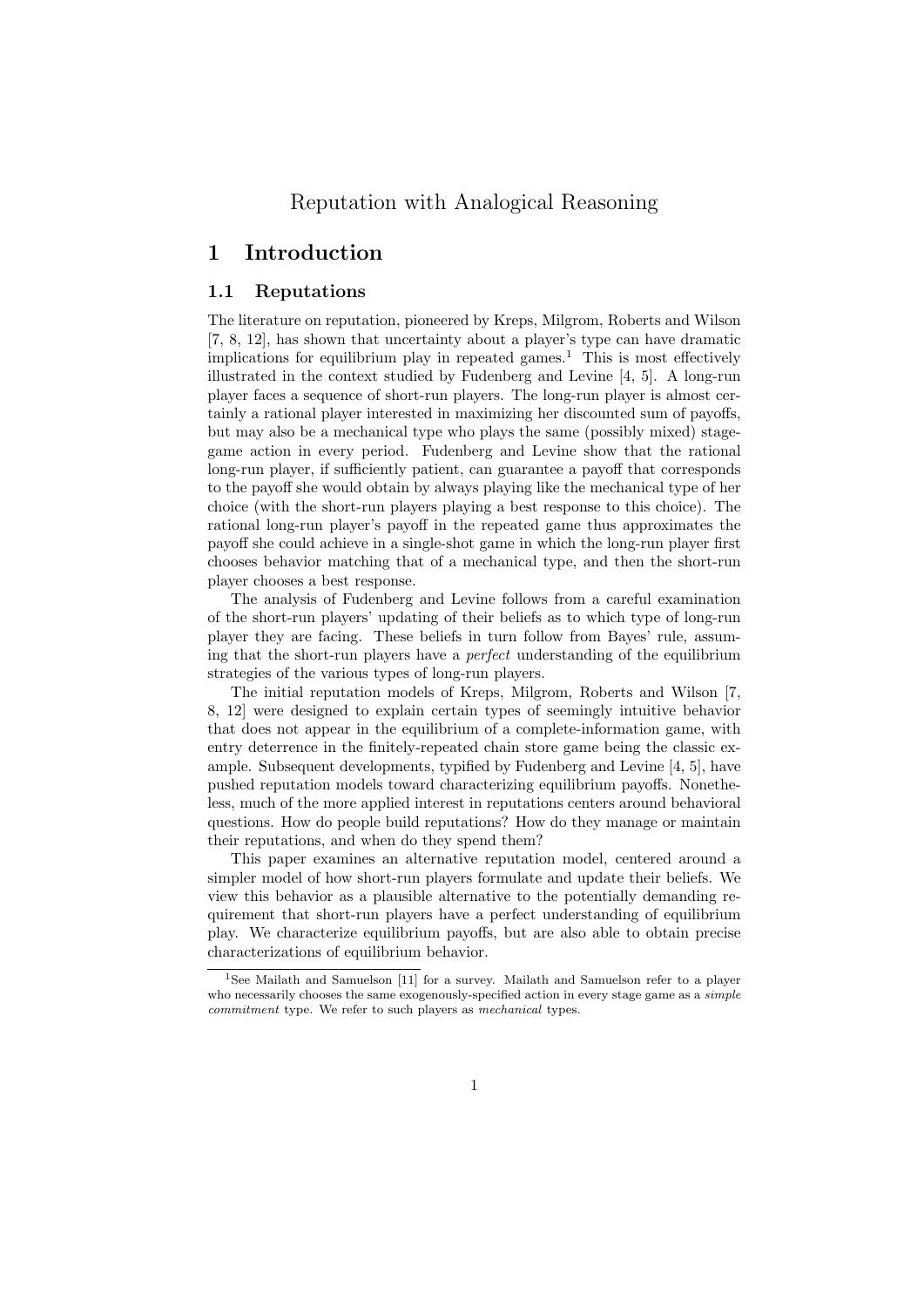## **1.2 Analogical Reasoning**

We assume that short-run players reason as if *all* types of the long-run players behave in a stationary fashion. This assumption is correct for mechanical types, but not necessarily so for the rational long-run player. The stationary behavior attributed by short-run players to each type of long-run player is assumed to match that type's true expected frequency of play, aggregated over the various periods.

We view this formulation as capturing a setting in which it is difficult for short-run players, who appear in the game just once, to obtain a detailed description of the actions of the long-run players after every possible history. Instead, we assume that short-run players can observe the aggregate frequency of play of the various types of long-run player in previous reputation games, but not how these frequencies depend on the exact history in the game. It is then plausible that short-run players will reason as if the behaviors of the various types of long-run players are stationary, and match the aggregate empirical frequencies of play. In particular, this is the simplest model making use of all of the information available to short-run players. Long-run players, on the other hand, play more often and are thus able to access data (about the play of short-run players) in a finer way.

The equilibrium approach pursued in this paper captures this intuitivelyformulated scenario by assuming further that a steady state has been reached, so that the equilibrium play of the long-run players indeed matches the historical frequencies that gave rise to these beliefs. The resulting steady state corresponds to an analogy-based expectation equilibrium (Jehiel [6]), which has been defined for games with multiple types in Ettinger and Jehiel [3]. Observe that despite the coarseness of short-run players' understanding of the long-run player's strategy, short-run players still perform inferences using Bayes' rule as to which type of long-run player they are facing. However, this updating is based on a misspecified model of the long-run player, assuming behaviors are stationary, in contrast to the correct model used in the classic sequential equilibrium concept.<sup>2</sup>

## **1.3 Equilibrium Behavior**

We concentrate throughout on the case in which both the short-run player and the long-run player must choose between two actions in every period, discussing extensions in Section 4. We provide a complete characterization of equilibrium behavior.

We find two types of equilibria—those in which the long-run frequency of play of the rational long-run player becomes concentrated around one frequency as the discount rate vanishes, which we refer to as unary equilibria, and those

<sup>2</sup>Liu and Skrzypacz [9] examine a model in which the short run players observe only the play of the long run player from the recent past, but are otherwise fully rational. They investigate the extent to which the long run player is still able to effectively commit to play matching that of a mechanical type.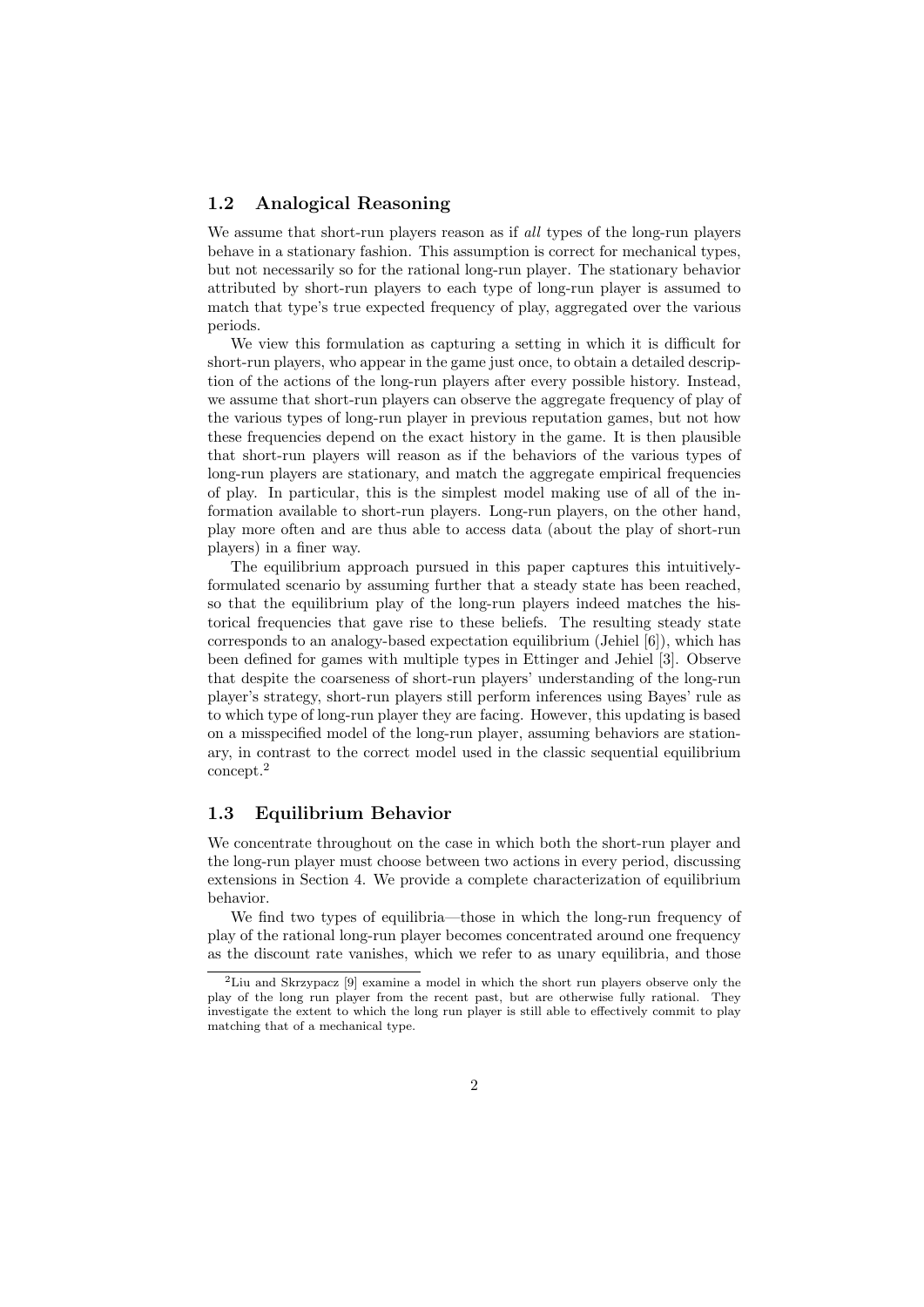which do not have this property. For a given constellation of mechanical types and specification of the stage game, there may exist multiple equilibria, with payoff differences that persist even as the agents become arbitrarily patient. However, if the set of possible mechanical types is sufficiently rich, then we (generically) have unique equilibria, and all such equilibria are unary.

Unary equilibria have an important implication for our learning interpretation of the equilibrium considered here. While our basic theory (implicitly) requires that short-run players have access to aggregate behavior from previous reputation games *by type*, there is no need for short-run players to have access to the types of previous long-run players in the case of unary equilibria. By observing the distributions of aggregate frequencies in past reputation games, short-run players can identify that there are different modes, and by identifying each mode with a type of long-run player, the short-run players would reason exactly as we assume they do in our current analysis.

We accordingly focus this introductory discussion on unary equilibria. Equilibrium behavior can then be divided into two phases. The game begins with an initial phase, in which (depending on parameters) the rational long-run player either builds her reputation (playing so as to inflate the belief of the short run player that she is the mechanical type with whom she wishes to be confused) or spends her reputation (exploiting the belief that with sufficiently high probability she is the mechanical type with whom she wants to be confused). If the set of commitment types satisfies a straightforward diversity condition, then this initial phase is relatively short, and converges to being an insignificant proportion of play as players get more patient.

The initial phase is followed by a manipulation phase. Here, the long-run player's behavior balances the interest of making the highest instantaneous payoff and the interest of maintaining the belief that the long-run player is mechanical. In the most interesting cases (in which the "reputation outcome" does not coincide with a Nash equilibrium of the stage game), player 1 manipulates player 2's belief so as to keep player 2 as close as possible to indifference between player 2's actions. In the process, player 1 introduces correlation into the actions of player 1 and 2, reducing the cost of manipulating 2's beliefs and boosting player 1's payoff.

For a fixed discount factor, and conditional on facing the rational long-run player, the short-run players' belief that the long-run player is mechanical need not converge to zero, in contract to the insight obtained by Cripps, Mailath and Samuelson [1, 2] in the classic rationality setup. Thus, even in the ultra long-run, short-run players remain uncertain as to which type of long-run player they are facing. This is so because the short-run players are working with a misspecified model, and hence even arbitrarily rich amounts of data need not lead them to correct beliefs.

# **1.4 Equilibrium Payoffs**

A first result on equilibrium payoffs is straightforward. The rational long-run player can always guarantee a payoff that is no less than the bound derived in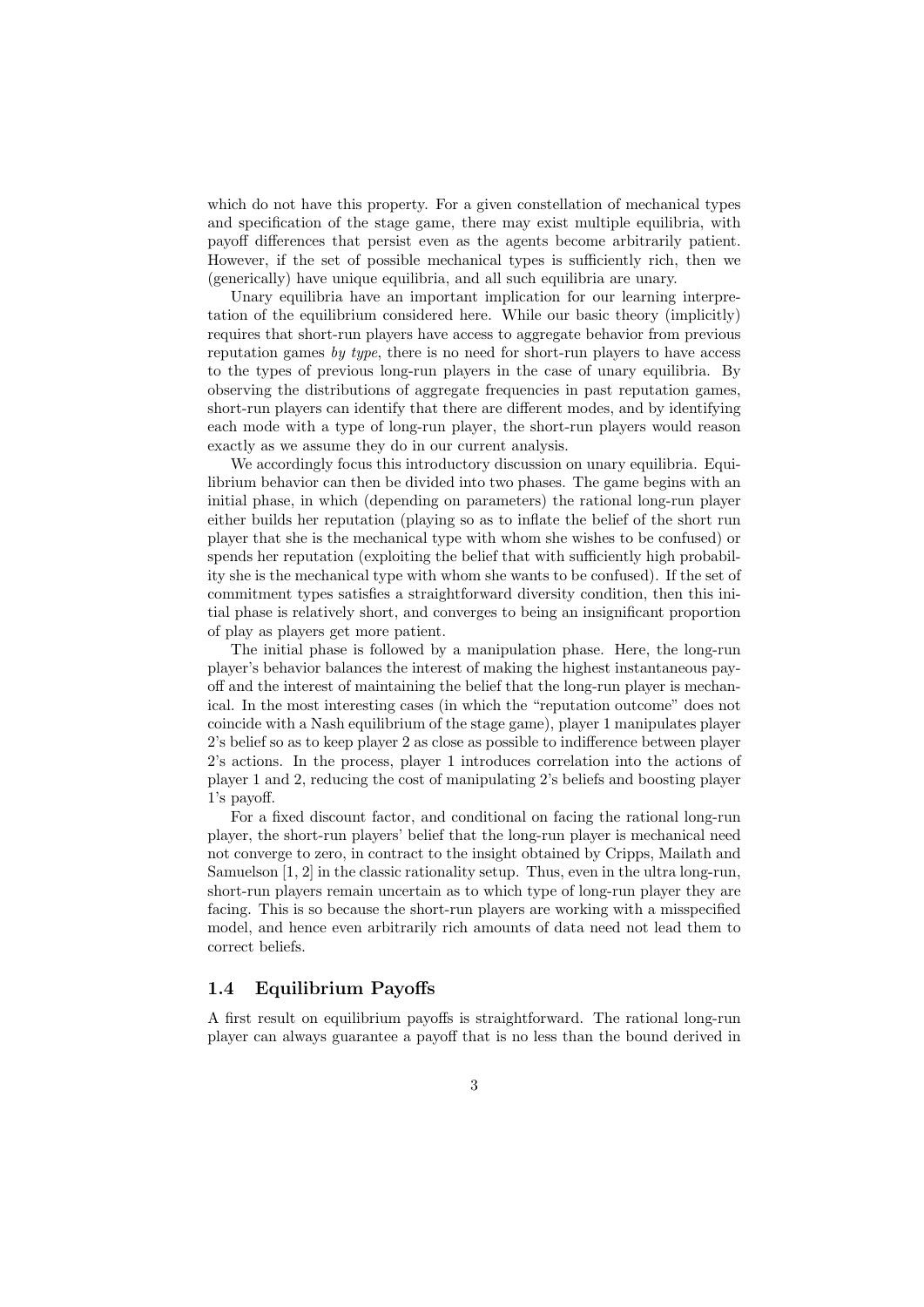Fudenberg and Levine [4, 5].<sup>3</sup> However, she can often ensure a strictly larger payoff. There are two reasons for this difference. First, the long-run player in our model can induce the short-run players to attach positive probability to multiple types, even in the limit as arbitrarily large amounts of data accumulate. This essentially allows the long-run player to "commit" to the behavior of a phantom mechanical type who does not actually appear in the list of possible mechanical types. Second, the correlation between player-1 and player-2 actions that appears in the reputation-manipulation phase allows an additional boost in the long-run player's payoff.

We can illustrate the second, somewhat more subtle, of these forces with the following game:

| Check   | Honest          |                 |
|---------|-----------------|-----------------|
| $Audit$ | $\boxed{4, -2}$ | $\boxed{3, -1}$ |
| $Not$   | $\boxed{0, 4}$  | $\boxed{4, 0}$  |

Think of this as a game between a taxpayer (player 2) and the government (player 1). There is a potential surplus of 4, consisting of the taxpayer's liability, to be split between the two. If the government does not audit, the surplus is captured by the government if the taxpayer is honest, and by the taxpayer if the taxpayer cheats. Auditing simply reduces the payoffs of both agents by 1 if the taxpayer is honest. Auditing a cheating taxpayer imposes an additional penalty on the taxpayer, while allowing the government to appropriate the surplus and recover the auditing costs. This game has a unique mixed equilibrium, in which the government audits with probability 4*/*5 and the taxpayer cheats with probability 1*/*5, for payoffs (16*/*5*,* 4*/*5). In the classic model, commitment is of no value.<sup>4</sup> Suppose further that in addition to the normal or rational player 1, there is a mechanical type of player 1 who plays a stationary mixture giving Audit with probability strictly above  $\frac{4}{5}$ , as well as a mechanical type who plays Audit with probability strictly below  $\frac{4}{5}$ . As usual, we assume that the overall probability of the long-run player being mechanical is small. In our cognitive environment, the long-run player would choose *Audit* roughly 4*/*5 of the time and *Not* roughly 1*/*5 of the time, thereby ensuring that player 2 is always very close to indifferent between *Honest* and *Cheat*. However, player 1 would manage to *Audit* only when player 2 is cheating, and to not audit when player 2 is honest. A (very) patient player 1 thus always gets a per period payoff close to 4, which exceeds the stage-game Nash equilibrium payoff, as well as any conceivable equilibrium payoff in the classic approach, no matter what mechanical types are present. Player 1's reputation-manipulation stage allows player 1 not only to keep player 2 on the boundary between being honest and cheating, but

<sup>&</sup>lt;sup>3</sup>This follows from the work of Watson [13], and can be established with the same sort of argument found in Fudenberg and Levine [4, 5].

<sup>&</sup>lt;sup>4</sup>To verify this, note that inducing honest behavior from player 2 requires that player 1 audit with probability at least 4*/*5, which then ensures that player 1 gets no more than the equilibrium payoff. It is not a general property that commitment has no value when stage games have only mixed equilibria, but this property simplifies the current comparison without being necessary for the result.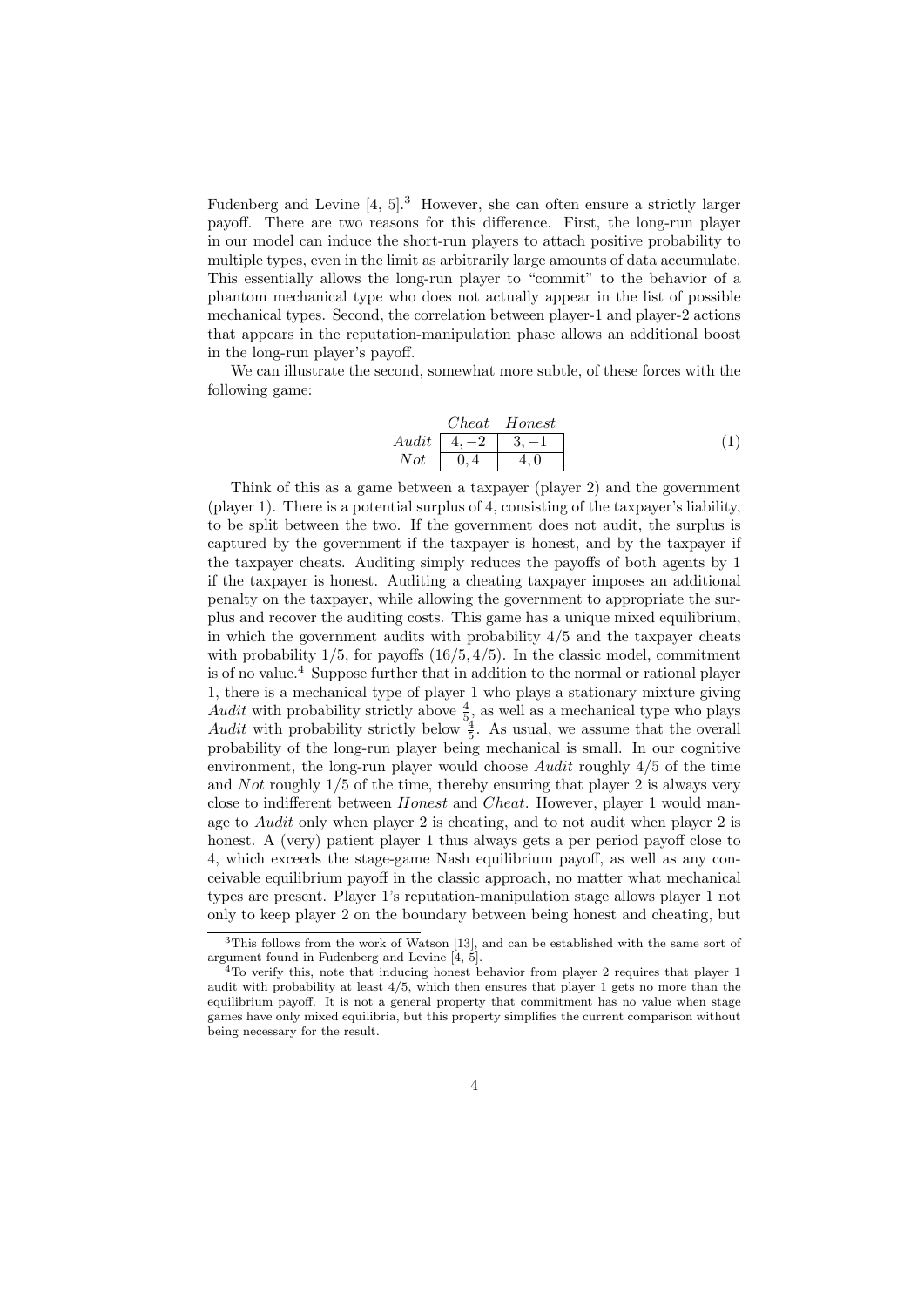to avoid miscoordination in doing so.

Interestingly, this is also the payoff that would be achieved by player 1 if the player 2s followed fictitious play dynamics, i.e. played best responses to the empirical frequencies of actions of the long-run player observed so far (in the current repeated game). This link to the payoff achievable in the fictitious play setup extends to all 2x2 games. More precisely, as players get patient, the best payoff the long-run player can achieve in an equilibrium of our cognitive setup corresponds to the payoff the long-run player would obtain by best responding to fictitious play dynamics on the part of short-run players.

This link is somewhat unexpected, to the extent that our approach is one with multiple types of long-run players in which short-run players make inferences as to which type they are facing, whereas the fictitious play setup has no such inference taking place. In addition, our approach is an equilibrium approach (in that the stationary behavior assumed for the long-run player matches the true aggregate empirical frequency), unlike the fictitious play setup. However, the equilibrium strategy of the long-run player in our environment involves manipulating the beliefs of the short-run players in much the same way that a long-run player would manipulate the experience of fictitious-play opponents.

# **2 The Model**

## **2.1 The Reputation Game**

We consider a repeated game of incomplete information, as in Fudenberg and Levine [4, 5]. A long-run player 1 faces a sequence of short-run player 2s. The interaction lasts over possibly infinitely many periods. Conditional upon reaching period *t*, there is a probability  $1 - \delta$  that the game stops at *t* and probability  $\delta$  that it continues.<sup>5</sup> As usual, we will be especially interested in the case in which  $\delta$  is close to 1.

At the beginning of the game, the long-run player is chosen by Nature to be one of several types: either a rational type with probability  $\mu_{\emptyset}^0$  or one of *K* possible mechanical types with probabilities  $\mu_{\emptyset}^1, \ldots, \mu_{\emptyset}^K$ , respectively. This choice is observed by player 1 but not player 2.

We let  $a(t) \in A = A_1 \times A_2$  denote the pure stage-game actions chosen by players 1 and 2 in period  $t \in \{0, 1, 2, \ldots\}$ . A mechanical type plays the same completely-mixed stage-game action in every period. We denote by  $\alpha^k \in \Delta(A_1)$ the mixed action played by type *k* of player 1 in each period *t*.

In period *t*, the rational player 1 and the new period-*t* short-run player observe the history of actions  $h(t) \in A^t$ , and the players then simultaneously

<sup>5</sup> It is a familiar observation that this specification of a repeated game with a random termination date is formally equivalent to a game that never terminates, but in which players discount payoffs with discount factor *δ*. In the current development, we commit throughout to the random-termination interpretation. This will have substantive implications when we place consistency conditions on players' information. We could also address the case in which the game lasts forever but players discount, with somewhat different details.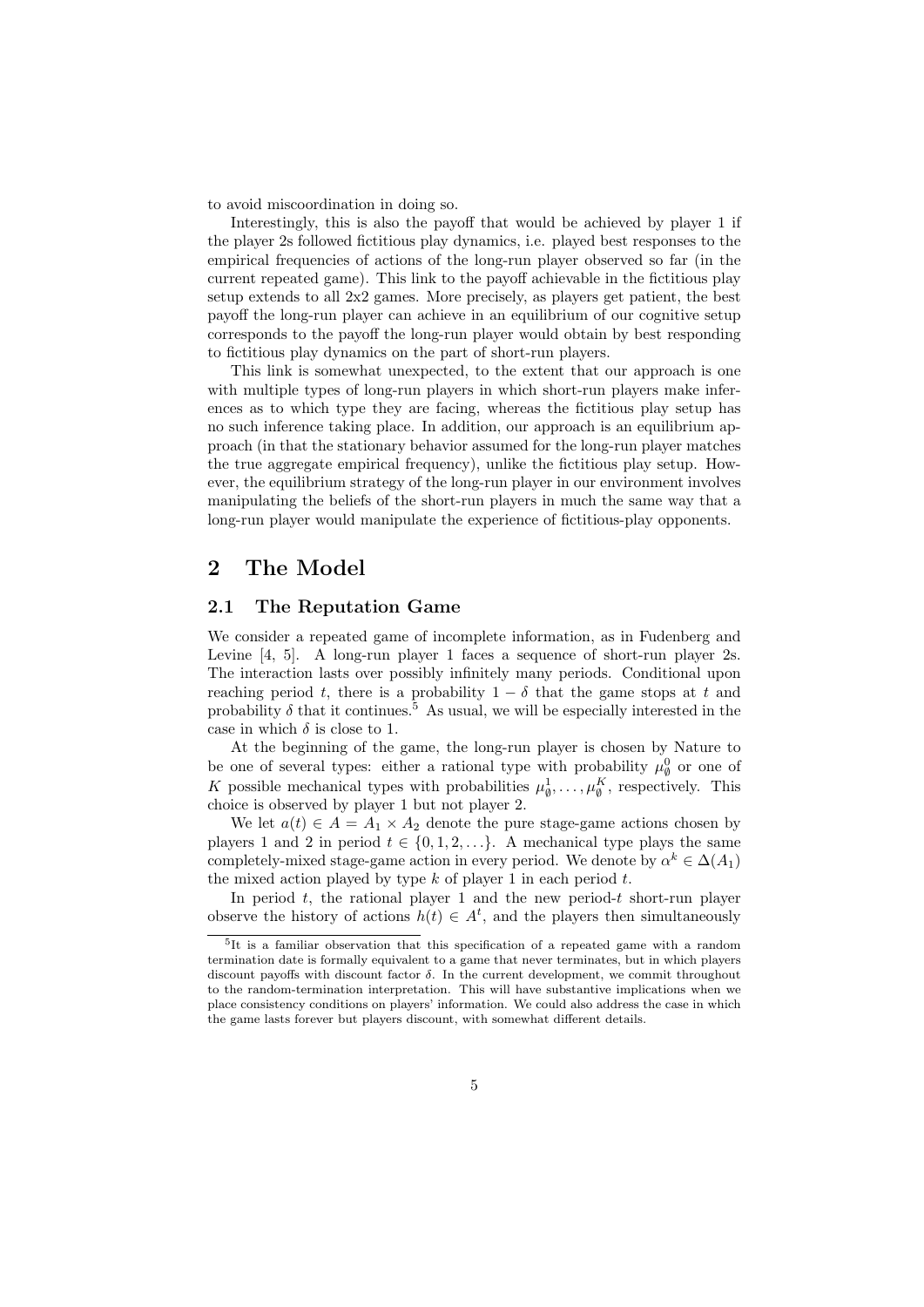choose actions. The players receive stage-game payoffs  $u(a(t))$ , where  $u : A \rightarrow$  $\mathbb{R}^2$ .

Player 1's expected payoff from the sequence of action profiles  $\{a(t)\}_{t=0}^{\infty}$  is given by

$$
(1 - \delta) \sum_{t=0}^{\infty} \delta^t u_1(a(t)).
$$

Hence, the long-run player imposes no discounting other than that implicitly induced by the random termination of the game. We could also allow player 1 to discount payoffs, though this would complicate the notation. The short-run player values only the payoff she obtains in the stage where she is called to play.

#### **2.2 The Solution Concept**

The short-run players are initially uncertain about the long-run player's type, and will draw inferences about this type as play unfolds. Their inferences follow from Bayesian learning, but this learning is conducted in the context of a misspecified model. In particular, short-run players adopt a simplified model of the long-run players' behavior, assuming that this behavior is stationary.

Formally, we capture this by examining a *sequential analogy-based expectations equilibrium* (Jehiel [6] and Ettinger and Jehiel [3]). The long-run player distinguishes all of her information sets. The short-run players put all of their histories into a single analogy class, effectively assuming that any history they observe consists of a sequence of independent draws, from a common distribution given by the (in their view) stationary strategy of player 1. Ettinger and Jehiel [3] provide a general development of the solution concept. The remainder of this section makes the solution concept precise for the game considered in this paper.

Given that the definition of the mechanical types dictates their strategies, we need only specify the strategies of the rational player 1 and of the short-run players 2. Let  $\sigma_1$  and  $\sigma_2$  denote these strategies, respectively, and let  $\sigma$  denote the strategy profile  $(\sigma_1, \sigma_2)$ . These strategies specify, for every possible history  $\alpha$ <sup>*m*</sup> of play *h* ∈  $\cup$ <sup>∞</sup>  $\bigcup_{t=0} A^t$ , a behavioral strategy  $\sigma_{ih} \in \Delta A_i$  for  $i = 1, 2$ . We denote by  $\sigma_{1h}(a_1)$  the probability that the rational player 1 selects action  $a_1$  after history *h* and by  $\sigma_{2h}(a_2)$  the probability that player 2 selects action  $a_2$  after history *h*. We also denote by  $P^{\sigma}(h)$  the probability that history *h* is reached when player 1 plays according to  $\sigma_1$  and players 2 play according to  $\sigma_2$  (taking into account the probability of breakdown after each period).

Given  $\sigma$ , we define

$$
A^{0} = \frac{\sum_{h} P^{\sigma}(h)\sigma_{1h}}{\sum_{h} P^{\sigma}(h)}.
$$
\n(2)

Hence,  $A^0$  is the aggregate strategy of the rational long-run player when this player's strategy is  $\sigma_1$  and the strategy of players 2 is  $\sigma_2$ <sup>6</sup>.

<sup>&</sup>lt;sup>6</sup>The strategy of players 2 affects  $A^0$  insofar that it affects  $P^{\sigma}(h)$ .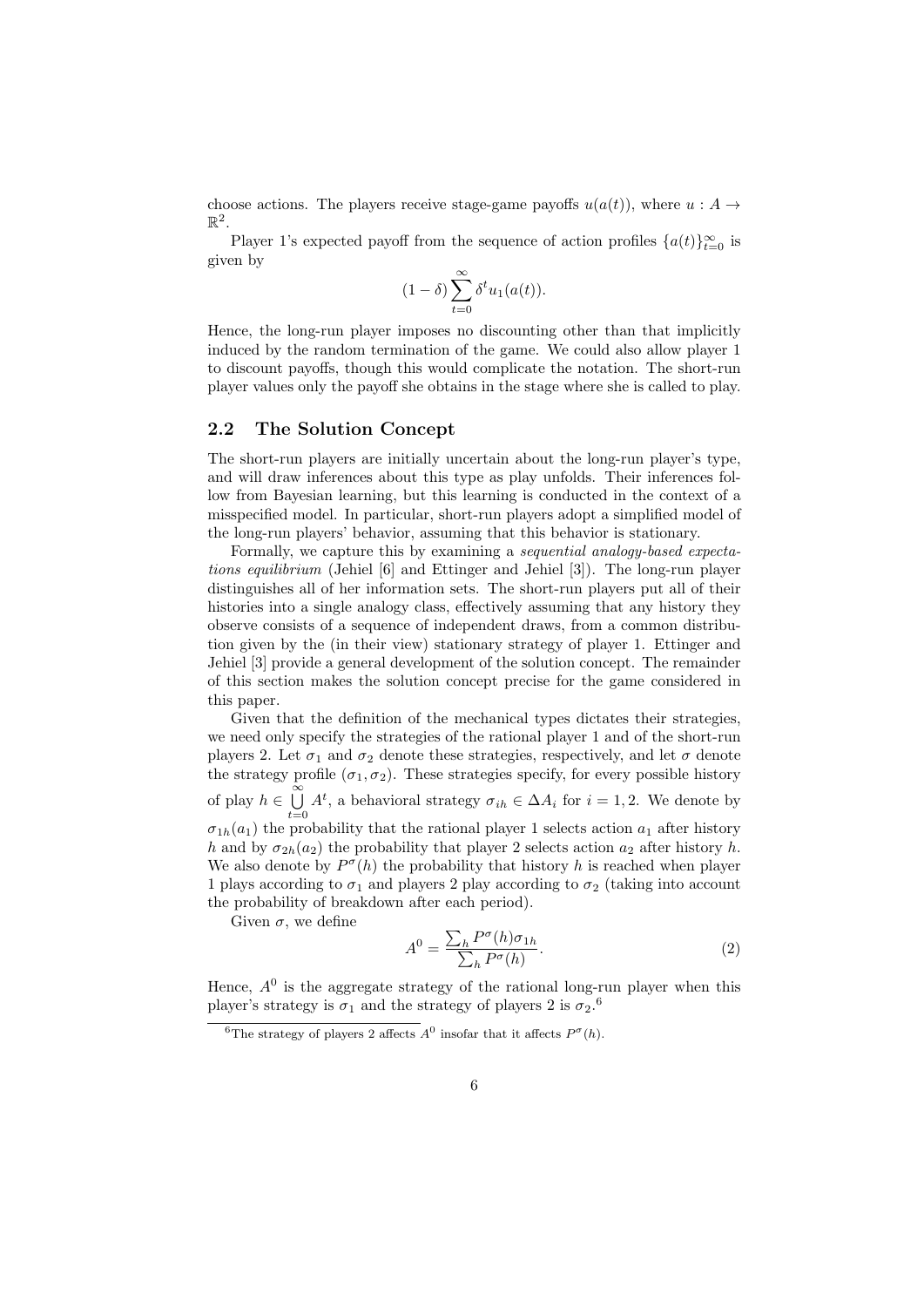In order to choose actions, short-run players must form beliefs about the action played by the long-run player. These beliefs incorporate two factors, namely beliefs about the action of the rational player 1, and updated beliefs as to which type of player 1 player 2 thinks she is facing. For the first component, player 2 assumes the rational player 1 chooses in each period according to a mixed action  $\alpha^0$ . This again reflects the stationarity misconception built into player 2's beliefs by the sequential analogy-based expectations equilibrium. Turning to the second, let  $\mu_h^k$  denote the belief that player 2 assigns to player 1 being type  $k = 0, \ldots K$  after history h (where  $k = 0$  refers to the rational type and  $k > 0$  refers to the mechanical type k). For a history  $h_t$  we require:

$$
\frac{\mu_h^0}{\mu_h^k} = \frac{\mu_\emptyset^0}{\mu_\emptyset^k} \prod_{\tau=0}^{t-1} \frac{\alpha^0(a_1(\tau))}{\alpha^k(a_1(\tau))}.
$$
\n(3)

Player 2 thus updates her belief using Bayes rule, given the history *h* and the conjecture that player 1 with type 0 plays according to  $\alpha^0$ , while player 1 with type *k* plays according to  $\alpha^k$ .

To specify equilibrium actions, we then require that after every history *h*, player 2 plays a best-response to

$$
\sum_{k=0}^{K} \mu_h^k \alpha^k, \tag{4}
$$

which represents the expectation about player 1's play given the analogy-based reasoning of player 2. The rational long-run player 1 chooses a strategy  $\sigma_1$ which is a best response to  $\sigma_2$ . A strategy profile  $\sigma$  is a sequential analogybased expectation equilibrium if it satisfies these best-response requirements and also satisfies the consistency requirement that

$$
A^0 = \alpha^0.
$$

The unconventional aspect of a sequential analogy-based expectations equilibrium is the expectations formed by the short-run players. These players model the rational player-1's behavior as stationary, whereas it typically will not be stationary. Given this misspecified model, they behave as rationally as possible, forming posterior beliefs via Bayes' rule and choosing best responses to their beliefs.

Player 2's beliefs about player 1's actions must match the empirical frequencies of those actions. Hence, for the mechanical types, we assume that  $\alpha^k$  is the mixed action attributed to mechanical type *k* by player 2 and is also mechanical type *k*'s action. Similarly, we assume that player 2 attributes an action  $\alpha^0$  to the rational type that is indeed the empirical frequency  $A^0$  of actions taken by that type.

We interpret the consistency requirement on player 2's beliefs as the steadystate result of a learning process. We assume the repeated game is itself played repeatedly, though by different players in each case. At the end of each game,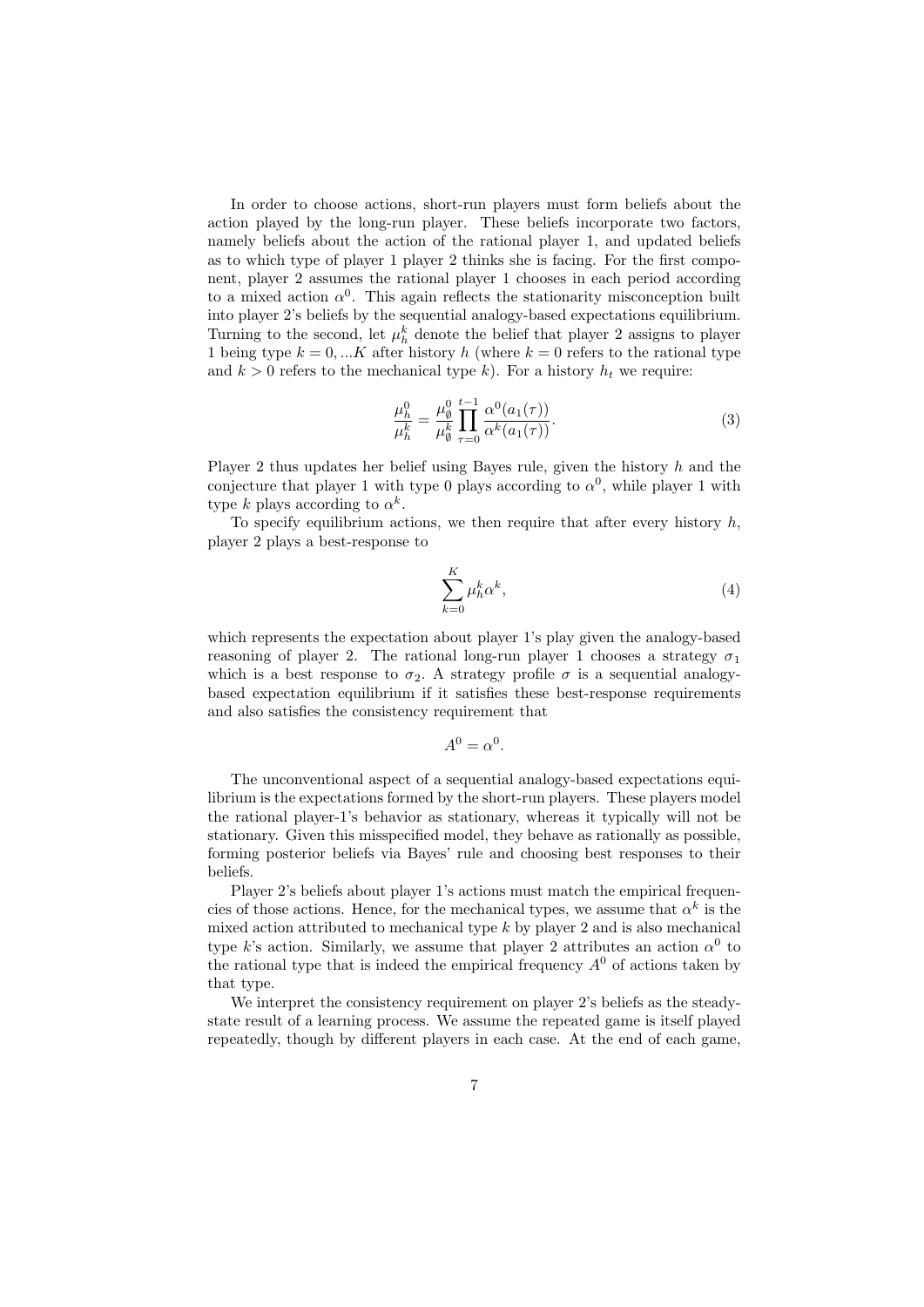a record is made of the frequency with which player 1 (and perhaps player 2 as well, but this is unnecessary) has played her various actions. This in turn is incorporated into a running record recording the frequencies of player 1's actions. A short-run player forms expectations of equilibrium play by consulting this record. As evidence accumulates, the empirical frequencies recorded in this record will match  $\alpha^0, \alpha^1, \ldots, \alpha^K$ , leading to the steady state captured by the sequential analogy-based expectations equilibrium.

The public record records the frequencies of the various actions played by player 1, but need not observe their order, with such information rendered irrelevant by player 2's stationarity assumption. We view this as consistent with the type of information typically available. It is relatively easy to find product reviews, ratings services, or consumer reports that give a good idea of the average performance of a product, firm or service, but much more difficult to identify the precise stream of outcomes.<sup>7</sup> Somewhat more demandingly, we assume that the record includes not only the empirical frequencies with which previous player 1's have played their various actions, but also that at the end of each (repeated) game the type of player 1 is identified and recorded. In some cases, one can readily find reports of performance by type. For example, one can find travel guides reporting that a certain airport has legitimate taxis, that provide good value-per-dollar with high probability, as well as pirate taxis, that routinely provide poor value-per-dollar. In other cases this assumption will be less realistic. We identify below an important class of games in which information about types is unnecessary, with empirical frequencies alone sufficing (see subsection 3.4.5).

# **3 Reputation Analysis**

## **3.1 The Canonical Game**

The stage game takes the following form:

$$
\frac{L}{B}\begin{array}{|c|c|}L&R\\ \hline a,w&c,y\\ \hline b,x&d,z \end{array}
$$

where the long-run player 1 must in each period choose between *T* and *B* and the short-run players 2 must choose between *L* and *R*.

Clearly, if player 2 has a strictly dominant strategy in the stage game, then every player 2 will play it (and player 1 will best respond to it) in every period. To avoid this trivial case, we assume throughout the analysis that player 2 has no dominant strategy, assuming (without loss of generality) that

$$
y > w, \qquad x > z. \tag{5}
$$

<sup>7</sup>Notice that with no change in the analysis, we could assume that player 2 can observe only the empirical frequencies of the actions taken by the *current* player 1 (and player 1's age), but not their order. Since player 2 reasons as if player 1's strategy is stationary, these empirical frequencies provide all the information player 2 needs.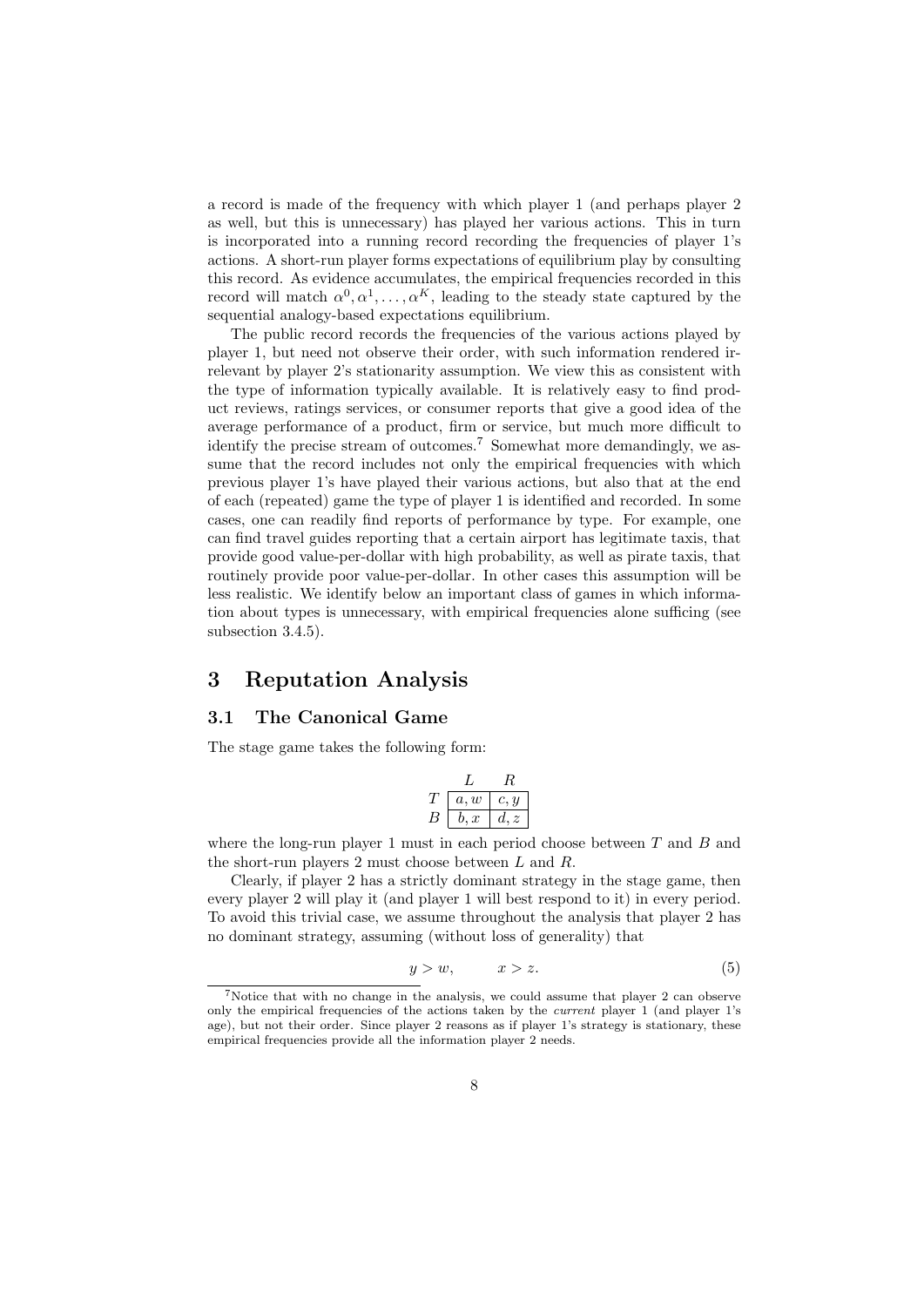We carry this assumption throughout the subsequent analysis without further mention.

We can then define  $p^*$  so that player 2's best response is  $R$  if player 1 plays *T* with probability at least *p ∗* , and player 2's best response is *L* if 1 plays *B* with probability at least  $1 - p^*$ . That is,

$$
p^* = \frac{x - z}{x - z + y - w}
$$

*.*

On the boundary, player 2 is indifferent when 1 plays  $T$  with probability  $p^*$ .

We can simplify the notation by taking  $\alpha^k$  to be the probability with which player 1 of type *k* plays *T*. The analysis of the sequential analogy-based expectation equilibria in this 2x2 case boils down to the determination of  $\alpha^0$ , the average probability with which the rational player 1 chooses *T*. Once a candidate  $\alpha^0$  is fixed, the strategy  $\sigma_2$  of players 2 after every history *h* is determined by (3) and (4), and the strategy  $\sigma_1$  of the rational player 1 must be a bestresponse to  $\sigma_2$ . For such  $(\sigma_1, \sigma_2)$  to be a sequential analogy-based expectation equilibrium, it should be that the induced frequency *A*<sup>0</sup> with which the rational player 1 chooses *T* (as defined by (2)), equals  $\alpha^0$ .

#### **3.2 Best Responses**

#### **3.2.1 Player 2's Best Response**

We begin with a characterization of the short-run players' best responses. For history  $h$ , let  $n<sub>hT</sub>$  be the number of times action  $T$  has been played and let  $n_{hB}$  be the number of times action *B* has been played. The short-run player's posterior beliefs after history *h* depend only on  $(n<sub>hT</sub>, n<sub>hB</sub>)$ , and not on the order in which the various actions have appeared. In addition, this posterior belief determines player 2's belief about player 1's current action. We then have:<sup>8</sup>

**Lemma 1** *Fix a specification of player-1 types*  $(\alpha^0, \alpha^1, \ldots, \alpha^K)$  *and prior probabilities*  $(\mu_{\emptyset}^0, \mu_{\emptyset}^1, \ldots, \mu_{\emptyset}^K)$ . Then there exists an increasing function  $N_B: \{0, 1, 2, \ldots\} \to$ *ℜ, such that for every history h:*

- *Player 2 plays L if*  $n_{bB} > N_B(n_{bT})$ ;
- *Player 2 plays R if*  $n_{bB} < N_B(n_{bT})$ *.*
- *Player* 2 *is indifferent between L and R when*  $n_{hB} = N_B(n_{hT})$ *.*

**Proof.** Let  $p_h$  be the probability player 2 attaches to the event that player 1 will play *T*, conditional on the history *h*. Then

$$
p_h = \sum_{k=0}^K \mu_h^k \alpha^k,
$$

<sup>&</sup>lt;sup>8</sup>When  $\alpha^k > p^*$  for all *k*, then player 2 always chooses *R* and we can set  $N_B = +\infty$ . When  $\alpha^k$  *< p*<sup>\*</sup> for all *k*, then player 2 always chooses *L* and we can set *N B* = *−*∞.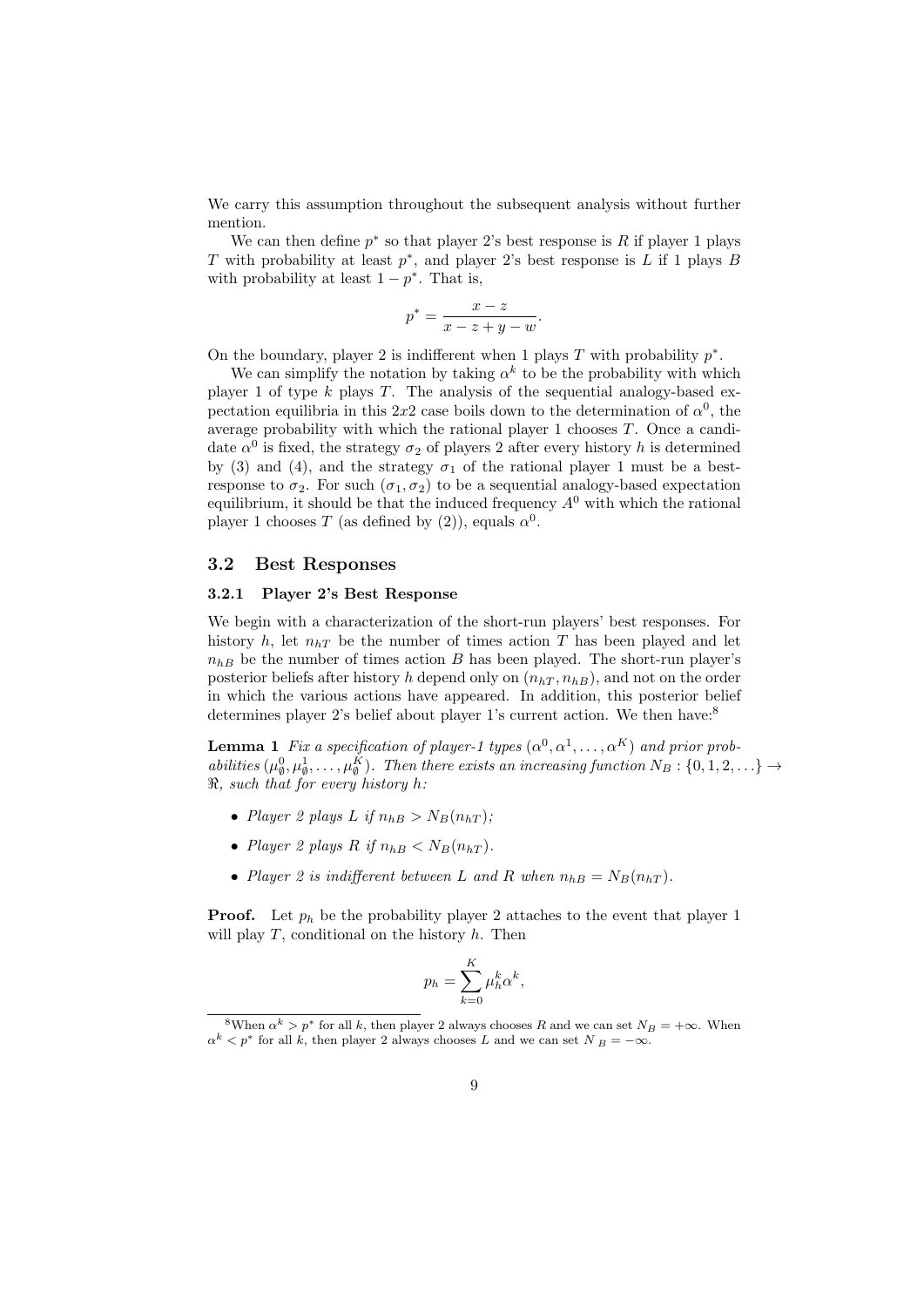where  $\mu_h^k$  is the posterior attached to player-1 type *k* at history *h*. Player 2 will play *R* if she thinks player 2 will play *T* with probability  $p_h > p^*$ , and will play *L* if  $p_h < p^*$ . The secret to getting player 2 to play *R* is thus to have her expect *T*.

Intuitively, the rational player 1, together with the mechanical types of player 1, are characterized by an array of stationary (from player 2's point of view) probabilities of playing *T*, some exceeding  $p^*$  and some falling short of  $p^*$ . Whenever player 2 observes *T*, her posterior beliefs about the type of player 2 shift (in the sense of first-order stochastic dominance) toward types that are relatively likely to play *T*. Player 2 thus plays *R* if and only if she has observed enough *T* outcomes. Section 5.1 fills in the details.

Notice that this result holds regardless of what assumptions we make about the distribution of mechanical types or the strategy of the rational type, though different specifications of these strategies will give rise to different functions  $N_B$ . If there exists at least one mechanical type who plays  $T$  with probability less than  $p^*$ , and at least one mechanical type who plays  $T$  with probability greater than  $p^*$ , then for any specification of  $\alpha^0$  and any specification of the other mechanical types (if any), there will exist histories after which player 2 plays *L* as well as histories after which player 2 plays *R*.

#### **3.2.2 Player 1's Best Response:** *a > d > b, c*

Turning to player 1, the most interesting cases are those in which the largest of the four payoffs  $\{a, b, c, d\}$  is neither *b* nor *c*, so that the largest feasible payoff to player 1 is not available as the outcome of a stage-game Nash equilibrium. It is then simply a matter of notation to assume that the largest payoff is *a*. We must still break the analysis into several cases, beginning here with that in which  $a > d > b$ , *c*. For example:

$$
\begin{array}{cc}\n & L & R \\
T & 4,0 & 1,1 \\
B & 2,1 & 3,0\n\end{array} .
$$
\n(6)

Player 1 then faces a trade-off in creating incentives for player 2 and exploiting 2's resulting play. For example, player 1 might consider inducing player 2 to choose *L*. Upon doing so, however, player 1 would like to exploit the result by choosing *T*. Unfortunately for player 1, player 2's best response to *T* is *R*, so that player 1 cannot exploit 2's play of *L* without also interfering with 2's incentive to choose *L*.

**Lemma 2** *Let*  $a > d > b$ , *c hold.* Let  $N_B$  *be an increasing function characterizing player 2's best-response behavior, with 2 playing L* when  $n_{hB} > N_B(n_{hT})$ *and playing R when*  $n_{hB} < N_B(n_{hT})$ *. Then* 

- *Player* 1 *plays*  $T$  *if*  $n_{hB} > N_B(n_{hT})$ ;
- *Player* 1 *plays B if*  $n_{hB} < N_B(n_{hT})$ .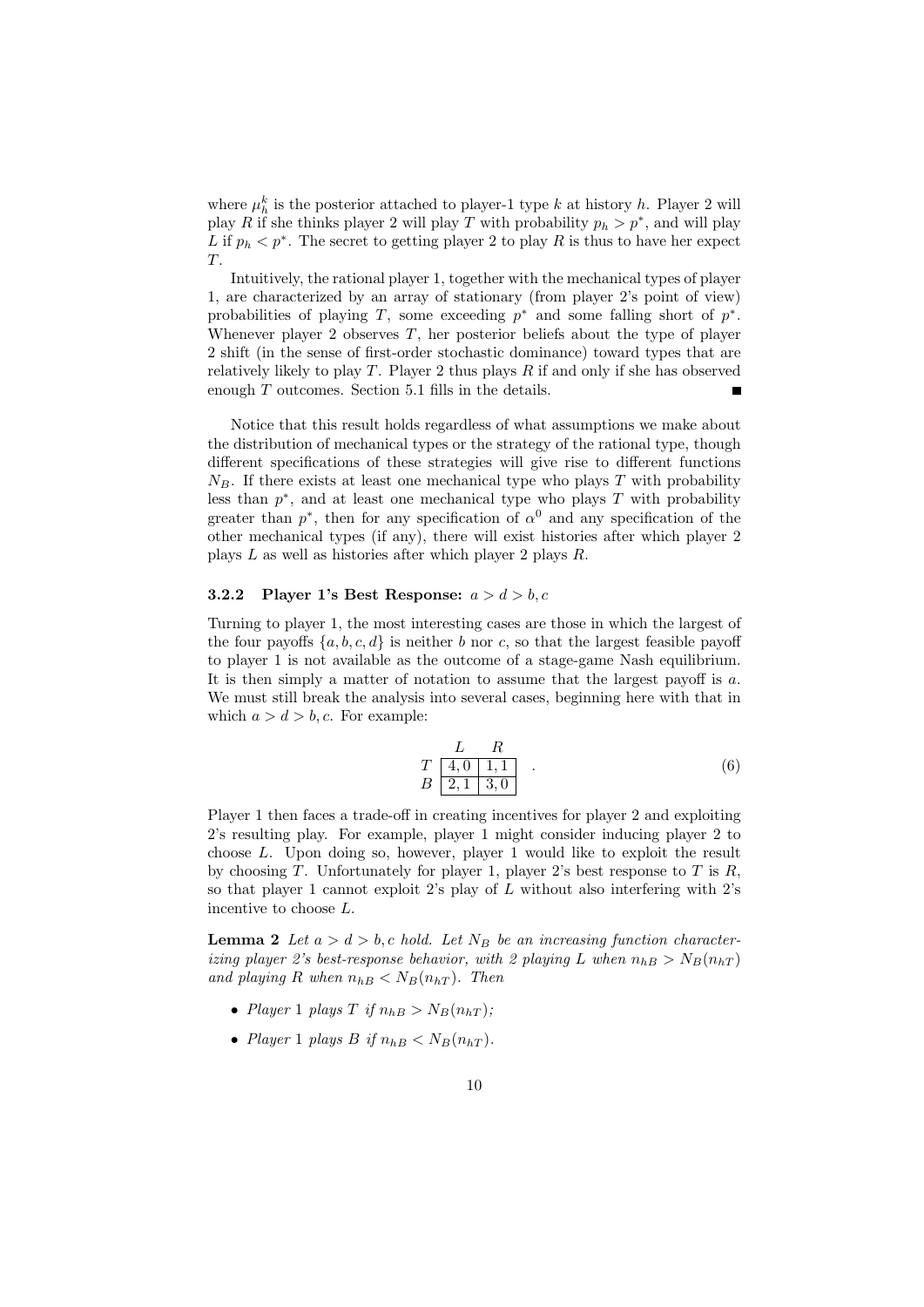

Figure 1: Strategies for the short-run player (left panel) and long-run player (right panel) given  $a > d > b$ , *c*. The function  $N_B$ , taken from Lemma 1 and characterizing player 2's best responses, does not require  $a > d > b, c$ . Lemma 2 shows that under  $a > d > b$ , c, this function also characterizes player 1's best responses. The depiction of *N<sup>B</sup>* is schematic; it is increasing but we cannot in general restrict its intercept or curvature. The outcome is shown in the right panel, consisting of a succession of dots identifying successive  $(n_T, n_B)$  values, starting at the origin and proceeding upward (whenever *B* is chosen) and to the right (whenever *T* is chosen).

Figure 1 illustrates player 1's and player 2's best responses, as well as the equilibrium path of play. Intuitively, the strategy adopted by player 1 has the effect of keeping player 2 as close as possible to being indifferent between *L* and *R* as often as possible.

Let  $N_B$  be the function describing player's 2's best response, characterized in 1. Let  $\tilde{n}_B(t)$  and  $\tilde{n}_T(t)$  be the values of  $n_B$  and  $n_T$  induced by player 1's best response to the player-2 strategy induced by *NB*, after *t* periods. Then the following limit will exist:

$$
q := \lim_{t \to \infty} \frac{\tilde{n}_T(t)}{\tilde{n}_B(t)} \in (0, 1),\tag{7}
$$

Furthermore, the limit (as  $\delta \rightarrow 1$ ) of the value of  $\alpha^0$  induced by player 1's strategy will equal *q*. The value of *q* is the long-run average proportion of *T* in such a strategy.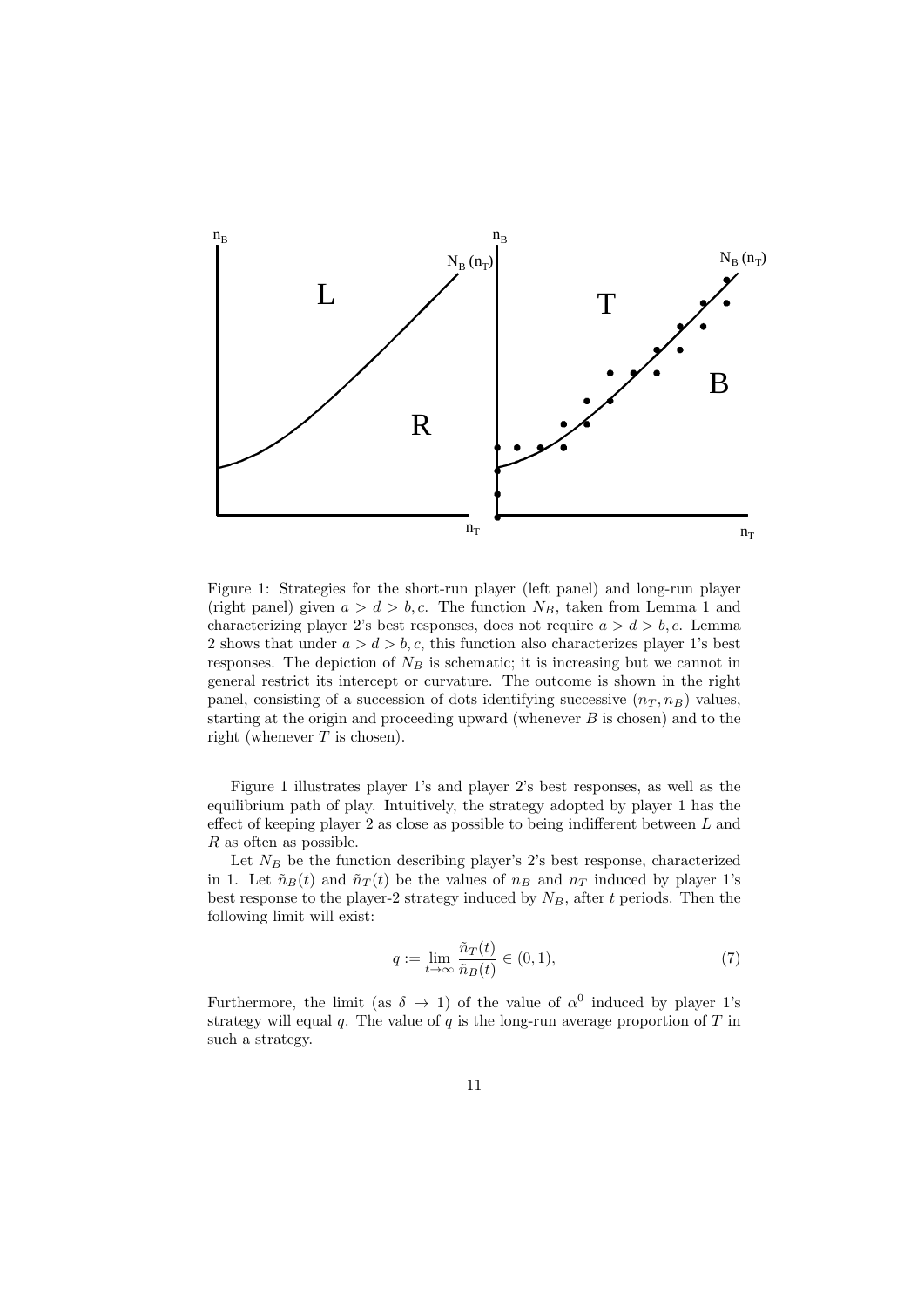**Proof.** We first show that the player-1 behavior described in Lemma 2 is a best response, using the one-shot deviation principle. Assume first that we are at a history *h* such that  $n_{hB} > N_B(n_{hT})$ . If player 1 follows  $\sigma_1$  he plays *T* (and player 2 plays *L*) until he first reaches a history  $h'$  with  $n_{h'B} = n_{hB}$  and  $n_{h'B}$  <  $N_B(n_{h'T})$ , with player 1 playing *B* (while player 2 plays *R*) at *h*<sup>*'*</sup> and with the next history being characterized by  $(n_{h'T}, n_{hB} + 1)$ . If at *h*, player 1 plays *B* instead of *T* and then follows  $\sigma_1$ , he must play *T* after his first *B* (and player 2 plays *L*) until reaching a history  $h''$  featuring  $n_{h''} = (n_{h'T}, n_{hB} + 1)$ . Summarizing, we have the following:

| Equilibrium path Payoff |          | Deviation path Payoff |                  |
|-------------------------|----------|-----------------------|------------------|
|                         |          |                       |                  |
| ТL                      | a        | ВL                    |                  |
| ТL                      | $\alpha$ | ТL                    | $\alpha$         |
| ТL                      | a        | ТL                    | $\boldsymbol{a}$ |
|                         |          |                       |                  |
| ŦL                      | a        | TΙ                    | $\it a$          |
| BR.                     |          | TL                    | $\boldsymbol{a}$ |

We thus see that the only difference between the two scenarios is in the first and last period within this sequence of periods (the deviation gives  $u_1(B, L) = b$  and  $u_1(T, L) = a$  in the first and last period whereas in absence of the deviation, player 1 receives  $u_1(T, L) = a$  and  $u_1(B, R) = d$  in the first and last period). We now compare the payoffs in two steps. We can think of transforming the equilibrium outcome to the deviation outcome by first switching the final-period payoff from the *d* earned under the equilibrium payoff to *b*, and then operating on this intermediate payoff sequence by moving its initial *a* to the end and bringing its terminal *b* to the beginning. Because  $d > b$ , the initial alteration in the final-period payoff that transforms the equilibrium path to the intermediate path decreases player 1's payoff. But then, since  $a > b$ , the second adjustment that delays the receipt of *a* in order to accelerate the receipt of *b* also decreases player 1's payoff. Hence, the deviation must yield a lower payoff.

The same argument applies for histories *h* such that  $n_{hB} < N_B(n_{hT})$ . The details of this argument and uniqueness are given in Section 5.2.

#### **3.2.3** Player 1's Best Response:  $a > c > d > b$

Now suppose  $a > c > d > b$ , so that *a* is again the largest payoff for player 1, but *d* is not the next largest. For example,

$$
\begin{array}{cc}\n & L & R \\
T & 4,0 & 3,1 \\
B & 1,1 & 2,0\n\end{array} .
$$
\n(8)

The difference between this and the previous case is that here player 1 pays a cost when playing *B* against player 2's *R*. We can view playing *B* against *R*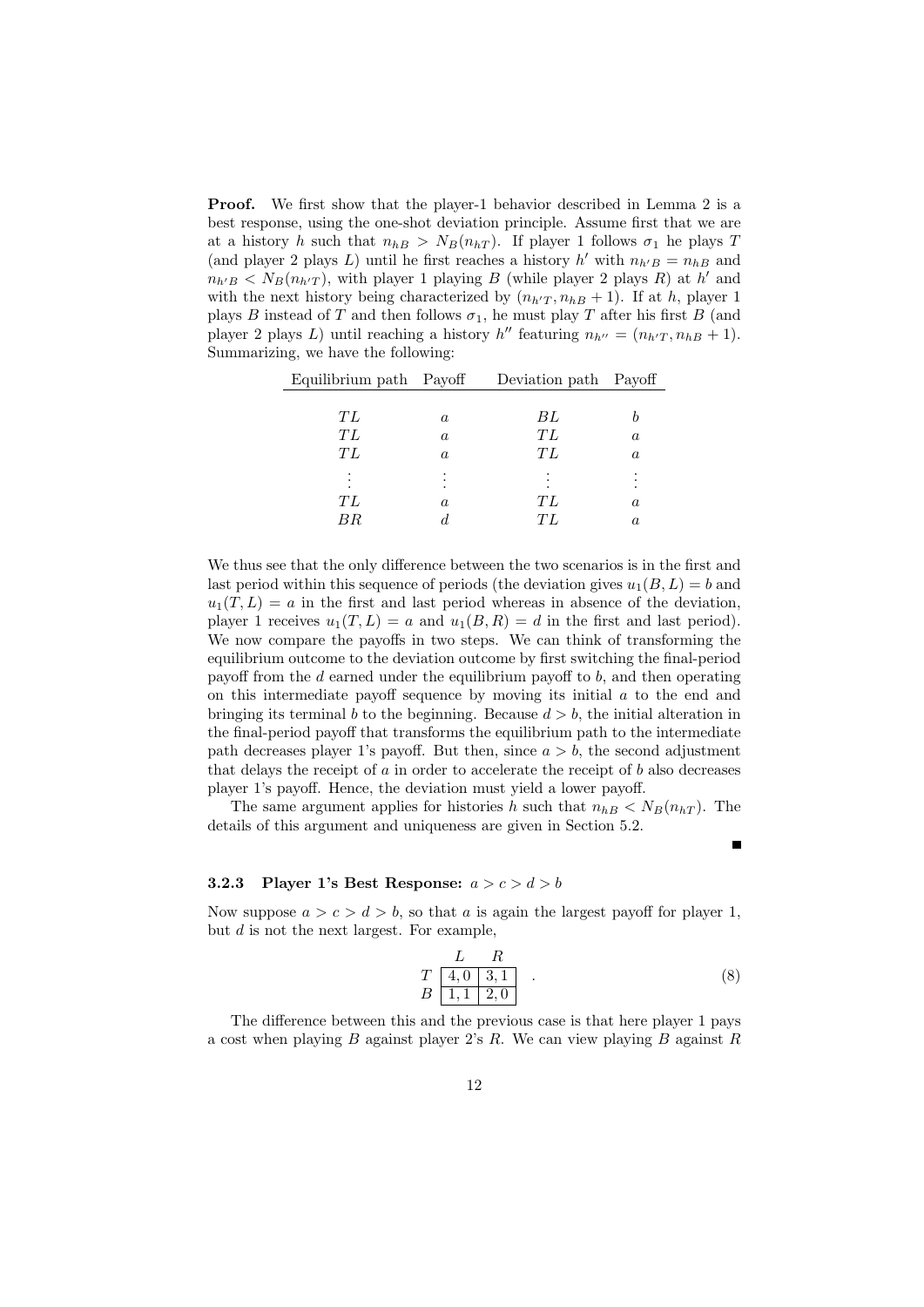as an investment in pushing player 2 to the point that 2 will play *L*. When *B* is a best response to *R*, as in the previous case, this investment is costless. In the current case *B* is not a best response to *R*, and if too many plays of *BR* are required to elicit a play of *L* from player 2, then player 1 may simply give up on manipulating player 2's behavior and instead settle for the perpetual play of *T R*.

Let *q* continue to be defined as in (7), i.e., let *q* be the limiting proportion with which player 1 chooses *T* if player 1 ignores the possibility that the perpetual play of *T R* may be optimal and instead plays as in Lemma 2. Then:

**Lemma 3** *Let*  $a > c > d > b$ *. Let*  $N_B$  *be an increasing function characterizing player 2's best-response behavior, with 2 playing L* when  $n_{hB} > N_B(n_{hT})$  and *playing R* when  $n_{hB} < N_B(n_{hT})$ . Then there exists a function  $N_B(n_T, \delta) \le$  $N_B(n_T)$  *such that for every h*:

- *Player* 1 *plays*  $T$  *if*  $n_{hB} > N_B(n_{hT})$ ;
- *Player* 1 *plays B if*  $N_{hB}(n_T) > n_B > N_B(n_{hT}, \delta)$ ;
- *Player* 1 *plays*  $T$  *if*  $n_{hB} < N_B(n_{hT}, \delta)$ .
- *• If qa* + (1 *− q*)*d > c (cf. (7)), then*

$$
\lim_{\delta \to 1} \sup \{ n_T : \underline{N}_B(n_T, \delta) < 0 \} = \infty. \tag{9}
$$

Section 5.3 contains the proof. Figure 2 illustrates these strategies. The first two items in the lemma describe player-1 behavior matching that of Lemma 2, culminating in a reputation-manipulation stage in which player 1 manages to keep player 2 close to indifferent between *T* and *B*. However, reaching this reputation-manipulation stage may now require a costly initial sequence of *BR* plays. The third item captures the possibility that player 1 might find this investment too costly. The more patient is player 1, the more investing 1 is willing to do. The final statement of the lemma indicates that if  $qa + (1-q)d > c$ holds, then a sufficiently patient player 1 never settles for the perpetual play of *T R*, with every outcome (at least eventually) calling for player 1 to invest in enough *BR* plays to bring about a history in which  $n_{nB} > N_B(n_{hT})$ , and allowing 1 to earn the payoff *a* from *T L*.

#### **3.2.4** Player 1's Best Response:  $a > b > c$ , d or  $a > c > b > d$

Suppose one of the following holds:

$$
a > b > c, d
$$
\n
$$
a > c > b > d.
$$

For example,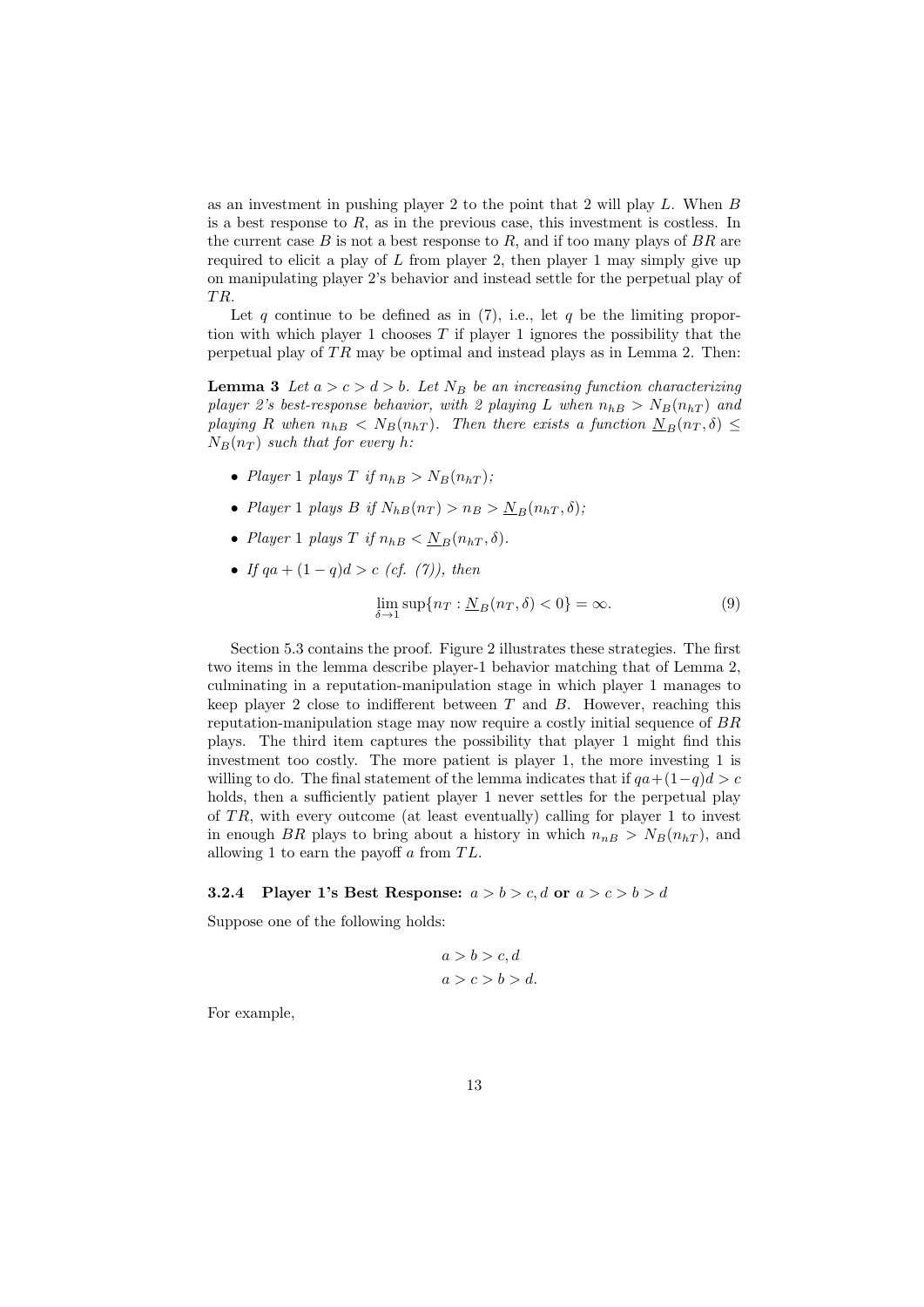

Figure 2: Strategies for the short-run player (left panel) and long-run player (right panel) given  $a > c > d > b$ . The function  $N_B$  is taken from Lemma 1. Condition  $a > c > d > b$  is needed only for deriving player 1's best responses. Again, the qualitative properties of the functions are general; the detailed specification is not. An outcome path is shown, beginning at the origin and in this case proceeding relentlessly to the right via the consistent play of *T*. In this case, player 1 eschews any attempt to build a reputation, settling instead for a payoff of *c* in every period. From Lemma 3, this can happen only if  $qa + (1 - q)d < c$ or  $\delta$  is not too large.

$$
\begin{array}{cc}\n & L & R \\
T & 4,0 & 2,1 \\
B & 3,1 & 1,0\n\end{array} . \tag{10}
$$

This is similar to the game presented in (8). In both games, player 1 endeavors to induce *T L* as often as possible, and hence keeps player 2 nearly indifferent between playing *L* and *R*. The difference is that in (8), player 1 prefers 2 to play *R* on those occasions when 1 must play *B*, while in (10), 1 will contrive to have player 2 invariably play *L*.

Again let  $q$  be defined as in (7), i.e., let  $q$  be the limiting proportion with which player 1 chooses *T* if player 1 plays as in Lemma 2. Then:

**Lemma 4** *Let*  $a > b > c$ ,  $d$  *or*  $a > c > b > d$  *hold.* Let  $N_B$  *be an increasing function characterizing player 2's best-response behavior, with 2 playing L when*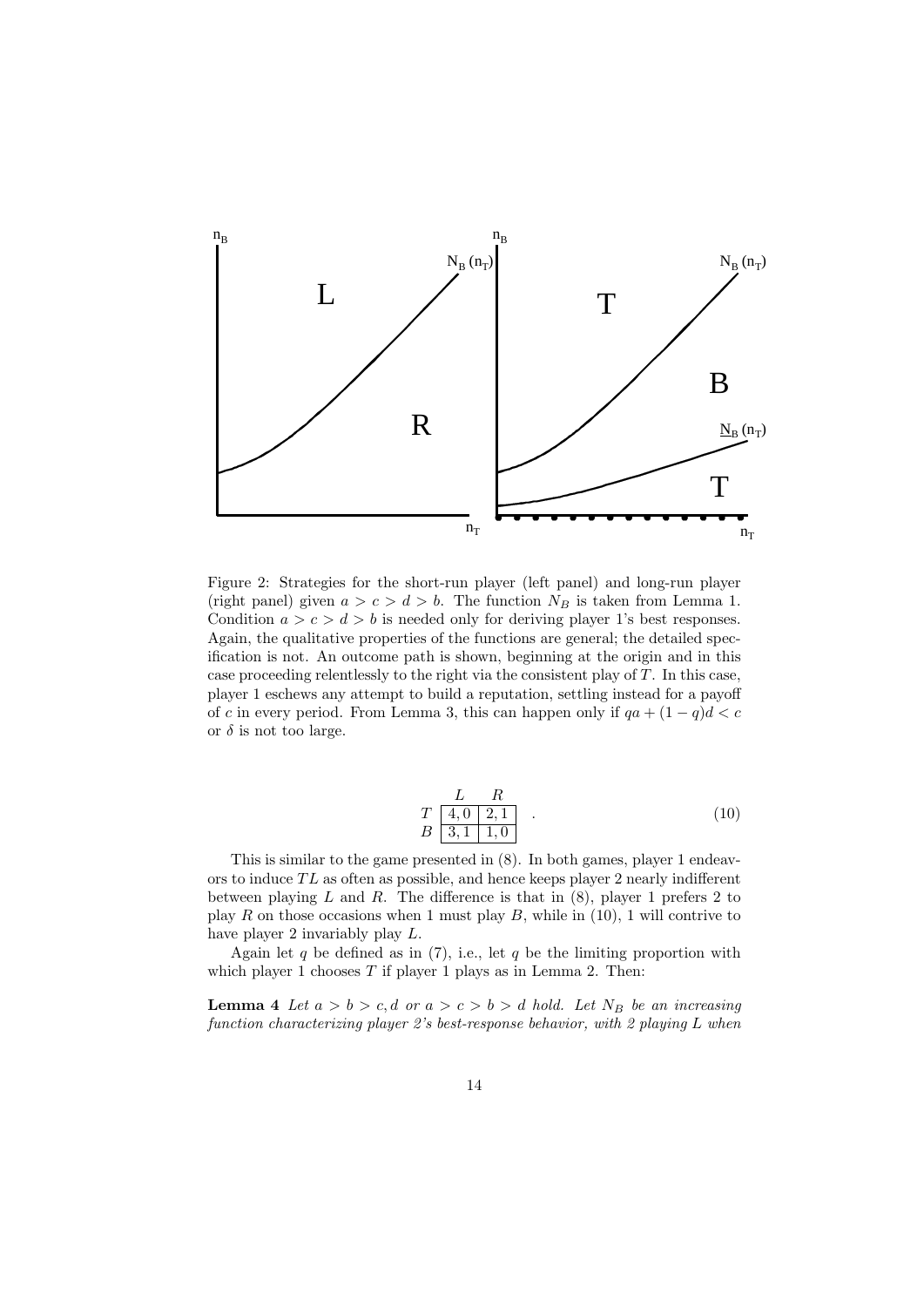$n_{hB}$  >  $N_B(n_{hT})$  *and playing R when*  $n_{hB}$  <  $N_B(n_{hT})$ *. Then there exists a function*  $N_B(n_T) \leq N_B(n_T)$  *such that, for sufficiently large*  $\delta$  *and history*  $h$ *:* 

- *Player* 1 *plays*  $T$  *if*  $n_{bB} > N_B(n_{bT} + 1)$ ;
- *Player* 1 *plays B if*  $N_B(n_{hT}, \delta) < n_{hB} < N_B(n_{hT} + 1)$ ;
- *Player* 1 *plays*  $T$  *if*  $n_{hB} < N_B(n_{hT}, \delta)$ .
- *• If qa* + (1 *− q*)*b > c (cf. (7), then*

$$
\lim_{\delta \to 1} \sup \{ n_T : \underline{N}_B(n_T, \delta) < 0 \} = \infty.
$$

Section 5.4 contains the proof. The new development here is that once player 1 has induced player 2 to choose *L*, 1 ensures that 2 thereafter always plays *L*. The state never subsequently crosses the border  $N_B(n_T)$ . Instead, whenever the state comes to the brink of this border, 1 drives the state away with a play of *B* before 2 has a chance to play *R*.

Figure 3 illustrates these strategies.

#### **3.3 Equilibrium: Examples**

We now combine these characterizations of best-response behavior to illustrate equilibria.

#### **3.3.1 Example I: The Product Choice Game**

Consider the product-choice game of Mailath and Samuelson [10], transcribed here as:<sup>9</sup>

$$
\begin{array}{c|c}\n & R \\
\hline\nT \boxed{3,0} \boxed{1,1} \\
B \boxed{2,3} \boxed{0,2}\n\end{array}
$$

*.*

Player 2 is indifferent between *L* and *R* when  $p = p^* = \frac{1}{2}$ . Player 2's best response is described by Lemma 1, and player 1's by Lemma 4.

Let us assume there is a single mechanical type, characterized by the action  $\alpha^1 = \frac{1}{10}$ . Hence, the mechanical type plays *B* with high probability. Action *B* is the pure "Stackelberg" type for player 1 in this game, i.e., the pure action to which player 1 would most like to be committed, conditional on player 2 playing a best response.

A first observation is that, in equilibrium, we must have  $\alpha^0 > p^*$ . If not, player 2's expectation is that player 1 will always choose *T* with probability less than *p ∗* , and hence player 2 would always choose *L*. The rational player 1 would

 $9T$ o interpret the labels, we think of player 1 as a firm who can choose either high quality (*B*) or low quality (*T*), and player 2 as a consumer who can choose to buy either a custom product (*L*) or generic product (*R*) from the firm.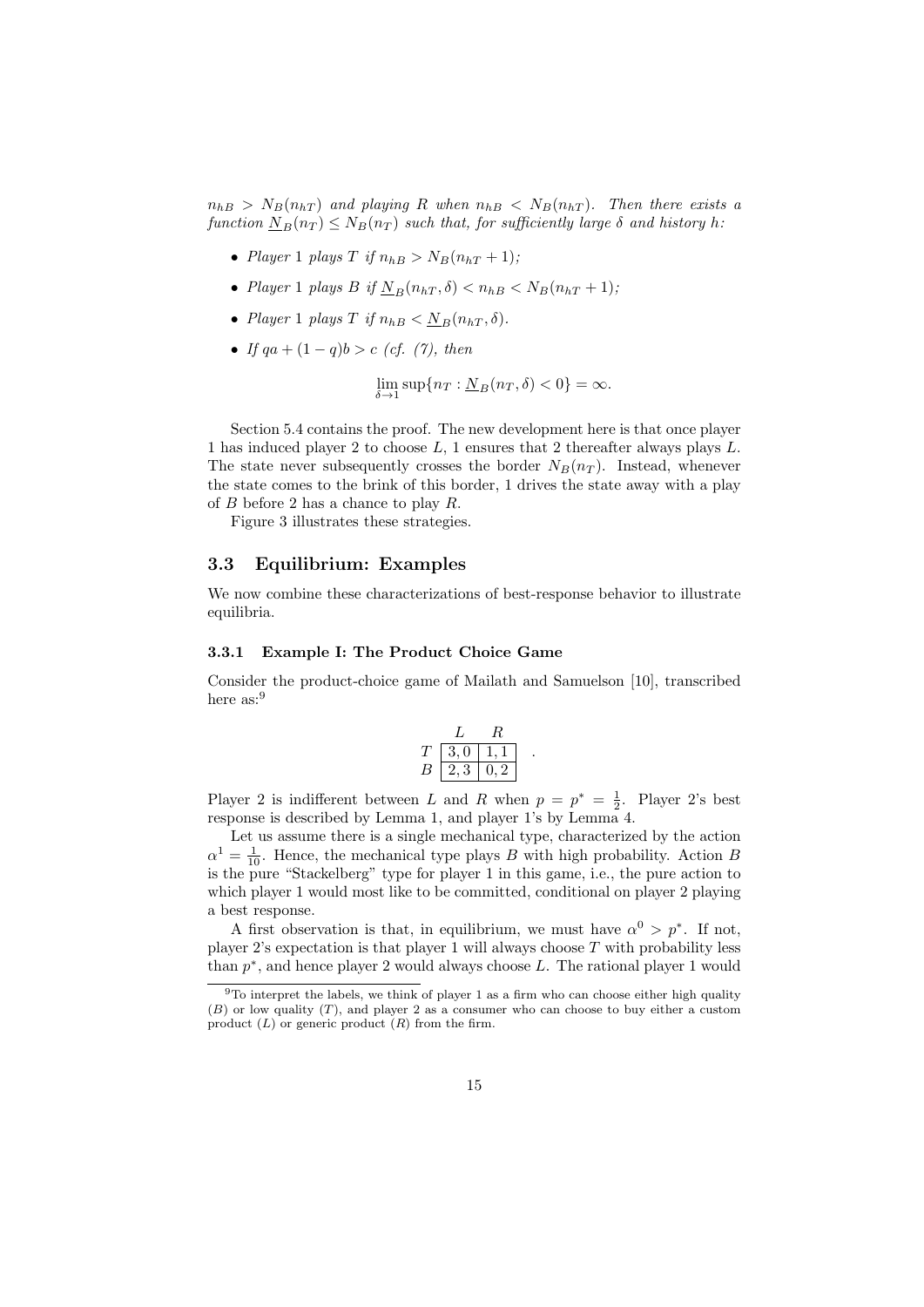

Figure 3: Strategies for the short-run player (left panel) and long-run player (right panel) given  $a > b > d > c$ . The function  $N_B$  is taken from Lemma 1. Condition  $a > b > d > c$  is needed only for deriving player 1's best responses. Again, the qualitative properties of the functions are general; the detailed specification is not. An outcome path is shown, beginning at the origin and proceeding upward (whenever *B* is chosen) and to the right (whenever *T* is chosen). In this case, the function  $N_B$  from Lemma 4 is never reached in equilibrium and plays no role in shaping equilibrium behavior. Notice that once player 2 plays *L*, player 2 plays *L* in every subsequent period, with player 1 choosing *T* as often as is consistent with such player-2 behavior.

respond with the perpetual play of *T*, ensuring that the consistency condition (2) cannot hold and vitiating the existence of an equilibrium.

Given that  $\alpha^0 > p^*$ , let

$$
\mu^{1*}\alpha^1 + (1 - \mu^{1*})\alpha^0 = p^*.
$$
 (11)

*.*

If  $\mu_h^1 > \mu^{1*}$ , player 2 will choose *L*, while  $\mu_h^1 < \mu^{1*}$  will cause player 2 to choose *R*. From Bayes' rule, the function *NB*, defining player 2's strategy, must solve

$$
\mu^{1*} = \frac{\mu_{\emptyset}^1 (\alpha^1)^{n_{hT}} (1 - \alpha^1)^{N_B(n_T)}}{\mu_{\emptyset}^1 (\alpha^1)^{n_{hT}} (1 - \alpha_1)^{N_B(n_{hT})} + \mu_{\emptyset}^0 (\alpha^0)^{n_{hT}} (1 - \alpha_0)^{N_B(n_{hT})}} = \frac{\mu_{\emptyset}^1}{\mu_{\emptyset}^1 + \mu_{\emptyset}^0 (\frac{\alpha^0}{\alpha^1})^{n_{hT}} (\frac{1 - \alpha^0}{1 - \alpha^1})^{N_B(n_{hT})}}
$$

Hence, the function  $N_B$  is linear, and is of the form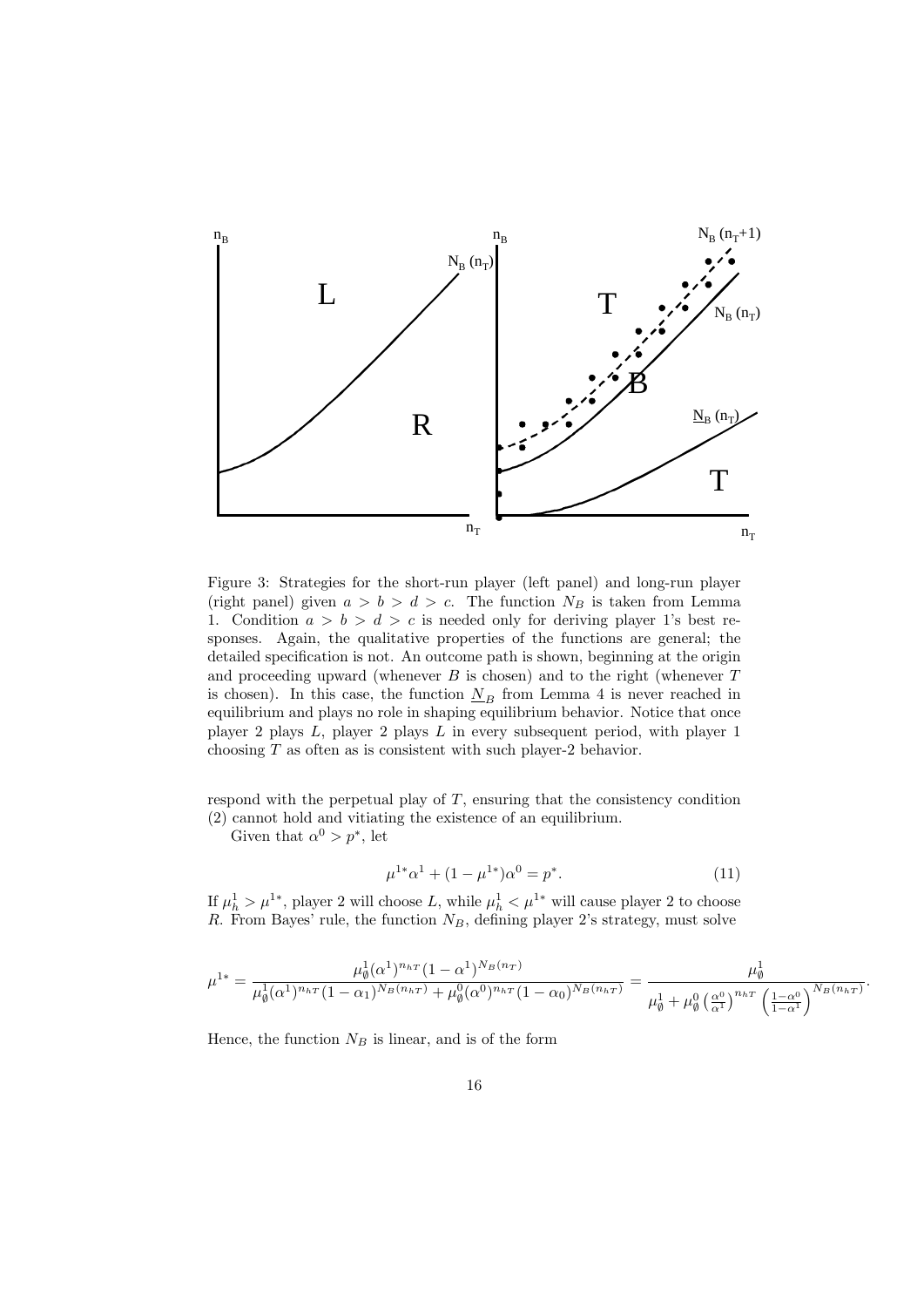

Figure 4: Player 2's strategy for the case of one mechanical type with  $\alpha^1$  (probability of *T*) falling short of  $p^*$ , along with a sample outcome path. Play begins with player 1 choosing *T* and player 2 choosing *L*, with the state climbing the horizontal axis (via a sequence of *T* actions on the part of player 1) until first threatening to cross the line  $N_B(n_T)$ . Play then ascends along the line  $N_B(n_T)$ . The boundary  $N_B$  is irrelevant to equilibrium behavior in this case, and is omitted.

$$
N_B(n_{hT}) = -\frac{\ln \frac{\alpha^0}{\alpha^1}}{\ln \frac{1-\alpha^0}{1-\alpha^1}} n_{hT} + C
$$

for some constant *C*. One can calculate that the slope of this line is larger than  $(1 - \alpha^0)/\alpha^0$  but smaller than  $(1 - \alpha^1)/\alpha^1$ :

$$
\frac{1-\alpha^0}{\alpha^0} < -\frac{\ln\frac{\alpha^0}{\alpha^1}}{\ln\frac{1-\alpha^0}{1-\alpha^1}} < \frac{1-\alpha^1}{\alpha^1}.\tag{12}
$$

This is intuitive. The function  $N_B$  identifies ratios of  $B$  to  $T$  observations that keep the posterior on the mechanical type fixed at  $\mu^{1*}$ . This ratio must lie between the ratio of *B* to *T* observations under the rational type, or  $(1 - \alpha^0)/\alpha^0$ , and the ratio under the mechanical type, or  $(1 - \alpha^1)/\alpha^1$ . Figure 4 illustrates these strategies.

Figure 4 assumes that *C <* 0. We now argue that this must be the case, for sufficiently large  $\delta$ . Suppose  $C > 0$ . Then play would begin with a sequence of *B* plays from player 1. This seems an intuitive reputation-building stage.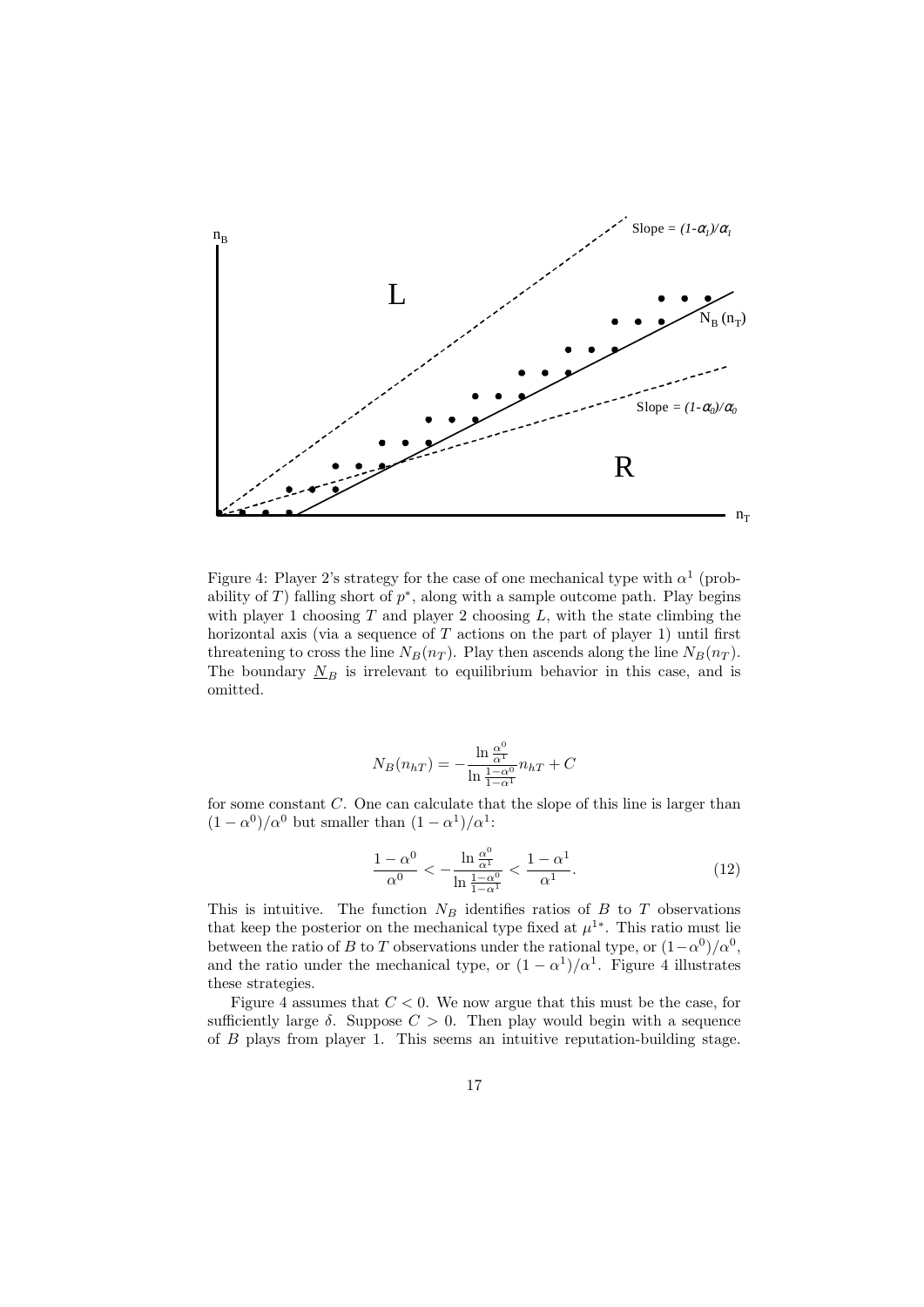Upon first reaching a period *t* with  $t > N_B(0)$  (and hence  $n_{h, B} > N_B(0)$ ), player 1 would subsequently play *T* whenever  $n_{hB} > N_B(n_{hT+1})$  and play *B* otherwise. This reputation-exploiting phase gives a proportion of *B* plays equal to the slope of  $N_B$ , and hence (from 12) a proportion of *B* greater than would the stationary strategy  $\alpha^0$ . However, the consistency condition is that player 1's actions average to  $\alpha^0$ . One cannot combine an initial phase in which only action *B* is played with a steady-state phase playing action *B* more than  $\alpha^0$  to get an average frequency of  $\alpha^0$ . Hence,  $C < 0$ .

Play thus necessarily begins with a reputation-spending phase, in which player 1 continually plays *T*, until entering a reputation-manipulation phase. In the reputation-manipulation phase, player 1 chooses  $T$  as often as possible, consistent with inducing player 2 to always choose *L*. Whenever player 2's posterior brings player 2 to the brink of playing *R*, player 1 chooses *B* in order to keep player 2's beliefs inside the region in which *L* is a best response. Lemma 4 indicates that there are histories under which player 1 will eschew reputation building entirely and simply play *T* at every opportunity. It is clear that these histories cannot arise in equilibrium.

How can player 1 afford a reputation-spending stage if  $\mu^1$  (upon which we have placed no restrictions) is very small? During the reputation-manipulation stage, player 2 attaches positive probability to type  $\alpha^0$  as well as  $\alpha^1$ , with the posteriors on these two types hovering around the level that makes 2 indifferent between *L* and *R*. If  $\mu^1$  is very small, then the equilibrium value of  $\alpha^0$  will be very close to  $p^*$ , so that the posterior attached to type  $\alpha^1$  will have to drop yet further in order to induce indifference.

For any fixed value of  $\delta$ , player 2 remains perpetually uncertain as to which type of agent he faces. This stands in contrast to the findings of Cripps, Mailath and Samuelson [1, 2] that the types of long-run players in reputation games eventually must become known. To reconcile these seemingly contrasting results, notice that the short-run players in this case have a misspecified model of the long-run player's behavior. It need not be surprising that even overwhelming amounts of data do not suffice for players with a misspecified model to learn the true state of nature. At the same time, the short run players have a correct understanding of the aggregate play of the long run players. One might have thought that eventually the long run frequency of actions of the normal long run player would coincide with this aggregate frequency, thereby leading to an identification of the rational type of player 1. This intuition is correct for the limiting case in which  $\delta$  gets close to 1, but away from this limit, the long run frequency need not coincide with the aggregate behavior, and hence the convergence of beliefs need not obtain.

#### **3.3.2 Example II: A Zero-Sum Game**

Consider the zero-sum game:

$$
\begin{array}{cc}\nL & R \\
T & \boxed{7, -7} & 0, 0 \\
B & 3, -3 & 5, -5\n\end{array} . \tag{13}
$$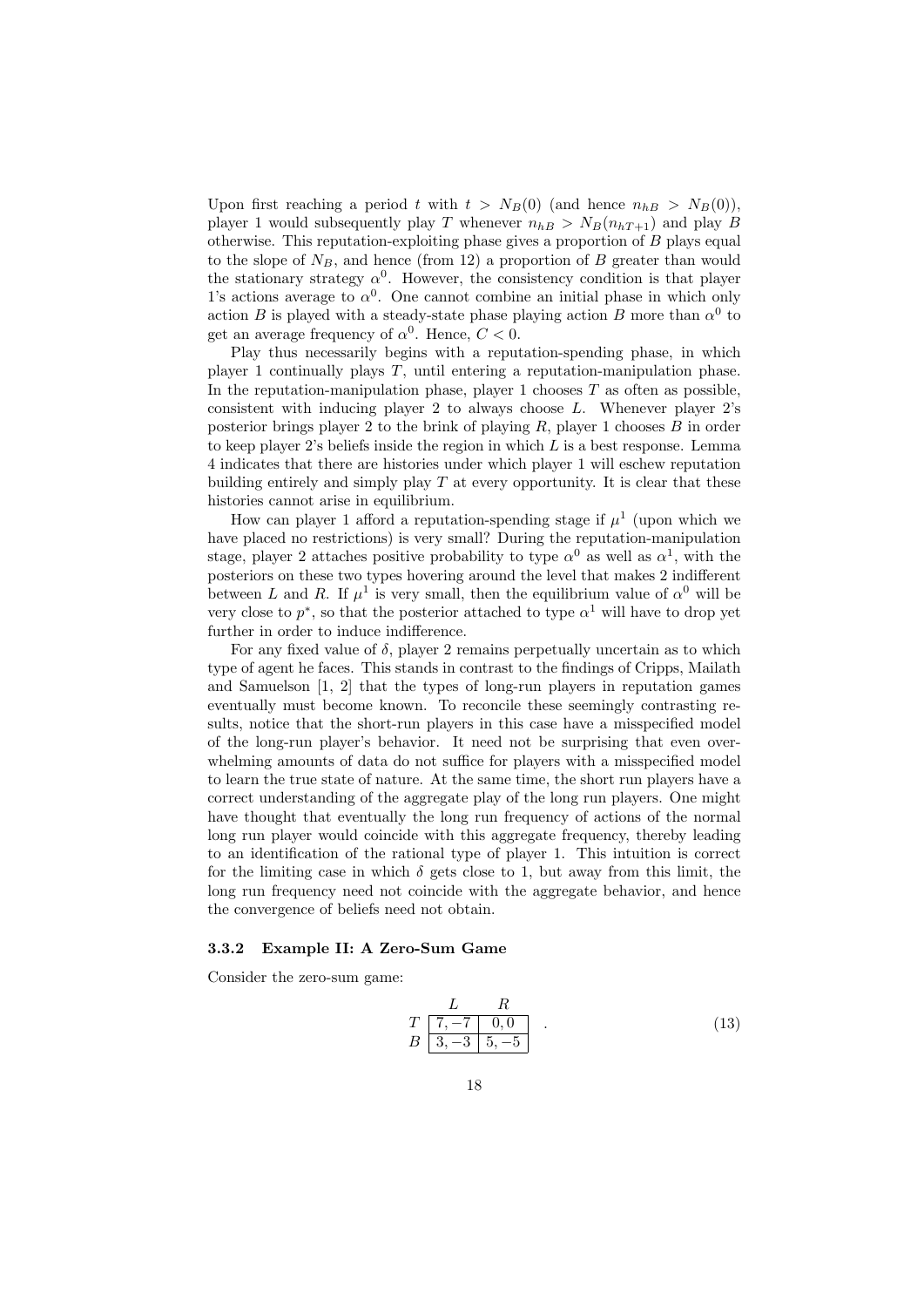Player 2's best-response behavior is described by Lemma 1, and player 1's behavior is now described by Lemma 2.

In the standard model, reputations have no value in this game. The minmax strategies for the two players in this game are  $(\frac{2}{9}T, \frac{7}{9}B)$  for player 1 and  $(\frac{5}{9}L, \frac{4}{9}R)$ for player 2. This gives player 1 a payoff of  $\frac{35}{9}$ . No commitment type can give player 1 a larger payoff. For example, a commitment to *T* gives a payoff of 0, while a commitment to *B* gives a payoff of 3. Nonetheless, player 1 is able to effectively exploit the presence of the mechanical types in the current context.

We consider the case in which there is only one mechanical type playing *T* with probability  $\alpha_1$  strictly smaller than  $p^*$  (=  $\frac{2}{9}$  in (13)).

The equilibrium is determined by a function  $N_B$  with the property that  $TL$ is played at histories *h* in which  $n_{hB} > N_B(n_{hT})$  and *BR* is played at histories in which  $n_{hB} < N_B(n_{hT})$ . We can repeat the reasoning of the previous example to conclude that

$$
N_B(n_{hT}) = -\frac{\ln \frac{\alpha^0}{\alpha^1}}{\ln \frac{1-\alpha^0}{1-\alpha^1}} n_{hT} + C
$$

for some constant *C*.

In equilibrium, we must again have  $\mu^{1*} \leq \mu_{\emptyset}^1$  (cf. (11)). The game begins with a sequence of  $TL$  plays. Player 1 here starts with an excess reputation, and exploits player 2 while pushing this reputation downward. Once  $\mu_h^1$  hits  $\mu^{1*}$ , play moves back and forth between *T L* and *BR* (as the posterior of the mechanical type dips below or moves above  $\mu^{1*}$ ). The former appears in weighted proportion less than  $\alpha_0$  (so that the consistency condition, that player 1's play averages to  $\alpha_0$ , is satisfied). We can then again divide these strategies into a reputation spending stage and a second "reputation-manipulation" stage, the latter beginning the first time the posterior belief  $\mu_h^1$  crosses  $\mu^{1*}$ .

The payoff obtained by the long-run player in this game is above the value. Equilibrium play includes some periods in which  $n_{hB} > N_B(n_{hT})$  and the outcome is *TL* for a player-1 payoff of 7, and some periods in which  $n_{hB} < N_B(n_{hT})$ and the outcome is *BR* for a player-1 payoff of 5. Both payoffs exceed player 1's value, and hence so must player 1's equilibrium payoff.<sup>10</sup>

#### **3.3.3 Example III: Multiple Mechanical Types**

Consider once again the zero-sum game of Section 3.3.2, but now with two or more mechanical types, with at least one playing *T* with probability exceeding *p ∗* and one playing *T* with probability falling short of *p ∗* . The important feature of this configuration is that there are mechanical types on both sides of *p ∗* . Given that this is the case, introducing additional mechanical types does nothing but complicate the calculations.

<sup>&</sup>lt;sup>10</sup>We have not specified what actions the players take when  $n_{hB} = N_B(n_{hT})$ . In particular, player 2 might mix after such a history. However, whatever (possibly mixed) action player 2 takes at such a history, player 1 has an action available that ensures player 1 at least her value, and that leads to continuation payoffs above 1's value, ensuring that 1's equilibrium payoff exceeds her value.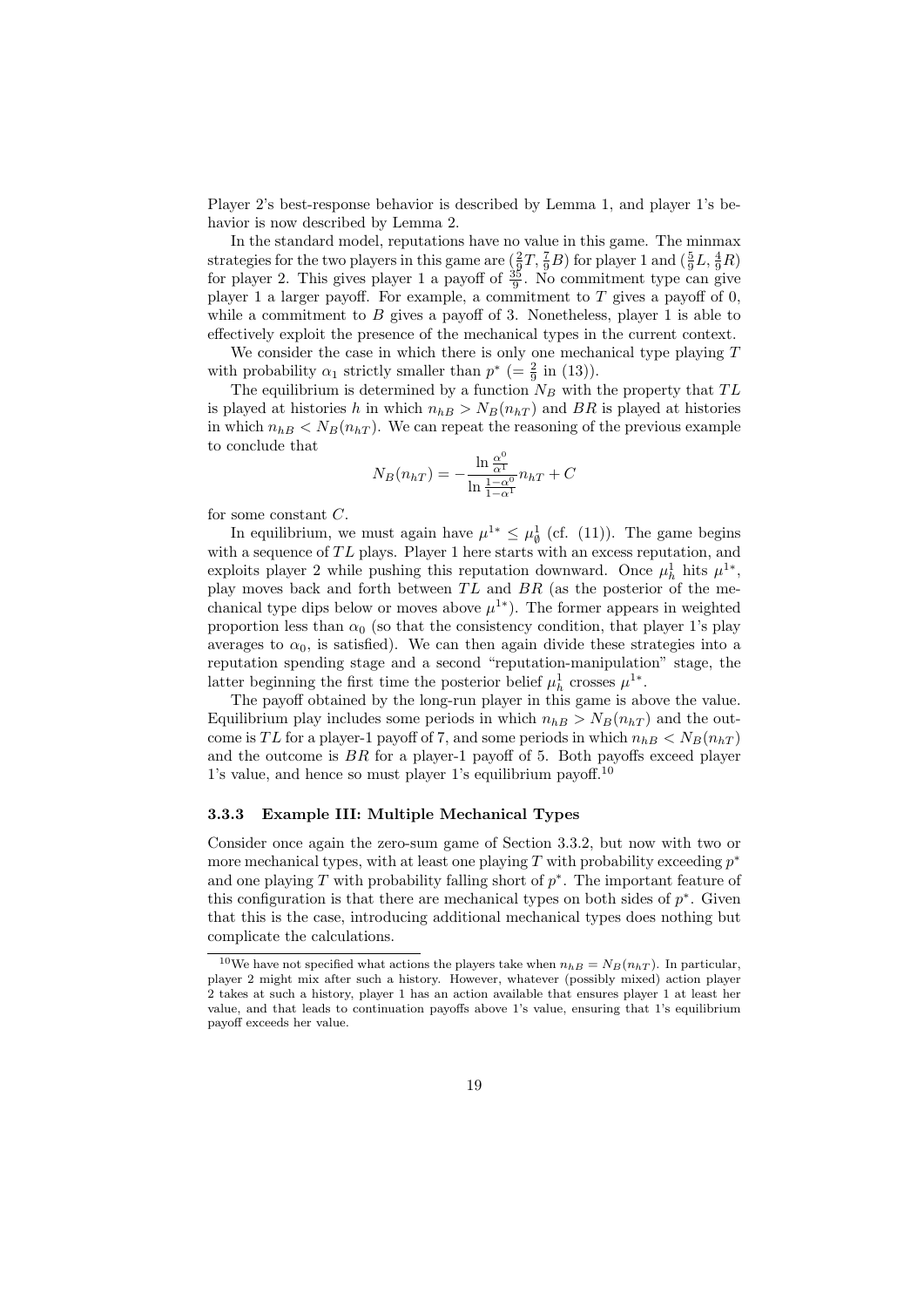Lemmas 1 and 2 again describe the players' best response functions, and so the equilibrium here will share many of the features of the equilibrium calculated in Section 3.3.2. The function  $N_B$  now need not be linear, though it will be increasing.

Once again, there will be an initial phase, consisting of either a reputationbuilding phase consisting of a string of *B* actions, or a reputation-spending phase consisting of a string of *T* actions. This initial phase will last until either the first time a *B* action causes the state  $(n<sub>hT</sub>, n<sub>hB</sub>)$  to cross from below to above the function  $N_B$ , or until the first time a *T* action causes the state  $(n_{hT}, n_{hB})$ to cross from above to below the function  $N_B$ . Thereafter, play will enter a reputation-manipulation phase in which the state hovers as close as possible to the graph of the function  $N_B$ .

In Section 3.3.2, the initial phase necessarily involved a string of *T* actions, which have the effect of diminishing the probability attached to the mechanical type. When there are mechanical types on both sides of *p ∗* , the initial phase may consist of a string of either *B* or *T* plays, depending on the prior distribution over mechanical types.<sup>11</sup>

What determines whether player 1 initially builds or spends her reputation? Suppose (counterfactually) that only the mechanical player-1 types  $\{\alpha^1, \ldots, \alpha^K\}$ were present, with the probabilities  $\{\mu_0^1, \ldots, \mu_0^K\}$  scaled up to sum to one. If player 2 would play *R* against this mixture, then equilibrium play in the original game must constitute a sequence of *BR* plays. If player 2 would play *L* against this mixture, then equilibrium play in the initial phase of the original game must constitute a sequence of *T L* plays. Player 1's initial play must then push player 2 away from the action player 2 would choose against the mechanical types.

To see that this is the case, suppose player 2 would play *R* if facing only the mechanical types. Our best-response characterizations give us two possible configurations for equilibrium play. First, it may be that  $\alpha^0 > p^*$ . Given that player 2 would initially play *R* against the mechanical types, the addition of such a rational type reinforces 2's initial proclivity to play *R*. From Lemmas 1–2, play then consists of an initial sequence of *BR* plays, until reaching the reputation-manipulation phase. Here, player 2's beliefs become concentrated on the two types of player 1 that straddle  $p^*$ , namely  $\min\{\alpha^0, \overline{\alpha}\}\$  and  $\underline{\alpha}$ , where  $\underline{\alpha}$ denote the largest  $\alpha^k$  such that  $\alpha^k < p^*$  and  $\overline{\alpha}$  denotes the smallest  $\alpha^k$  such that  $\alpha^k > p^*$ . Player 1's average play  $\hat{\alpha}^0$  during this reputation-manipulation phase must then be below  $\alpha^0$ . However, there is no way to combine an initial sequence of *B* plays with a subsequent phase that is relatively heavy on *B* ( $\hat{\alpha}^0 < \alpha^0$ ) and get average play of  $\alpha^0$ . The equilibrium must then feature  $\alpha^0 < p^*$ , and hence the reputation-manipulation phase must be comprised of behavior that is relatively heavy on *T* ( $\hat{\alpha}^0 > \alpha^0$ ). Player 1's initial phase of play must then

<sup>&</sup>lt;sup>11</sup> Section 3.3.2 examined a case in which there was a single mechanical type with  $\alpha^1 < p^*$ , finding that equilibrium required a string of initial "reputation-spending" *T* actions. If we examine an equilibrium with a single mechanical type with  $\alpha^1 > p^*$ , equilibrium would again require a string of initial "reputation-spending" *B* plays. An initial reputation-spending phase is thus a robust feature of specifications in which all of the mechanical types lie on the same side of  $p^*$ , which no longer holds when there are mechanical types on both sides of  $p^*$ .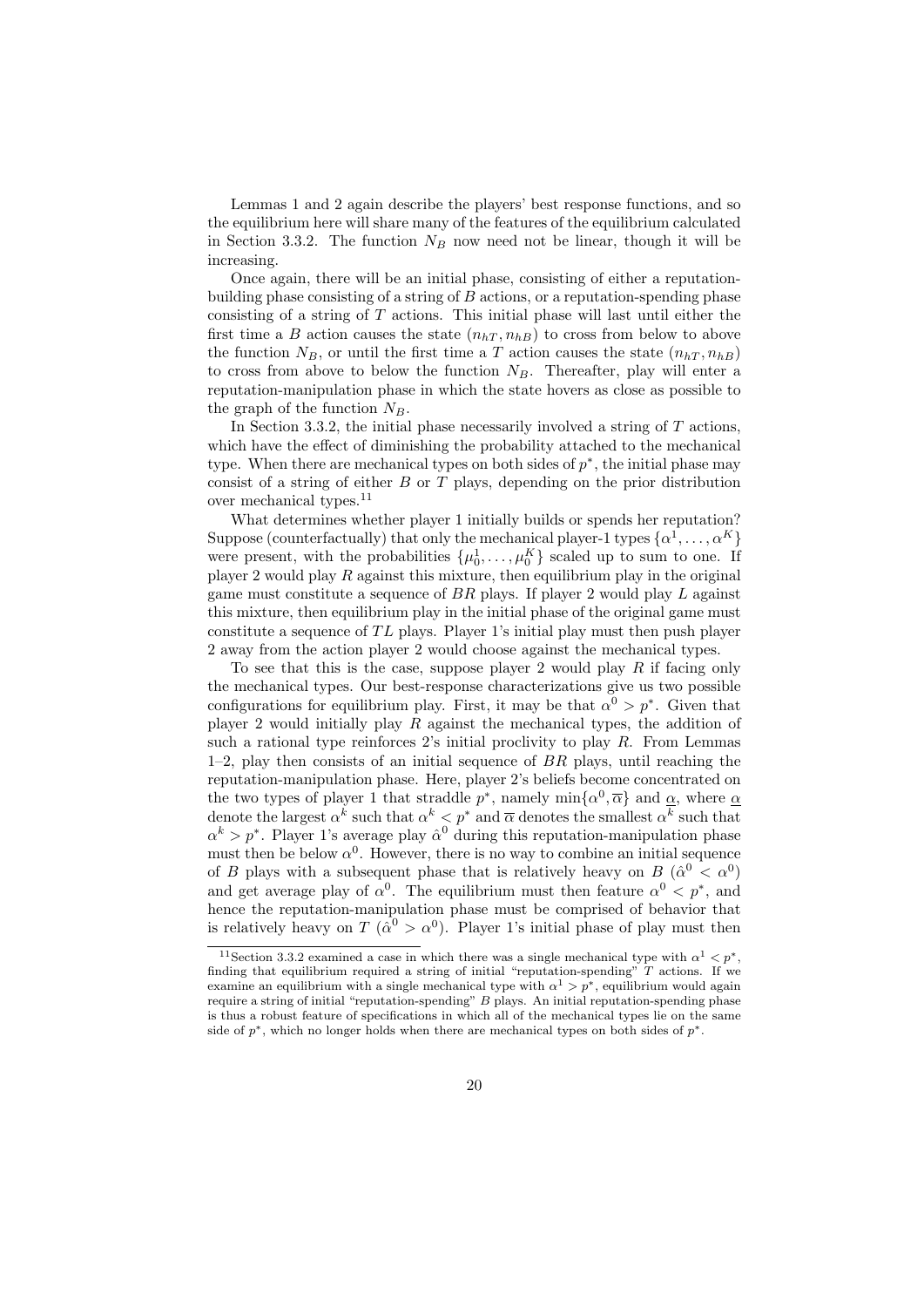feature *B*, and hence (from Lemmas 1–2), play must begin with a sequence of *BR* plays.

For a fixed distribution of mechanical types, there is an upper bound *M* on the length of the introductory phase, that holds over all equilibria for all discount factors. To see that this is the case, note that the function  $N_B$  depends only on the set of types  $(\alpha^0, \alpha^1, \dots, \alpha^K)$  and the prior  $(\mu_\emptyset^0, \mu_\emptyset^1, \dots, \mu_\emptyset^K)$ , and not the discount factor. We must accordingly ask the following questions. Suppose the initial specification is such that  $N_B(0) > 0$ , i.e., player 2 initially plays *R*. What is the maximum (over  $\alpha^0$ ) of the minimum number *t* of successive observations of  $B$  it would take for player to play  $L$ , i.e., what is the smallest  $t$  for which  $t > N_B(0)$ ? This minimum number *t* is maximized either when  $\alpha^0 = 0$  or  $\alpha^0 = 1$ , where it takes a finite value that we can bound by *M*. Similarly, we can suppose the initial specification is such that  $N_B(0) < 0$ , i.e., player 2 initially plays *L*. What is the maximum (over  $\alpha^0$ ) of the minimum number *t* of successive observations of  $T$  it would take for player to play  $R$ , i.e., what is the smallest  $t$ for which  $0 < N_B(t)$ ? This value is again maximized at either  $\alpha^0 = 0$  or  $\alpha^0 = 1$ , where it takes a finite value that we can bound by *M*.

In the limit as  $\delta \rightarrow 1$ , player 2's limiting (as t gets large) posterior on the rational type must converge to 1. Eventually the empirical frequency of past play of the rational type must be very close to  $\alpha^0$ , by the consistency condition, and thus  $\alpha^0$  must converge to  $p^*$  as  $\delta \to 1$  (as otherwise, player 2s would not be kept to be playing either *L* or *R* in the long run).

More precisely, as  $\delta \to 1$ , the bounded initial phase is followed by a reputation manipulation phase of arbitrarily long (expected) length. The consistency condition given by (2) can then be satisfied only if  $\hat{\alpha}^0$ , the average play of the rational type during the reputation-manipulation phase, approaches  $\alpha^0$ , the overall average play of the rational type. During the reputation-manipulation phase, the average play  $\hat{\alpha}^0$  of the rational type must balance player 2's posterior over types so that player 2 remains nearly indifferent over player 2's actions. In the limit, player 2's posterior will be concentrated on only two types of player 1, being the two closest types on either side of  $\hat{\alpha}^0$ . One of these types will be  $\alpha^0$ , and one will be a mechanical type. But if  $\hat{\alpha}^0$  is converging to  $\alpha^0$ , the consistent play of  $\hat{\alpha}^0$  can maintain player 2's near indifference only if  $\hat{\alpha}^0$  and  $\alpha^0$  are both very close to  $p^*$ , and if the posterior probability placed on the rational type converges to 1.

The result that player 2 learns player 1's type is a double limiting result, referring to the limit of player 2's beliefs as *t* gets large, in a sequence of equilibria for games in which  $\delta$  gets large. For any fixed  $\delta$ , player 2 remains perpetually uncertain as to player 1's type.

## **3.4 Equilibrium: Analysis**

We now characterize equilibria for the general case with many mechanical types. We retain (5), ensuring that player 2 does not have a dominant strategy, but do not restrict player 1's payoffs. We fix a specification of the mechanical types' actions  $(\alpha^1, \ldots, \alpha^K)$  and prior probabilities  $(\mu^1_{\emptyset}, \ldots, \mu^K_{\emptyset})$ . We assume there is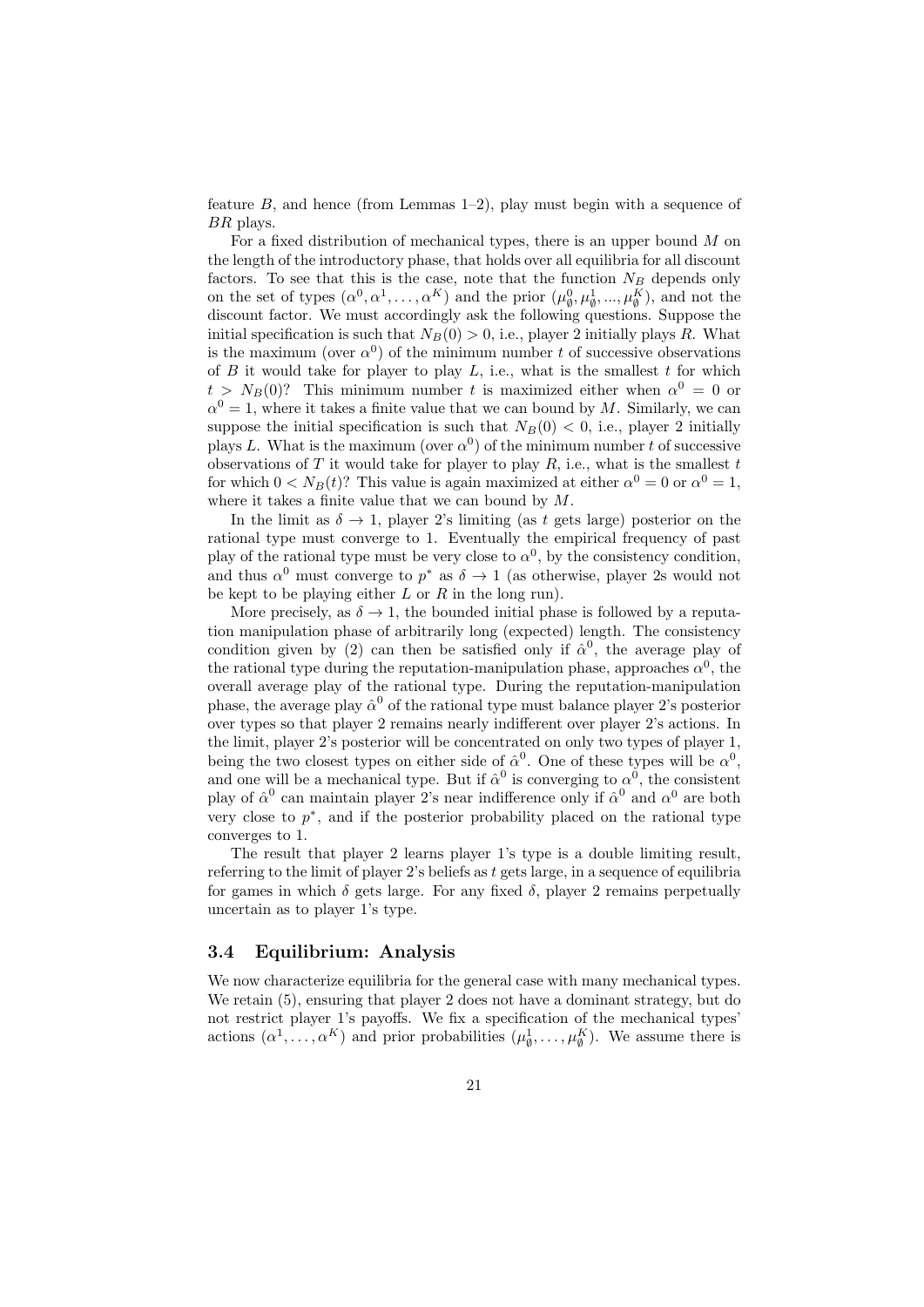at least one mechanical type that plays *T* with probability greater than *p ∗* , and one that plays *T* with probability less than *p ∗* . There may be many mechanical types.

Let  $\alpha$  denote the strategy of the mechanical type who attaches the largest probability less than  $p^*$  to *T*. Let  $\overline{\alpha}$  be the strategy of the mechanical type who attaches the smallest probability larger than *p ∗* to *T*. Then let *q ∗* satisfy

$$
\underline{\alpha}^{q^*}(1-\underline{\alpha})^{1-q^*} = \overline{\alpha}^{q^*}(1-\overline{\alpha})^{1-q^*}.
$$

Intuitively, a collection of actions featuring  $q^*$  proportion of  $T$  is equally likely to have come from mechanical type  $\alpha$  as from mechanical type  $\overline{\alpha}$ . When observing a sufficiently long string of such data, player 2 will rule out the other mechanical types, but will retain both  $\alpha$  and  $\overline{\alpha}$  as possibilities.

#### **3.4.1 Existence of Equilibrium**

**Proposition 1** *There exists a sequential analogy-based expectation equilibrium.*

**Proof.** Intuitively, we think of (1) fixing  $\alpha^0$ , an average strategy for the longrun player, (2) deducing player 2's best responses, (3) deducing player 1's best responses, and  $(4)$  calculating the values of  $A<sup>0</sup>$  implied by these best responses. This gives us a map from values of  $\alpha^0$  to values of  $A^0$ . A fixed point of this map gives us an equilibrium. The details of this argument are fairly standard, and are given in Section 5.5.  $\blacksquare$ 

#### **3.4.2 Pure-Outcome Equilibria**

We say that the equilibrium outcome is pure if either  $\alpha^0 = 0$  or  $\alpha^0 = 1$ . This does not mean that the equilibrium features pure strategies, since player 1 may mix at out-of-equilibrium histories. However, player 2 models player 1 as playing a pure strategy, and will receive no contradictory evidence along the equilibrium path. In other cases, we say the equilibrium outcome is mixed.

When does a pure-outcome equilibrium exist? We can assume  $c > b$  without losing any generality, with the case  $c < b$  simply being a relabeling.

**Proposition 2** *Let c > b. Then there exists a pure-outcome equilibrium for sufficiently large*  $\delta$  (*i.e., there exists*  $a \underline{\delta} \in (0,1)$  *such that a pure-outcome equilibrium exists for any*  $\delta > \underline{\delta}$  *) if and only if* 

$$
c > d \tag{14}
$$

$$
c > q^* \max\{a, c\} + (1 - q^*) \max\{b, d\}.
$$
 (15)

*If*  $(14)$ – $(15)$  hold, then for any  $\varepsilon > 0$ , there is a  $\delta(\varepsilon) < 1$  such that for all  $\delta > \delta(\varepsilon)$ *, every pure-outcome equilibrium payoff for player 1 exceeds c –*  $\varepsilon$ *, as does every equilibrium payoff.*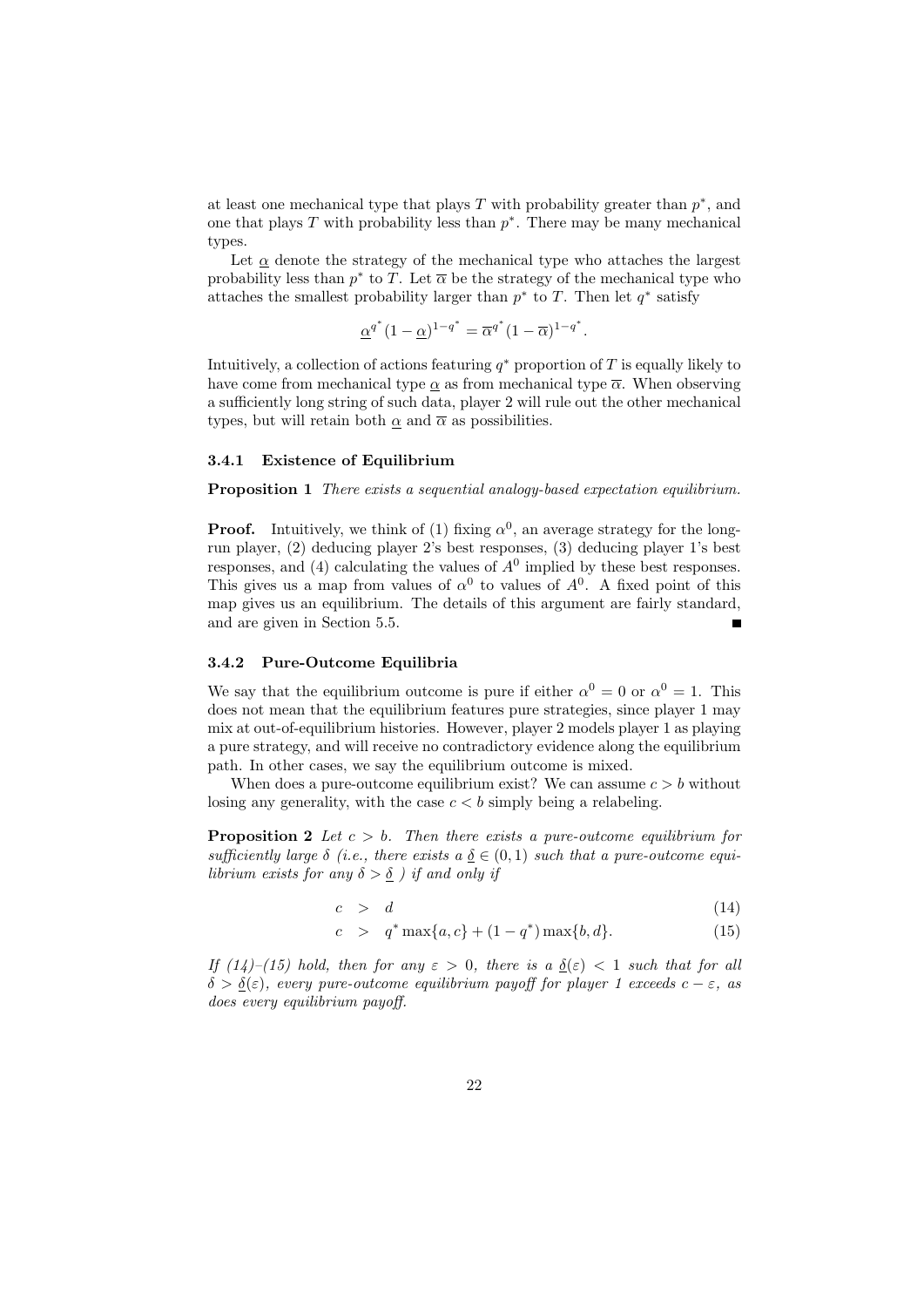**Proof.** [*Necessity*] Suppose *c < d* and we have a candidate pure-outcome equilibrium with either  $\alpha^0 = 0$  or  $\alpha^0 = 1$ . As  $\delta \to 0$ , the payoff from such an equilibrium approaches *b* in the first case and *c* in the second. Consider a strategy in which player 1 chooses *T* if the cumulative frequency which which he has played *T* falls short of  $\overline{\alpha}$ , and otherwise plays *B*. Then after a finite number of periods, Player 2 will attach sufficiently large probability to player 1 being type  $\bar{\alpha}$  as to thereafter always play *R*. Hence, except for a bounded number of initial periods, which become insignificant as  $\delta \rightarrow 1$ , player 1 earns a payoff of  $\overline{\alpha}c$  +  $(1 - \overline{\alpha})d$  which exceeds both of *b* and *c*, and hence exceeds the payoff of any pure equilibrium. This ensures that there for sufficiently large  $\delta$ , there are no pure-outcome equilibria.

Alternatively, suppose  $c > d$  but (15) fails, in which case (given  $c > b, d$ ) we must have  $a > c$  and  $c < q^*a + (1 - q^*) \max\{b, d\}$ . Fix a candidate pure-outcome equilibrium yielding payoff *c*. Now suppose player 1 undertakes a strategy of initially playing *B*, until player 2's posterior belief is pushed to indifference between *L* and *R*. Thereafter, player 1 plays actions that keep the realized histories near the function  $N_B(n_T)$ . If  $b < d$ , player 1 allows the history to cross back and forth over the line, giving a mixture between payoffs  $a$  and  $d$ . If  $b > d$ , player 1 ensures that the history lies always just above this boundary, giving a mixture between payoffs *a* and *b*. The probability attached to *a* in either of these mixtures is  $q^*$ , which suffices for the result.

The sufficiency result is similar, and is relegated along with the payoff characterization to Section 5.6.

#### **3.4.3 Mixed-Outcome Equilibria**

When will there exist a mixed-outcome equilibrium? Sections 3.3.1 and 3.3.2 have illustrated two mixed equilibria. The limiting payoff in the first of these equilibria is given by  $p^*a + (1-p^*)b$ , and in the second is given by  $p^*a + (1-p^*)d$ . In each case, it was important that this payoff exceeded *c*, since otherwise a sufficiently patient long-run player 1 could ensure a payoff arbitrarily close to *c* simply by always playing *T*. This suggests the conjecture that (retaining our convention that  $c > b$ ) there exists a mixed-outcome equilibrium as long as

$$
c < p^* \max\{a, c\} + (1 - p^*) \max\{b, d\},\
$$

and that the payoff in this equilibrium is given by  $p^*$  max $\{a, c\}$ + $(1-p^*)$  max $\{b, d\}$ . This is indeed a sufficient condition for existence, but a glance at Proposition 2 suggests that it is not the only sufficient condition. There is no pure-outcome equilibrium if  $c < q^*$  max $\{a, c\} + (1 - q^*)$  max $\{b, d\}$ , and the latter is indeed also sufficient for the existence of a mixed-outcome equilibrium. Section 5.7 proves:

**Proposition 3** *Let*  $c > b$ *. Then for sufficiently large*  $\delta$ *, a mixed-outcome equilibrium exists if and only if at least one of the following holds:*

$$
c < p^* \max\{a, c\} + (1 - p^*) \max\{b, d\}
$$
 (16)

$$
c < q^* \max\{a, c\} + (1 - q^*) \max\{b, d\}.
$$
 (17)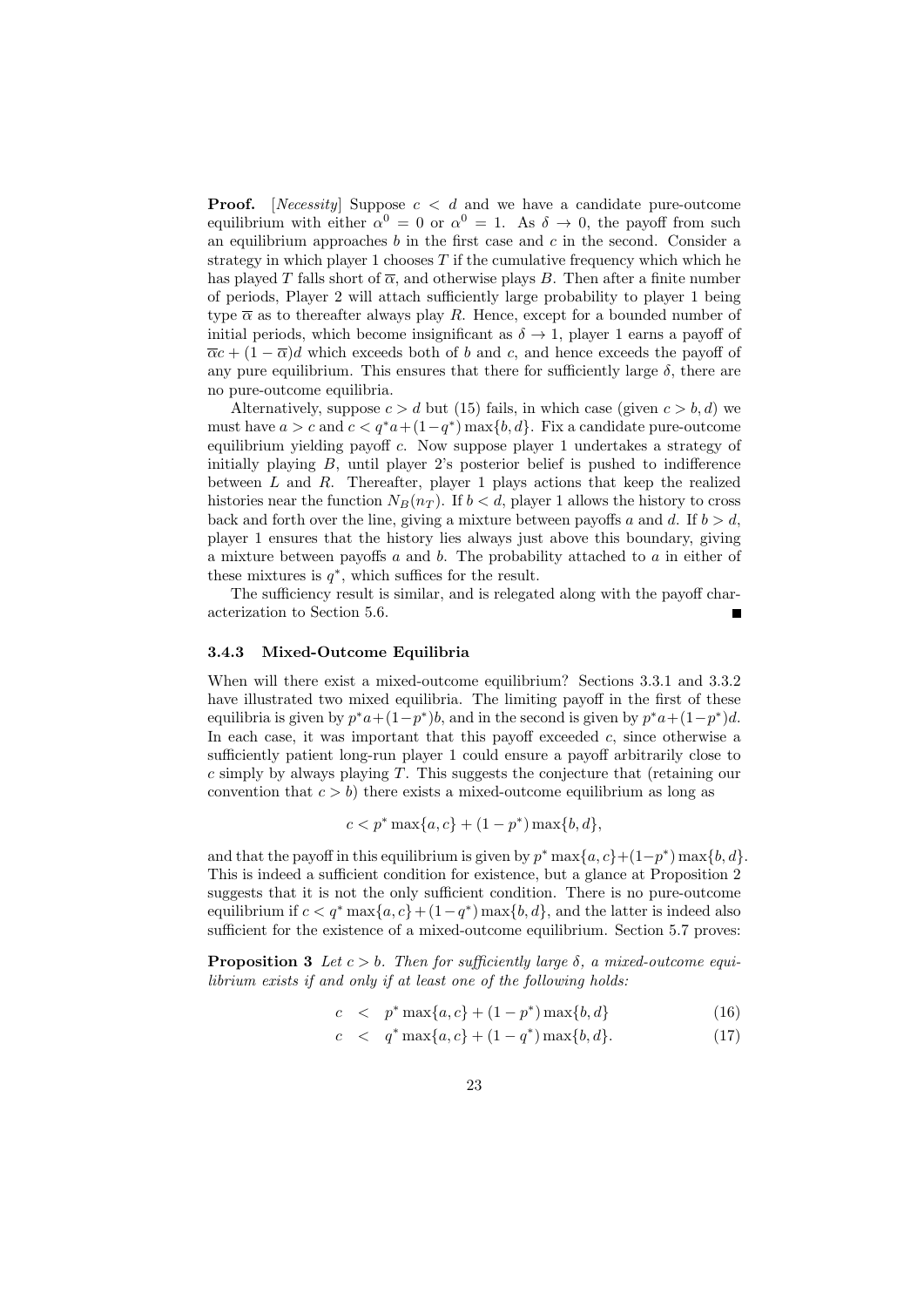The first step in the proof is straightforward. If  $c < p^*$  max $\{a, c\} + (1$  $p^*$ ) max $\{b, d\}$ , we show that there exists a mixed-outcome equilibrium analogous to that of Sections 3.3.1 and 3.3.2. A fixed point argument establishes the existence of such an equilibrium. This leaves one case to be addressed, namely that in which

$$
p^* \max\{a, c\} + (1 - p^*) \max\{b, d\} < c < q^* \max\{a, c\} + (1 - q^*) \max\{b, d\}. \tag{18}
$$

Notice, from Proposition 2, that there is no pure equilibrium for this case, while the first inequality ensures there is no mixed equilibrium analogous to those of Sections 3.3.1–3.3.2.

To see how we proceed, it is helpful to acquire some notation. We say that a sequence of equilibria, as  $\delta$  converges to 1, with player-1 average strategy  $\{\alpha_\ell^0\}_{\ell=0}^\infty$  is unary if  $P\{h : |\alpha_\ell^0(h) - \alpha_\ell^0| > \varepsilon\}$  converges to zero, for all  $\varepsilon > 0$ . Hence, in the limit the average strategy of player 1 is independent of history. Otherwise, the equilibrium is binary (a term justified by the following lemma). A pure equilibrium is obviously unary. The mixed equilibria of Sections 3.3.1– 3.3.2 are unary.

We have already concluded that when  $(18)$  holds, the (only) equilibrium is a binary, mixed equilibrium. Notice that (18) can hold only if *b, d < c < a* and  $q^*$  >  $p^*$ , the former placing constraints on the payoffs in the game and the latter on the distribution of mechanical types.

We can then construct an equilibrium as follows. In the first period, player 1 is indifferent between *T* and *B*, and mixes, placing probability  $\zeta$  on *T*. If the first action is *T*, then player 1 plays *T* thereafter. If the first action is *B*, then player 1 plays *B* until making player 2 indifferent between *L* and *R*, after which point player 1 maintains this indifference. This gives a long-run average *T* play of  $\underline{\alpha}^0 > p^*$ . We have aggregate play for player 1 of

$$
\alpha^0 = \zeta + (1 - \zeta)\underline{\alpha}^0.
$$

It is then a straightforward calculation, following from the facts that  $p^*$  max $\{a, c\}$ +  $(1-p^*) \max\{b,d\} < c < q^* \max\{a,c\} + (1-q^*) \max\{b,d\}$  and  $q^* > p^*$  that we can choose  $\underline{\alpha}^0$  and  $\zeta$  so that

- *•* Player 1 is indifferent over the actions *T* and *B* in 1's initial mixture, This requires adjusting  $\alpha^0$  so that the payoff to player 1 from building and maintaining player 2's indifference is *c*,
- Probability  $\underline{\alpha}^0$  makes player 2 indifferent between *L* and *R*. This requires adjusting  $\zeta$  and hence  $\alpha^0$  so that  $\alpha^0$  causes player 2's posterior to concentrate probability on types  $\alpha$  and  $\alpha^0$ ,

completing the specification of the equilibrium.

Are there equilibria in which player 1 mixes over more than two continuation paths? The answer is no:

**Lemma 5** *Let*  $c > b$ *. There is a value*  $\delta$  *such that for all*  $\delta \in (\delta, 1)$ *, in any equilibrium that is not unary, there are two long-run averages of play for player 1. Player 1's payoff in any sequence of such equilibria converges to c as*  $\delta \rightarrow 1$ *.*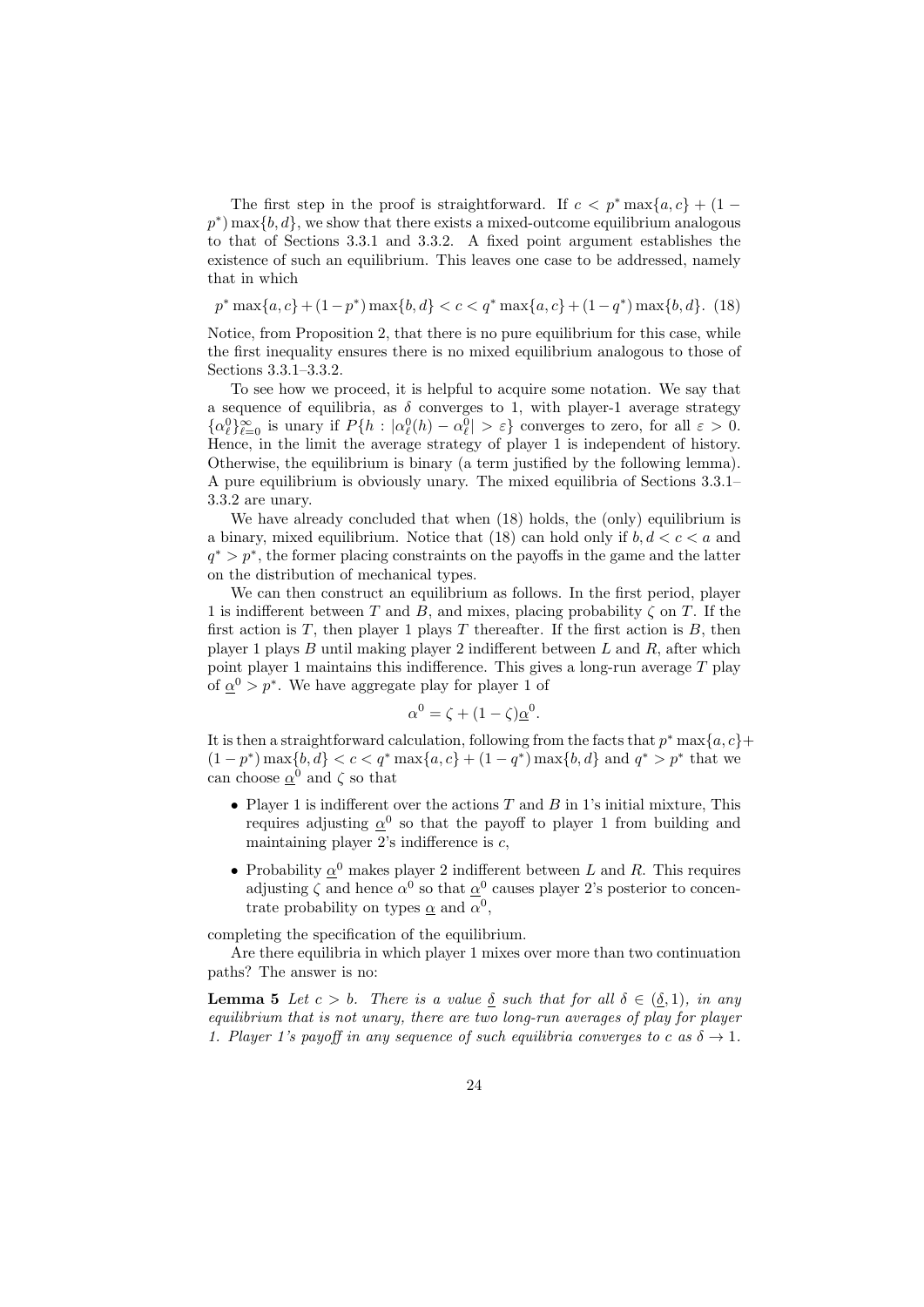**Proof.** Fix a candidate equilibrium and the associated value  $\alpha^0$ . Then let  $\alpha$ and  $\overline{\overline{\alpha}}$  be (respectively) the largest frequency smaller than  $p^*$  with which a type of player 1 plays *T*, and smallest frequency larger than *p <sup>∗</sup>* with which a type of player 1 plays *T*. These differ from  $\alpha$  and  $\overline{\alpha}$  in that we now include the rational type of player 1 in the set of possibilities. Let  $\hat{q}$  satisfy

$$
\underline{\underline{\alpha}}^{\hat{q}}(1-\underline{\underline{\alpha}})^{1-\hat{q}} = \overline{\overline{\alpha}}^{\hat{q}}(1-\overline{\overline{\alpha}})^{1-\hat{q}}.
$$

Then player 1 can attain a payoff arbitrarily close (for large *δ*) to *c* by always playing *T*, and otherwise the largest payoff player 1 can obtain is

$$
\hat{q} \max\{a, c\} + (1 - \hat{q}) \max\{b, d\}.
$$

These are accordingly the only two payoffs that can be attached positive probability in a mixed equilibrium that is not unitary, and will both appear only if equal. But then only two long-run averages of play for player 1 can appear.  $\blacksquare$ 

#### **3.4.4 Payoffs**

We can now collect our results to characterize equilibrium payoffs and behavior. It is convenient to start with payoffs. To conserve on notation, let

$$
P^* := p^* \max\{a, c\} + (1 - p^*) \max\{b, d\}
$$
 (19)

$$
Q^* := q^* \max\{a, c\} + (1 - q^*) \max\{b, d\}
$$
 (20)

Section 5.8 proves:

#### **Proposition 4** *let*  $c > b$ *. For sufficiently large*  $\delta$ *:*

 $[4.1]$  If  $P^*$ ,  $Q^* < c$ , then the only equilibrium is pure, featuring payoff  $c$ .

 $[4.2]$  If  $c < P^*$ ,  $Q^*$ , then there exist unary mixed equilibria. The rational *player 1's behavior in a unary sequence of mixed-outcome equilibrium satisfies*  $\lim_{\delta \to 1} \alpha^0(\delta) = p^*$ , and the limiting equilibrium payoff of the rational player 1 *is given by*  $P^*$ *. If*  $c > d$ *, there may also exist a binary mixed equilibria, with payoff c for the rational player 1.*

 $[4.3]$  If  $Q^* < c < P^*$ , then there exists a pure equilibrium if  $c > d$ . There *also exists a unary mixed equilibria, and the rational player 1's behavior in a sequence of unary mixed-outcome equilibrium satisfies*  $\lim_{\delta \to 1} \alpha^0(\delta) = p^*$ , and *the limiting equilibrium payoff of the rational player 1 is given by*  $P^*$ .

 $[4.4]$  If  $P^* < c < Q^*$ , then the only equilibrium is a binary mixed equilibrium, *and the rational player 1's payoff in any such equilibrium approaches*  $c$  *as*  $\delta \rightarrow 1$ *.* 

We can summarize our results as follows.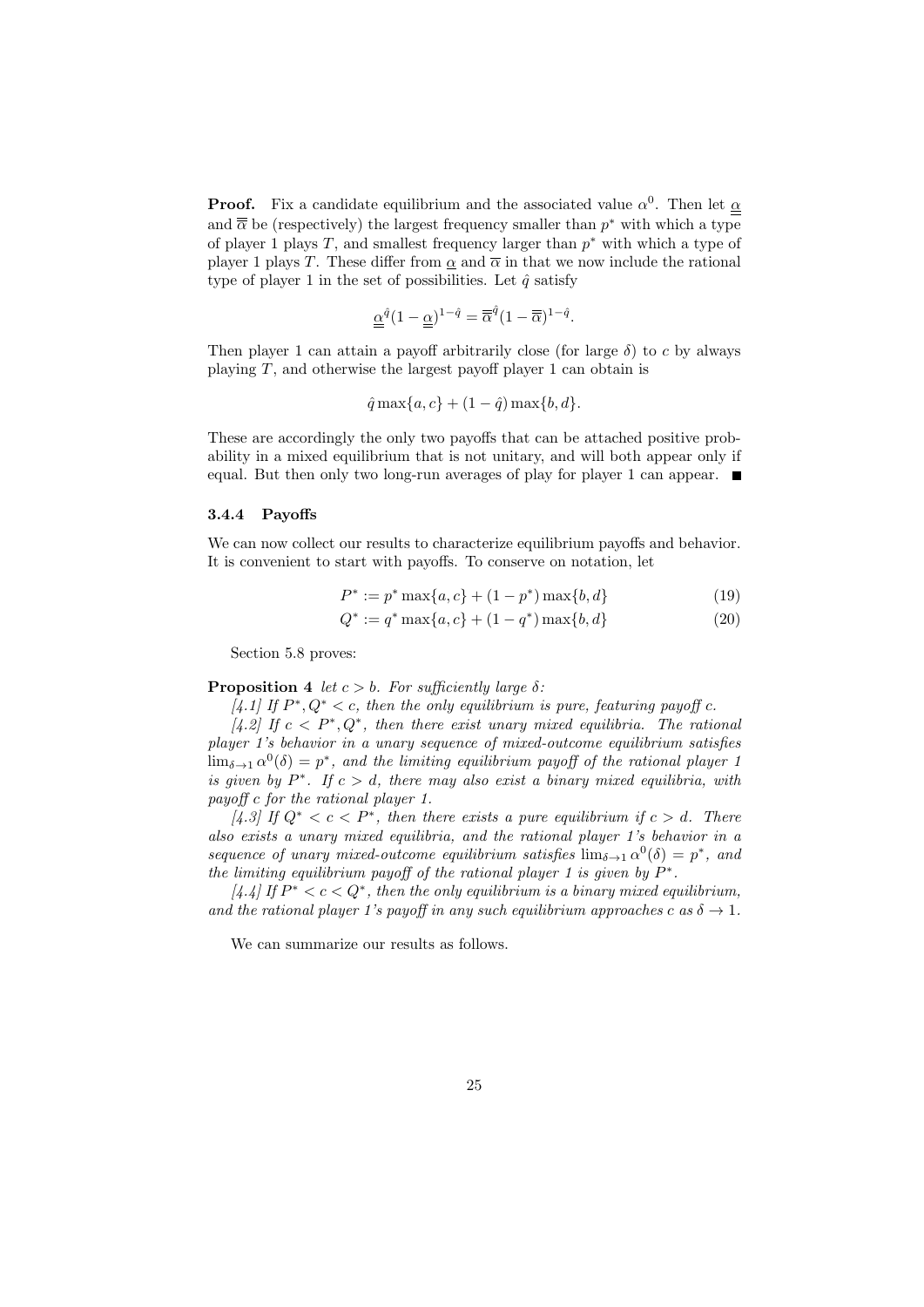| Parameters                                                    | Equilibria                                                   | Payoffs                |
|---------------------------------------------------------------|--------------------------------------------------------------|------------------------|
| $P^*, Q^* < c$                                                | Pure                                                         | $\mathfrak c$          |
| $c < P^*, Q^*$<br>$c < P^*$ , $Q^*$                           | Unary mixed<br>Binary mixed (possibly, and only if $c > d$ ) | $P^*$<br>$\mathfrak c$ |
| $\begin{array}{c} Q^* < c < P^* \\ Q^* < c < P^* \end{array}$ | Pure (if and only if $c > d$ )<br>Unary mixed                | C<br>$P^*$             |
| $P^* < c < Q^*$                                               | Binary mixed                                                 | C                      |

.

**Example.** If  $Q^* < c < P^*$  and  $c > d$ , there exists both a pure and mixed equilibrium. For example, consider the game:

$$
\begin{array}{c|cc}\n & L & R \\
T & 6,0 & 3,1 \\
B & 2,1 & 0,0\n\end{array}
$$

*.*

Notice that  $p^* = 1/2$ . Let there be two mechanical types, characterized by the probability they attach to playing *T*, with this probabilities being *.*01 and *.*51. We thus have  $Q^* < c < P^*$ . There is then a pure equilibrium, with payoff  $c = 3$ , and a mixed equilibrium, whose payoff converges to  $p^*a + (1 - p^*)b =$  $p^*6 + (1 - p^*)2 = P^* = 4$  as  $\delta \to 1$ .

The question is then why the possibility of obtaining payoff *P <sup>∗</sup>* does not preclude the existence of a pure equilibrium, which yields a payoff of 3 for player 1. Let us consider a candidate pure equilibrium, in which  $\alpha^0 = 1$ , so that the rational type of player 1 always chooses *T*, for a payoff of 3. Why cannot player 1 earn a higher payoff, namely *P ∗* , given this candidate equilibrium? Player 1 can endure an initial phase in which the posterior that 2 attaches to 1 playing *T* can be pushed to the point at which 2 is indifferent between *L* and *R*, with this indifference thereafter maintained. In calculating 1's payoff, we can ignore the initial phase (by focussing on  $\delta \rightarrow 1$ ), and the payoff will be very close to

$$
q^*6 + (1 - q^*)2,
$$

where  $q^*$  is the frequency required to maintain the posterior near  $p^*$ , namely

$$
q^* \ln \frac{.01}{.51} = (1 - q^*) \ln \frac{.49}{.99}.
$$

This gives us a value of *q ∗* equal to approximately *.*15, and *Q<sup>∗</sup>* equal to approximately 2.6. As a result, player 1 will get a higher payoff from simply playing *T* all of the time and receiving 3, rather than the mix  $q^*6 + (1 - q^*)2$ . Hence  $p^*a + (1 - p^*)b$  is not available as a payoff to player 1 given the equilibrium hypothesis of  $\alpha^0 = 1$ , and we thus have multiple equilibria.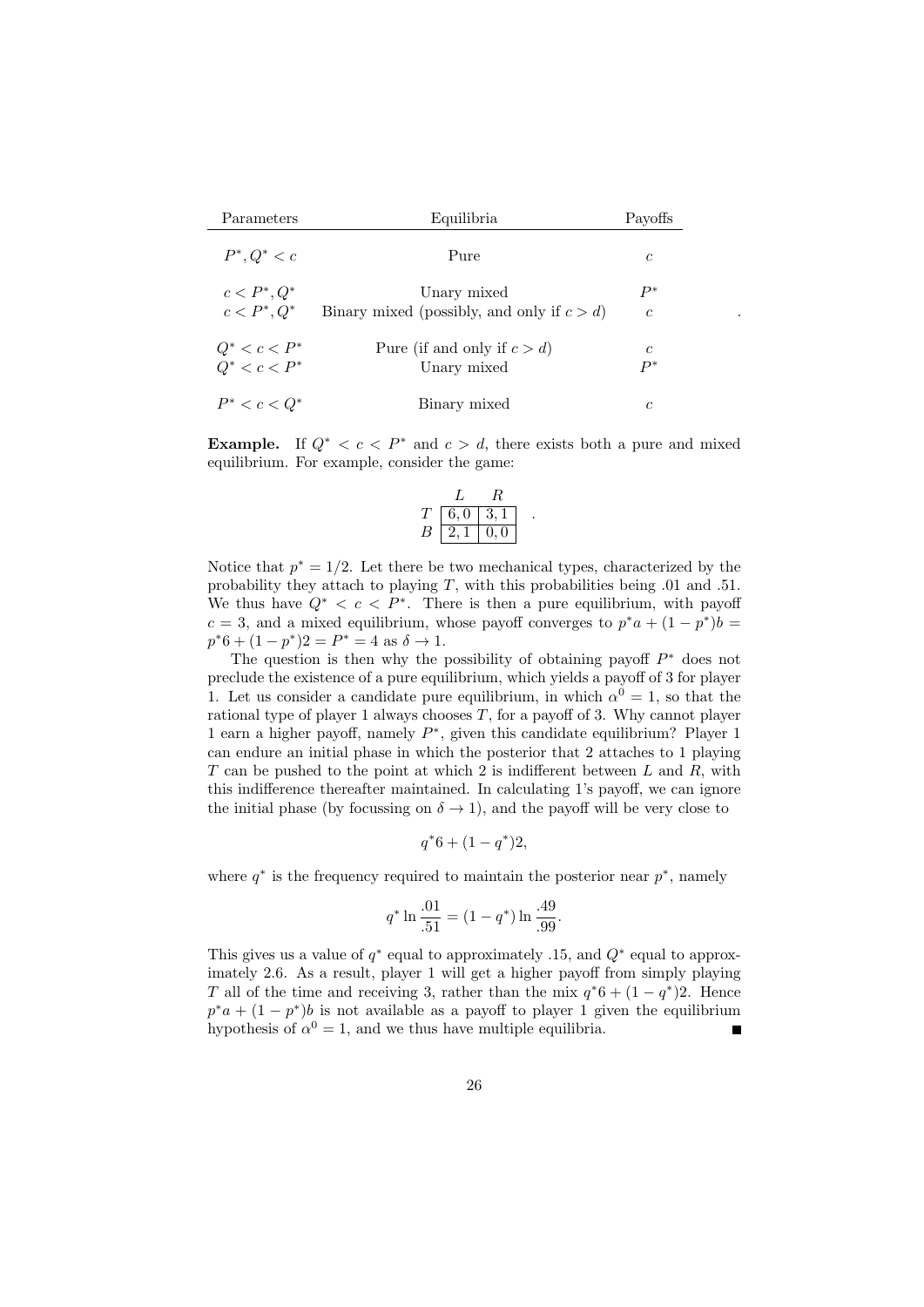**Remark 1** The value of  $q^*$  must lie between the probabilities  $\alpha$  and  $\overline{\alpha}$ , the former the largest probability less than  $p^*$  attached to  $T$  by a mechanical type, and the latter the smallest probability larger than  $p^*$  attached to  $T$  by a mechanical type. If the set of mechanical types becomes rich, such as would be the case with a sequence of increasingly dense grids of mechanical types, the value of  $q^*$  must then approach  $p^*$ . This will eventually (generically) ensure that  $P^*$ and *Q<sup>∗</sup>* are on the same side as *c*, precluding the type of coexistence of pure and mixed equilibria exhibited in the preceding example.

**Remark 2** If  $c < P^*$ ,  $Q^*$ , there always exists a unary mixed equilibrium (with payoff approaching  $P^*$  as  $\delta \to 1$ ), and there may or may not also exist a binary mixed equilibrium (with payoff *c*). First, it is clear that such existence requires  $c > d$ , since otherwise it can not be optimal to put positive probability on always playing *T* (as does the binary mixed equilibrium), and this in turn implies that we must have  $b, d < c < a$ . Second, the lower probability  $\underline{\alpha}^0$  in this equilibrium must be enough smaller than *p <sup>∗</sup>* as to push the expected payoff from this outcome down to *c*. This in turn requires that  $\alpha$ , largest probability less than  $p^*$  attached to  $T$  by a mechanical type, must be sufficiently small. Hence, if  $\alpha$  is sufficiently close to  $p^*$ , perhaps because the set of mechanical types is sufficiently rich, then binary mixed equilibria will not exist for this case.<sup>12</sup>

We can combine the insights of Remarks 1 and 2. Let us say that the set of mechanical types is  $\varepsilon$ -rich if there is no interval subset of  $[0,1]$  of length exceeding  $\varepsilon$  that does not contain a mechanical type.

**Corollary 1** *Let*  $c > b$ *. Consider the (generic) set of games for which*  $c \neq P^*$ *. [1.1] There is an*  $\varepsilon > 0$  *such that if the set of mechanical types is at least ε-rich, then any equilibrium is either pure or unary mixed.*

*[1.2] There is an ε >* 0 *such that if the set of mechanical types is at least ε-rich and δ is sufficiently large, then player 1's equilibrium payoff, is at least*

$$
\max\{b, c, p^* \max\{a, c\} + (1 - p^*) \max\{b, d\}\} - \varepsilon.
$$

It is natural to compare our reputation results to those of Fudenberg and Levine [4]. Their result is that

$$
\lim_{\delta \to 1} U_1^*(\delta) \ge \max_{\alpha^k \in {\{\alpha^1,\ldots,\alpha^K\}}}\min_{a_2 \in BR(\alpha^k)} u_1(\alpha^k,a_2),
$$

$$
\begin{array}{c|cc}\n & L & R \\
T & 5,0 & 2,1 \\
B & 0,1 & 1,0\n\end{array}
$$

 $12$ To see the issues here, consider the game:

Then  $p^* = 1/2$ . A binary mixed equilibrium requires  $\alpha^0$  to equal approximately 1/4, so that player 1 is indifferent (and hence willing to mix) between always playing *T*, for a payoff of approximately 2, and mixture  $\underline{\alpha}^0$ , for a payoff of  $5\underline{\alpha}^0 + (1 - \underline{\alpha}^0)$ . We can construct such an equilibrium if (for example)  $\alpha$  = 1/10 and  $\overline{\alpha}$  = 9/10. However, since we must have  $\alpha < \alpha^0 < \overline{\alpha}$ , a binary mixed equilibrium does not exist if  $\alpha \geq 1/4$ .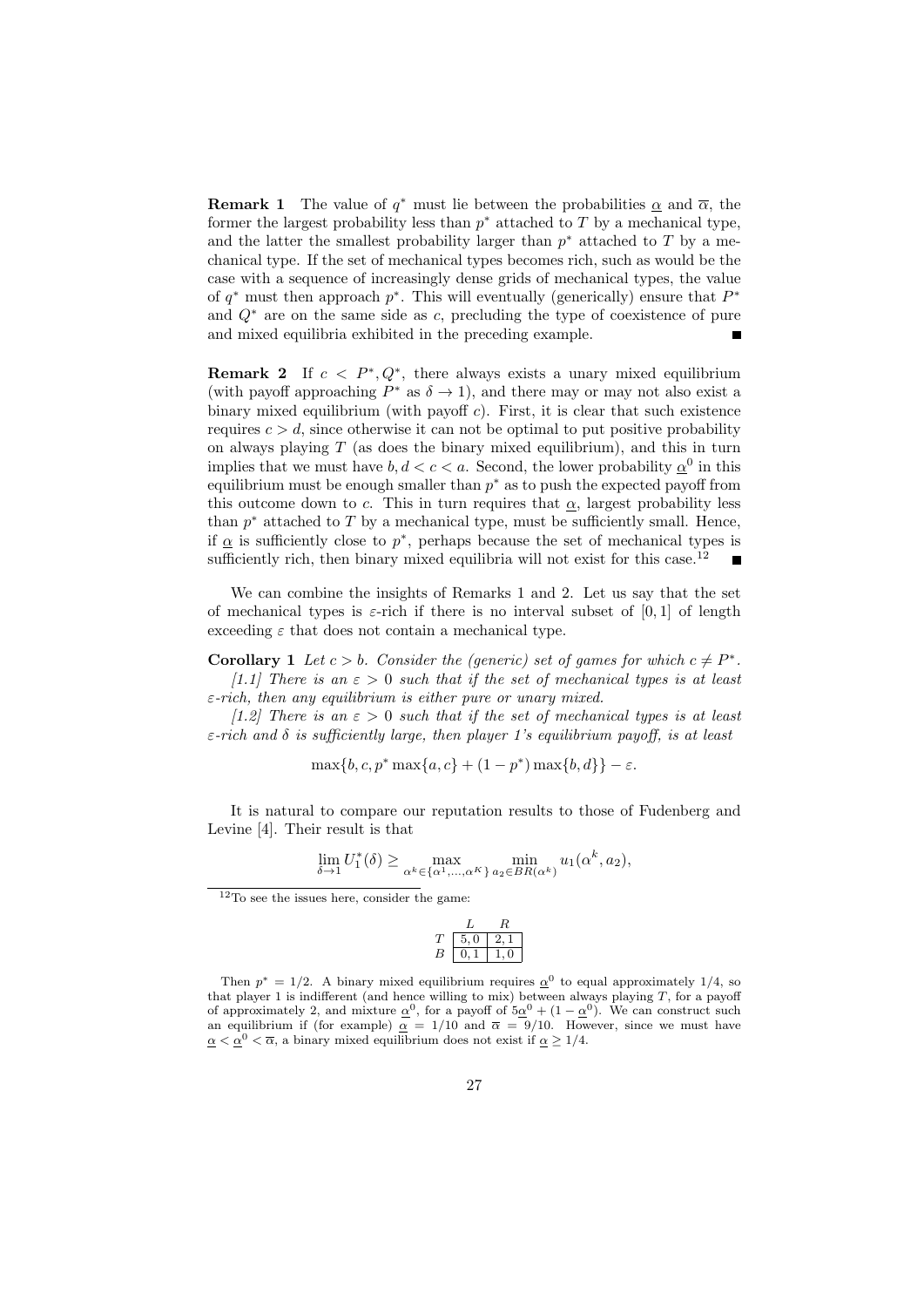where  $U_1^*(\delta)$  is player 1's equilibrium payoff and  $BR(\alpha^k)$  is the set of best responses for player 2 to the player-1 action  $\alpha^k$ . Intuitively, player 1 can choose her favorite mechanical type, and then receive the payoff she would earn if she were known to be that type, given that player 2 plays the best response to that type that is least favorable to player 1.

A proof virtually identical to that used to establish Fudenberg and Levine's lower bound ensures that player 1 in our setting is assured a payoff at least as high. The following result is a corollary of Watson [13]:

**Proposition 5** *In any sequential analogy-based expectation equilibrium,*

$$
\lim_{\delta \to 1} U_1^*(\delta) \ge \max_{\alpha^k \in {\{\alpha^1, \dots, \alpha^K\}}}\min_{a_2 \in BR(\alpha^k)} u_1(\alpha^k, a_2).
$$

**Proof.** Suppose there exists a sequential analogy-based expectations equilibrium with an equilibrium payoff for player 1 that falls short of  $u_1(\alpha^k, a_2)$  for some mechanical type  $\alpha^k$  and  $a_2 \in \arg \min_{a_2 \in BR(\alpha^k)} u_1(\alpha^k, a_2)$ . Then one feasible strategy available to player 1 is to choose *T* with probability  $\alpha^k$  in each period. The argument then follows from the fact that within a finite number of periods (independent of  $\delta$ ), player 2 will place sufficiently high probability on mechanical type  $\alpha^k$  as to play a best response, which suffices for the result.

Our lower bound is often tighter than that of Fudenberg and Levine. In particular, the payoff of a unary mixed equilibrium satisfies

$$
\lim_{\delta \to 1} U_1^*(\delta) \ge P^* = p^* \max\{a, c\} + (1 - p^*) \max\{b, d\}.
$$

This limit payoff typically exceeds the lower bound of Fudenberg and Levine, and it does so for potentially two reasons. First, *P ∗* is independent of the specifications of the mechanical types  $\alpha^k$ . So unless there are mechanical types characterized by actions arbitrarily close to  $p^*$ , the bound here will be higher. Second, even if there are mechanical types characterized by actions close to *p*<sup>\*</sup>, the bound found by Fudenberg and Levine will not exceed max ${p^*a + (1 - p)}$  $p^*$ ) $b, p^*c + (1 - p^*)d$  (corresponding to the Stackelberg payoff when the long run player can commit to a behavior either slightly above or below *p ∗* ), and this bound is (strictly) smaller than  $P^*$  for a range of games (including zero-sum games).

To illustrate this, we offer two examples. First, consider the product-choice game:

$$
\begin{array}{c|cc}\n & L & R \\
T & 3,0 & 1,1 \\
B & 2,3 & 0,2\n\end{array}
$$

*.*

Recall that  $p^* = \frac{1}{2}$ . If there is a mechanical type on each side of  $p^*$ , then there exists a mixed-outcome equilibrium in which player 1 earns a payoff very close to  $\frac{5}{2}$ . If these mechanical types are roughly equally spaced around  $p^*$ , then every equilibrium has this property. However, if the types are not too close to *p*<sup>\*</sup>, the Fudenberg-and-Levine bound will be smaller.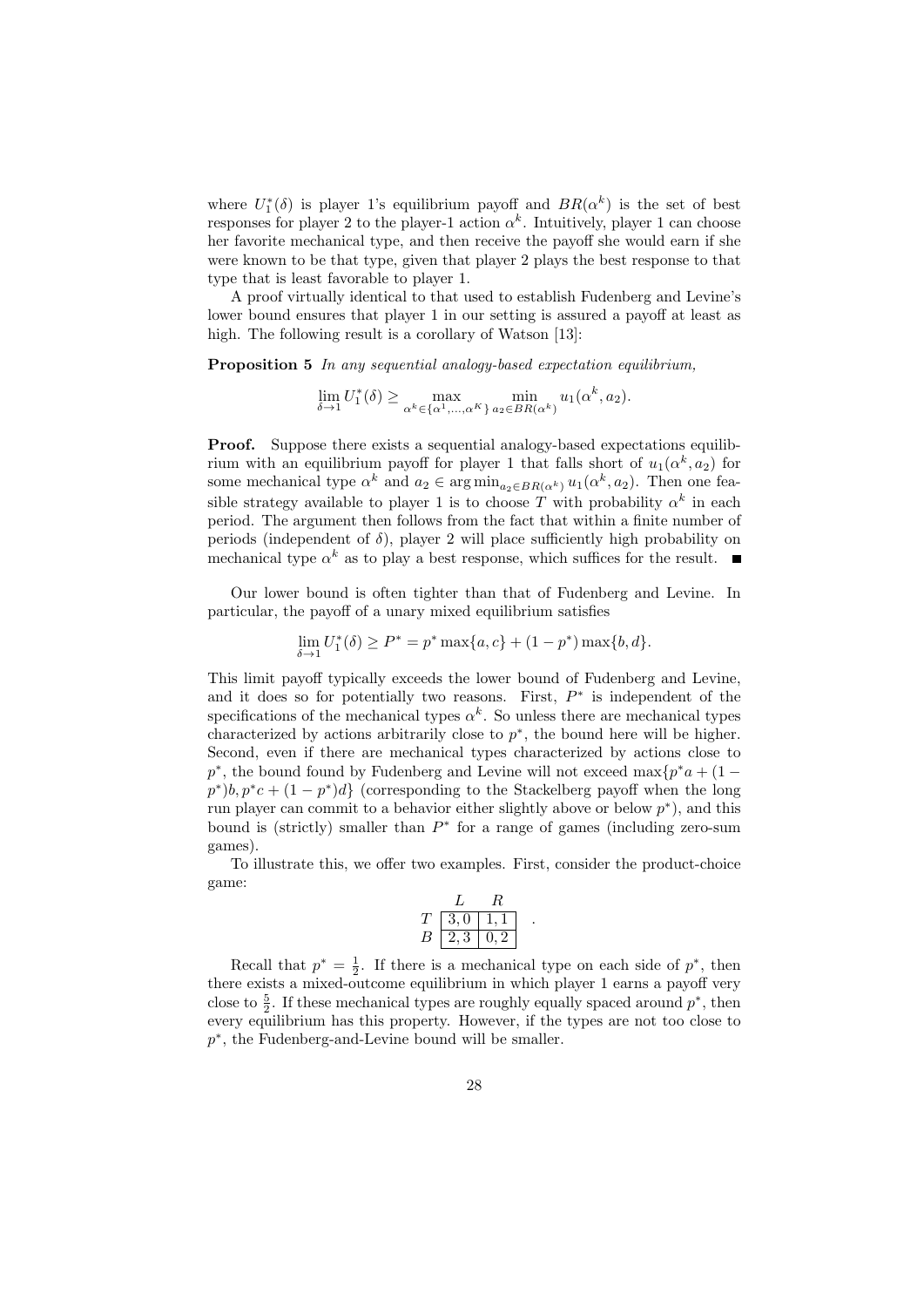Second, consider our familiar zero-sum game. In such games, there is no value to commitment and thus the limiting per period payoff obtained by the rational long-run player when there are very few mechanical types must be close to his value when short-run players are fully rational. By contrast, when shortrun players use the mode of reasoning analyzed above, the rational long-run player will typically get a payoff strictly above the value.<sup>13</sup> For the sake of illustration, consider the zero-sum game of (6):

$$
\begin{array}{cc}\n & L & R \\
T & 7, -7 & 0, 0 \\
B & 3, -3 & 5, -5\n\end{array}
$$

We have already calculated that the rational long-run player can guarantee a per period payoff of  $P^* = 7p^* + 5(1-p^*)$ , whereas the value of this game is only  $7p^* + 3(1 - p^*)$  with  $p^* = \frac{2}{9}$ . This latter phenomenon is not unique to zero-sum games. The auditing game given by (1) has the same property.

#### **3.4.5 Equilibrium Behavior**

This subsection turns the attention from equilibrium payoffs to equilibrium behavior, stressing three aspects of such behavior. We have characterized this behavior in the course of proving Propositions 2–4, and we need only summarize this characterization here:

#### **Corollary 2**

*[2.1] Player 1's play, in any equilibrium, can be divided into two phases, including an initial "reputation-building" or "reputation-spending" phase and a subsequent "reputation-manipulation" phase.*

*[2.2] Throughout the reputation-manipulation phase, player 2 remains nearly indifferent over L and R. Player 1 manages to correlate her actions with those of player 2, allowing a higher payoff than is possible under uncorrelated mixtures.*

*[2.3] The reputation-manipulation phase is nonexistent in a pure equilibrium. In a unary mixed equilibrium, the length of the initial phase remains bounded*  $as \delta \rightarrow 1$ , while the expected length of the reputation-manipulation phase grows *arbitrarily long.*

*[2.4] The action profile played in the initial phase of a unary equilibrium is BR is player 2's best response to the mechanical types (only) is B, and otherwise is T L. Player 2's initial action in such an equilibrium is a best response to the mechanical types, and player 1's initial sequence of actions pushes player 2 away from this behavior and toward indifference.*

*[2.5] For any fixed δ, in any unary mixed equilibrium, player 2 remains uncertain throughout the game as to the type of player 1.*

<sup>13</sup>Such an observation about zero-sum games was anticipated by Ettinger and Jehiel [3] in the simpler context of a two-period interaction yet requiring a significant chunk of nonrational long-run players. Our present analysis allows us to provide a full analysis under the same conditions as the ones in Fudenberg and Levine's [4] classic contribution on reputation.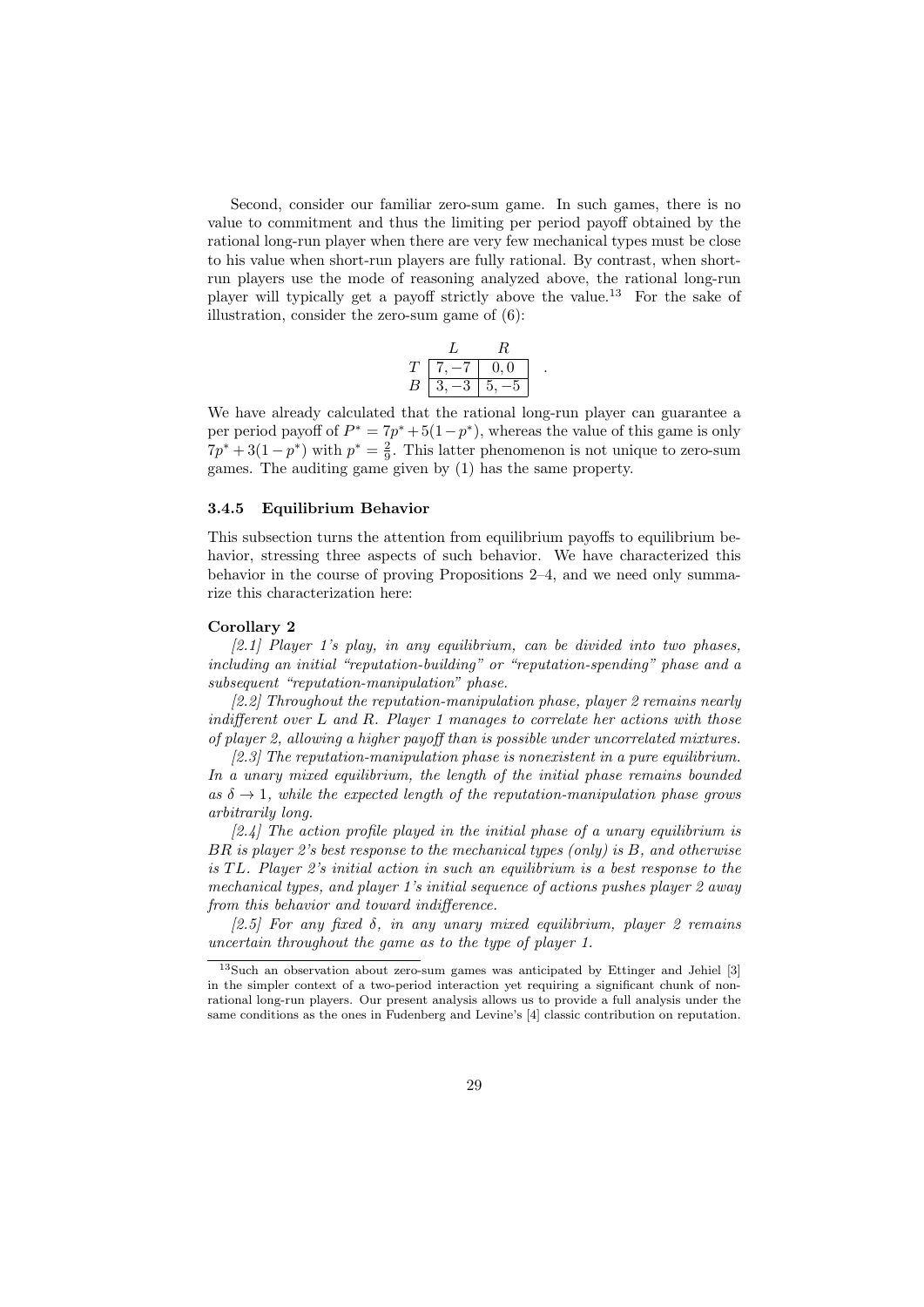In general, we think of player 2 as having access to historical information concerning the types of past player 1s, and their average frequency of play. In many cases, we think this is quite reasonable. We can well imagine consumer reporting agencies indicating that there are low-quality providers who often provide bad service, as well as high quality providers, who rarely provide bad service. In the case of unary equilibria, however, the informational demands are weaker. Here, player 2 need only have access to the average frequency of play of past types. If there exist mechanical types  $\alpha^1$  and  $\alpha^2$  as well as a rational type characterized by  $\alpha^0$ , player 2 will observe in the historical record a collection of cases in which player 1's play matched  $\alpha^1$ , a collection in which 1's play matched  $\alpha^2$ , and a collection in which play matched  $\alpha^0$ . Player 2 can then interpret this evidence as indicating there are three types of player 1, in prior probabilities equal to their relative frequency in the data. Player 1 has no way of knowing which is the rational and which the mechanical types, but also has no need of knowing this.<sup>14</sup>

# **3.5 Fictitious Play**

The distinguishing feature of our model is that player 2 models player 1's behavior as stationary, even if (as in the case of a rational player 1) this need not be the case. Another setting in which players potentially mistakenly model the play of their opponents as stationary is that of fictitious play. A comparison is instructive. Consider a model in which there are no mechanical types of player 1, but player 2 plays a best response to a fictitious-play model of player 1.

Having reached period *t* with history *h*, player 2 computes the empirical frequency with which player 1 has played *T*, or

$$
\frac{n_{hT}}{t}.
$$

Player 2 then plays *L* if this empirical frequency falls short of *p ∗* , and plays *R* if this empirical frequency exceeds *p ∗* . Intuitively, player 2 views player 1 as playing a stationary strategy corresponding with the empirical frequency of 1's play, to which 2 plays a best response.

We can describe this behavior in more familiar terms.

**Lemma 6** *Let player 2 play the game in period t with history h. Then 2's action is given by*

$$
L \quad \text{if} \quad n_{hT} < p^*t
$$
\n
$$
R \quad \text{if} \quad n_{hT} > p^*t.
$$

<sup>14</sup>In the case of binary equilibria, the record must include types, since the rational player 1 will sometimes give rise to one long-run average behavior and sometimes to another, and player 2 must amalgamate both into a single type of player 1. We note that if each mode in a non-unary equilibrium is interpreted as a different (stationary) type, we may run into existence issues.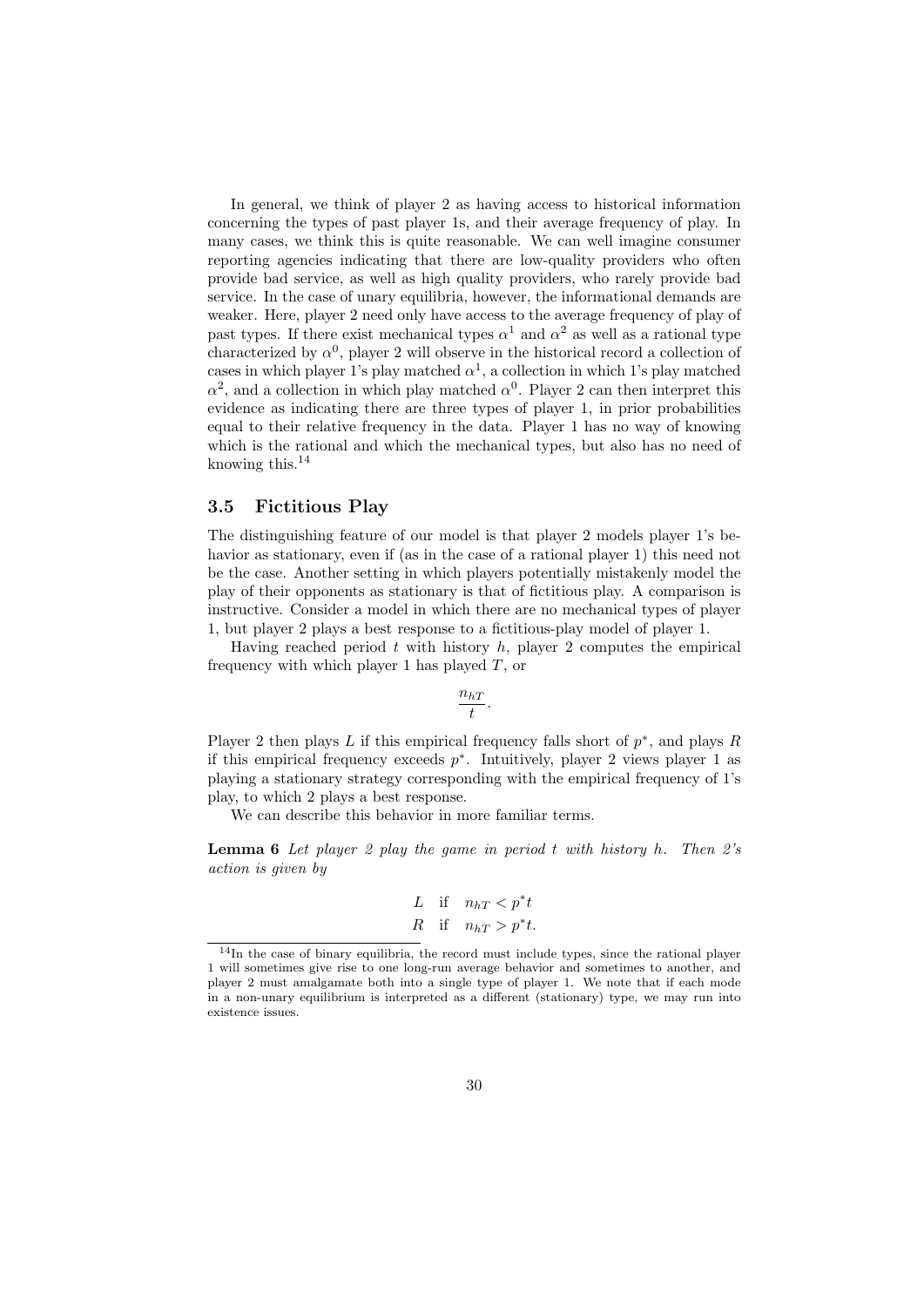Player 2's behavior is thus once again described by a function

$$
N_B(n_{hT}) = \frac{1 - p^*}{p^*} n_{hT}.
$$

The function  $N_B$  is thus a ray through the origin.

Player 1's best response behavior is again characterized by Section 3.2. Now, however, there is no equilibrium condition to be satisfied. Player 2 is an automaton, and characterizing player 1's behavior is equivalent to characterizing equilibrium behavior. The fact that  $N_B$  is a ray through the origin indicates that there is now no initial reputation-building or reputation-spending phase. Instead, player 1 moves immediately to reputation manipulation. We then immediately have:

**Proposition 6** *Suppose player 1 faces a fictitious-play opponent and that in case of indifference on the part of player 2, player 1 is free to pick player 2's behavior. Then:*

*(6.1) Player 1's equilibrium payoff, in the limit as*  $\delta \rightarrow 1$  *is given by* 

$$
\max\{b, c, p^* \max\{a, c\} + (1 - p^*) \max\{b, d\}\}.
$$
 (21)

*(6.2) The frequency with which player 1 plays T is given by 0 (if b is the maximizer in* (21)), 1 (*if c is the maximizer in* (21)), or  $p^*$  (*if*  $p^*$  max{ $a, c$ } +  $(1 - p^*) \max\{b, d\}$  *is the maximizer in (21)).* 

For generic games, instances will not arise in which player 2 is indifferent, allowing us to dispense with the assumption that player 1 can then choose player 2's behavior.

From Corollary 1, as the the set of mechanical types in our model becomes rich, player 1's payoff approaches the payoff player 1 could achieve against a fictitious-play opponent.

# **4 Discussion**

We have examined reputation models in which short run players reason as if all types of long run players behaved in a stationary way. This belief is correct for most types of player 1, but will typically not be true of the (in most models) most likely type, namely the rational player 1. Player 2's beliefs about the rational type are not arbitrary, instead being required to match the long run empirical frequency of play of the type. We view such beliefs as natural for cases in which player 2 can most readily collect information about average frequencies of play. Player 2's model of player 1 then makes use of all of the information at 2's disposal, and is contradicted by nothing that player 2 could observe.<sup>15</sup>

<sup>15</sup>Player 2 observed the frequencies with which player 1 has played her various actions in previous games, with our equilibrium conditions ensuring that these match the strategies that player 2 attributes to the various types of player 1. If player 2 observes the sequence of actions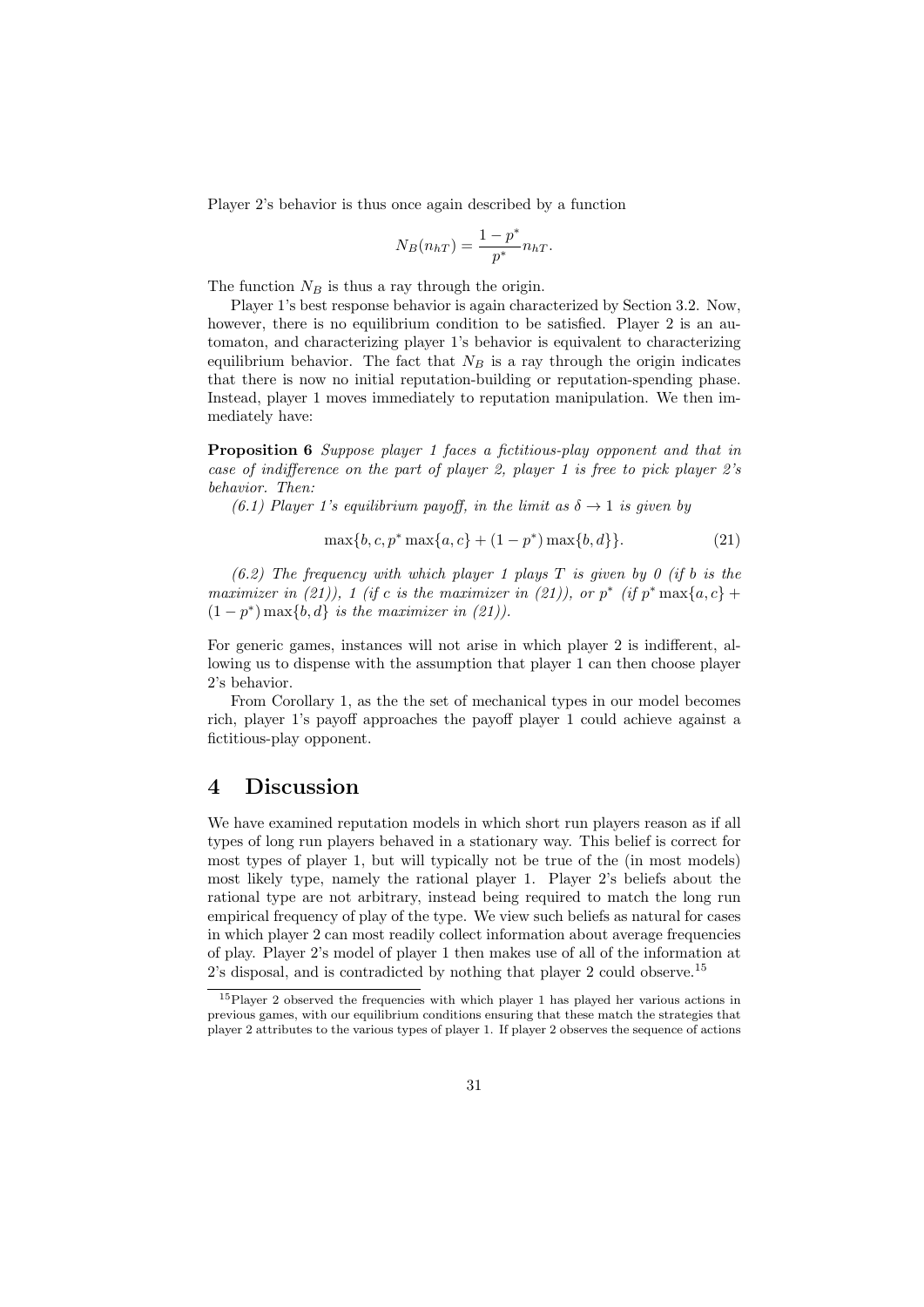The most interesting cases are those in which player 1's payoff is not maximized by a stage-game Nash equilibrium, in which case attention turns to what we have called unary mixed equilibria. In these equilibria, play consists of an initial stage, whose relative length becomes insignificant as player 1 becomes patient, in which player 1 either builds or spends down her reputation, depending on the payoffs of the game and the prior distribution over mechanical types. This is followed by a reputation-manipulation stage in which play 1 essentially controls player 2's belief, keeping player 2 as close as possible to being indifferent between player 2's actions. Doing so requires player 1 to switch back and forth between her actions, but she can correlate her actions with those of player 2. As a result, there are two forces that allow player 1 to push her payoff above the conventional bound that can be obtained by committing to the behavior of player 1's favorite mechanical type. Player 1 can manipulate 2's beliefs so as to effectively commit to mechanical types that don't appear in the prior distribution, and player 1 can exploit the correlation induced during the manipulation phase.

The obvious direction for extending these results is to consider larger stage games. Our analysis of  $2 \times 2$  games has relied heavily on the best-response structure of the stage game. There are not too many variations on this structure in  $2 \times 2$  games, allowing a reasonably succinct comprehensive treatment. In particular, the key component of this structure, exploited throughout the analysis, is that player 2 becomes more anxious to play *L* the more 1 plays *T*, and more anxious to play *R* the more 1 plays *B*. This is what lies behind the manipulative strategy of player 1, with the manipulation then taking the form of ensuring that player 1 receives payoff max*{a, c}* when playing *T* and payoff  $\max\{b, d\}$  when playing *B*.

The analysis in larger games will again be tied to the best response structure, but there are now many more possibilities for this structure, making general results quite tedious to state. Indeed, what it means to manipulate player 2 will depend on the best response structure. However, we can establish one obvious lower bound on payoffs, in that player 1's payoff will be at least as high (and possibly strictly higher) than the payoff bound established by Fudenberg and Levine [4, 5].

We can go further to sketch the types of results that are available in larger games. To build some intuition, first consider the following  $2 \times 2$  game:

| Ί. | 5,0           | ., |  |
|----|---------------|----|--|
| B  | $\mathcal{L}$ | 0  |  |

The player-1 mixture that makes player 2 indifferent between *L* and *R* plays *T* and *B* each with probability  $\frac{1}{2}$ , and our result is that player 1 can ensure a payoff

played by the rational player 1 in the current game, he may (after sufficiently many periods) have cause to question the independence that he attributes to player 1's actions. Player 2 could not do so if 2 observes only the aggregate frequencies with which player 1 has played her actions, a formulation that suffices for our results and that strike us as realistic in many cases.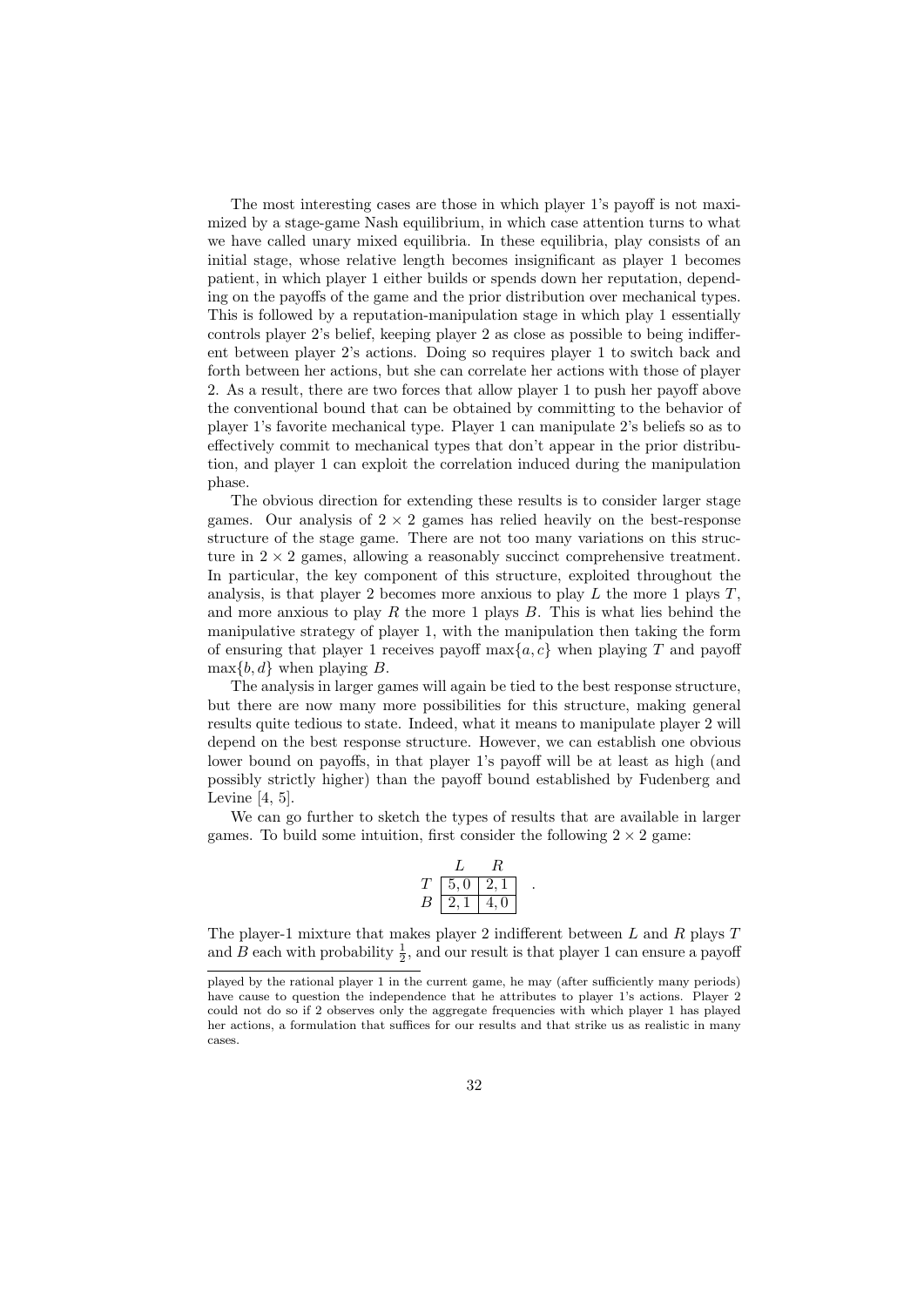close to  $\frac{1}{2} \cdot 5 + \frac{1}{2} \cdot 4$ , effectively keeping player 2 indifferent while coordinating play so that only the outcomes  $TL$  and  $BR$  appear. Let  $T \rightarrow_{BR_2} R$  be interpreted as strategy *T* for player 2 causes *R* to be a best response for player 2. Then the structure that we exploit in constructing player 1's manipulative strategy is that

$$
T \rightarrow_{BR_2} R \rightarrow_{BR_1} B \rightarrow_{BR_2} L \rightarrow_{BR_1} T.
$$

Suppose in a large game that we could find a sequence of actions  $\{T, M, B\}$  for player 1 and  $\{L, C, R\}$  for player 2, with

$$
T \rightarrow_{BR_2} R \rightarrow_{BR_1} M \rightarrow_{BR_2} C \rightarrow_{BR_1} B \rightarrow_{BR_2} L \rightarrow_{BR_1} T.
$$

Let *p <sup>∗</sup>* be the mixture for player 1 that makes player 2 indifferent between *L*, *C*, and *R*, and suppose that *L*, *C* and *R* are best responses to this mixture.<sup>16</sup> Then player 1 can achieve a limiting payoff of

$$
p^*(T)u_1(T,L) + p^*(M)u_1(M,R) + p^*(B)u_1(B,M).
$$

This is the outcome of a manipulation phase, in which player 1 maintains player 2's indifference over the three actions  $\{L, C, R\}$ , while correlating play so as to play 1's best response against each action of player 2.

This result would generalize to longer cycles. We thus extend our main result for  $2\times2$  games to larger games. However, establishing this result for  $2\times2$  games required considering a number of cases, and this number grows as does the size of the game, making a complete enumeration of results significantly more tedious. We believe that a more productive approach would be to concentrate on particular applications.

# **5 Appendix: Proofs**

# **5.1 Proof of Lemma 1**

We must establish the stochastic-dominance claim. Renumber the types of player 1 so that type  $k \in \{0, \ldots, K\}$  plays *T* with probability  $\hat{\alpha}_k$ , with  $\hat{\alpha}_{k+1}$  $\hat{\alpha}_k$ . Hence, we order the types by the probability that they play *T*, with the rational type fit into the appropriate place in the list. Then the stochasticdominance claim requires, for any  $K' < K$  and interior beliefs  $\mu_h^0, \ldots, \mu_h^K$ ,

$$
\sum_{k=0}^{K'} \mu_{(h,T)}^k < \sum_{k=0}^{K'} \mu_h^k
$$

where  $(h, T)$  denotes the history consisting of *h* followed by an observation of *T*. Using Bayes' rule, this is

$$
\sum_{k=0}^{K'} \mu_{(h,T)}^k = \sum_{k=0}^{K'} \frac{\hat{\alpha}^k \mu_h^k}{\sum_{j=0}^K \hat{\alpha}^j \mu_h^j} < \sum_{k=0}^{K'} \frac{\mu_h^k}{\sum_{j=0}^K \mu_h^j} = \sum_{k=0}^{K'} \mu_h^k.
$$

<sup>16</sup>We are here ruling out the existence of yet a fourth strategy that is superior to *L*, *C*, and *R*, when 1 mixes according to *p ∗*.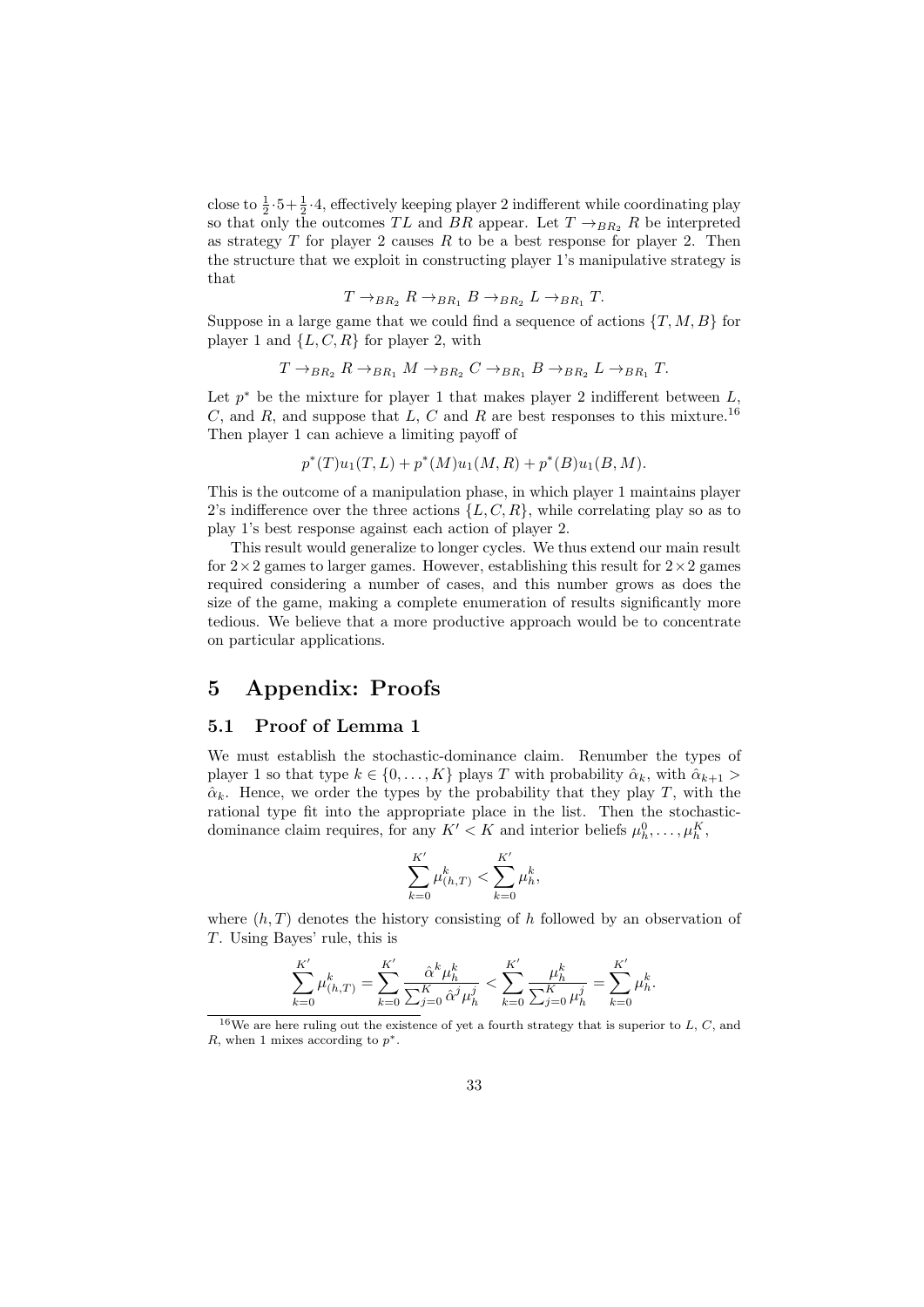Dropping the notation for the history *h*, this is

$$
\sum_{k=0}^{K'} \hat{\alpha}^k \mu^k \sum_{j=0}^{K} \mu^j < \sum_{k=0}^{K'} \mu^k \sum_{j=0}^{K} \hat{\alpha}^j \mu^j
$$

or, deleting terms common to both sides

$$
\sum_{k=0}^{K'} \hat{\alpha}^k \mu^k \sum_{j=K'+1}^{K} \mu^j < \sum_{k=0}^{K'} \mu^k \sum_{j=K'+1}^{K} \hat{\alpha}^j \mu^j,
$$

which follows from the fact that the  $\hat{\alpha}^k$  are increasing in *k*.

#### **5.2 Proof of Lemma 2**

The same argument applies for histories *h* such that  $n_{hB} < N_B(n_{hT})$ . The relevant comparison is

| Equilibrium path Payoff |         | Deviation path Payoff |                  |
|-------------------------|---------|-----------------------|------------------|
|                         |         |                       |                  |
| ΒR                      | d       | TR                    | с                |
| BR                      | d       | ΒR                    | $\boldsymbol{d}$ |
| $_{BR}$                 | d       | ΒR                    | d                |
|                         |         |                       |                  |
| ΒR                      | d       | ΒR                    | d                |
| ŦL                      | $\it a$ | $_{BR}$               | d.               |

The result then follows from the facts that  $a > c$  and  $d > c$ .

We now note that  $\sigma_1$  is the unique best response. The one-shot deviation principle ensures there is no history *h* and alternative strategy  $\sigma'_{1}$  that gives player 1 a payoff *superior* to that of  $\sigma_1$  after history *h*. Could there by an alternative  $\sigma'_{1}$  that gives player 1 a payoff identical to that of strategy  $\sigma_{1}$  after some history  $h'$ , but prescribes a different action? Notice that  $\sigma'_{1}$  and  $\sigma_{1}$  must yield identical payoffs after every history, since (i)  $\sigma'_{1}$  can never yield a higher payoff, (i)  $\sigma'_{1}$  can never yield a lower payoff at a history that is reached (since then it would not be a best response), and (iii)  $\sigma'_{1}$  can without loss of generality be taken to yield at least as high a payoff at histories that are unreached. Then similarly without sacrificing generality, we can take  $\sigma_1$  and  $\sigma'_1$  to prescribe identical behavior after every history other than *h ′* . But now our previous argument, which generates strict inequalities, assures that the action prescribed by  $\sigma_1$  at history  $h'$  is uniquely optimal.

# **5.3 Proof of Lemma 3**

Suppose first that player 1 faces a history at which  $n_{hB} > N_B(n_{hT})$  and hence *T* is prescribed. Then analogously to the proof of Lemma 2, we can compare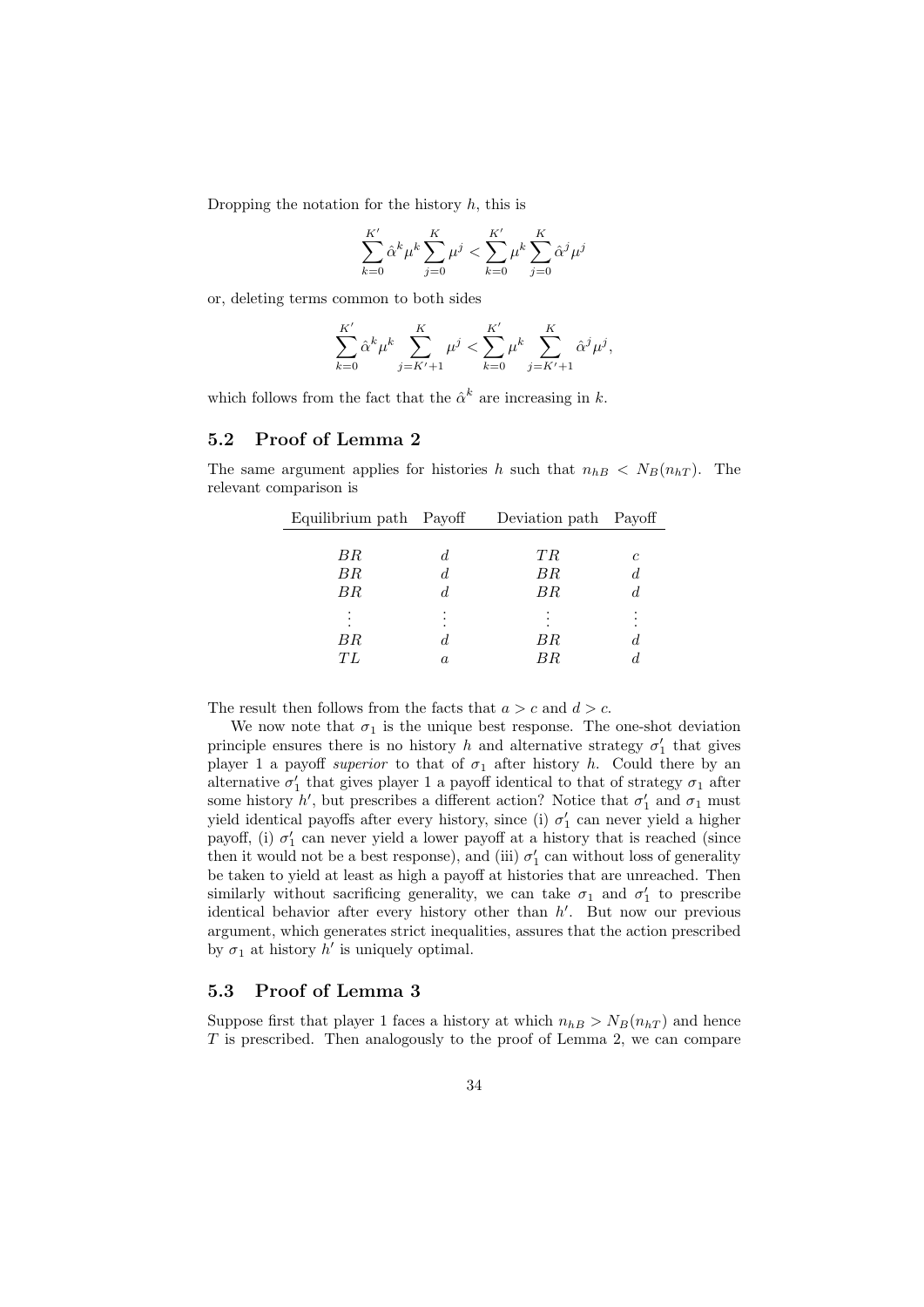the following two paths:

| "Equilibrium path" Payoff |                  | Deviation path Payoff |          |
|---------------------------|------------------|-----------------------|----------|
|                           |                  |                       |          |
| ŦL                        | $\boldsymbol{a}$ | ВL                    |          |
| ŦL                        | $\boldsymbol{a}$ | ТL                    | $\alpha$ |
| ŦL                        | $\boldsymbol{a}$ | ТL                    | $\alpha$ |
|                           |                  |                       |          |
|                           |                  |                       |          |
| ŦL                        | $\it a$          | ТL                    | $\it a$  |
|                           |                  | T L                   | $\it a$  |

This looks precisely like the comparison we made in proving Lemma 2. The difference is that here we do not know that the final play of *B* on the alleged equilibrium path is indeed a prescription of the equilibrium (and hence the quotation marks). The previous play of *T L* may have produced a point between  $N_B(n_{hT})$  and  $N_B(n_{hT})$  (in which case *B* is prescribed) but may also have produced a point below  $N_B(n_hT)$  (in which case *T* is prescribed). Nonetheless, the play listed under "equilibrium path" is feasible and, since it gives a higher payoff than does the deviation (by the same argument as offered in proving Lemma 2), the deviation is suboptimal.

Now suppose  $n_{hB} < N_B(n_{hT})$ . First, we fix  $n_{hT}$ , and argue that if player 1 chooses *B* at  $(n_{hT}, n_{hB} - 1)$ , then player 1 must also choose *B* at  $(n_{hT}, n_{hB})$ . Suppose this is not the case. Then player 1's strategy specifies  $T$  at  $(n_{hT}, n_{nB})$ , and we can consider the following equilibrium path and proposed deviation, beginning at history  $(n<sub>hT</sub>, n<sub>hB</sub> - 1)$ ,:

|     | Equilibrium path Payoff Deviation path Payoff |    |
|-----|-----------------------------------------------|----|
|     |                                               |    |
| BR. | TR.                                           | C. |
| T R | BR.                                           |    |

These two paths both terminate at  $(n<sub>hT</sub> + 1, n<sub>hB</sub>)$ , and hence thereafter can be taken to generate identical continuation payoffs. Because  $c > d$ , the proposed deviation yields higher payoff. This establishes that if player 1 chooses *B* at  $(n<sub>hT</sub>, n<sub>hB</sub> - 1)$ , then player 1 must also choose *B* at  $(n<sub>hT</sub>, n<sub>hB</sub>)$ , and hence establishes the existence of a function  $N_B(n_T)$  satisfying the second two bullet points of the lemma.

Suppose  $qa + (1 - q)d > c$ , but (9) fails. Then there exists a history *h* and corresponding  $(n_{hT}, n_{hB})$ , as well as a sequence  $\{\delta_k\}_{k=0}^{\infty}$  with  $\delta_k \to 1$  such that the equilibrium outcome following history *h* is the play of *T R* in each subsequent period, for a continuation payoff of *c*, for each *k*. In addition, there exists a smallest integer *n* such that history *h* followed by *n* plays of *B* gives a history h' with  $(n_{h'T}, n_{h'B}) = (n_{hT}, n_{hB} + n)$  and  $n_{h'B} > N_B(n_{h'T})$ . Furthermore, as  $\delta$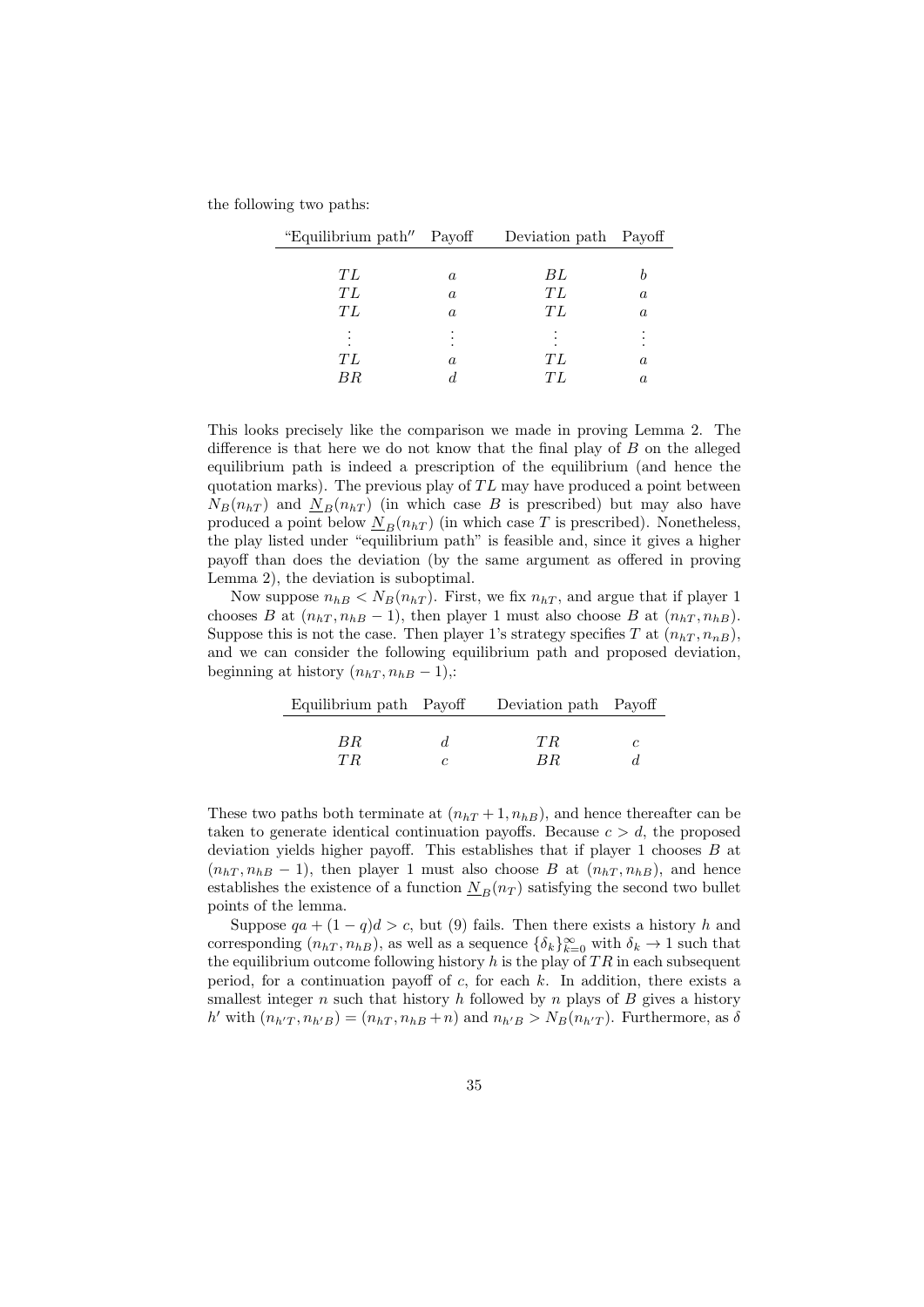gets large, the continuation revenue given history *h'* approaches  $(qa+(1-q)d)^{17}$ But since  $qa + (1 - q)d > c$ , we have, for sufficiently large  $\delta$ ,

$$
(1 - \delta^n)d + \delta^n(qa + (1 - q)d) > c,
$$

giving a contradiction.

 $\overline{a}$ 

It is once gain straightforward that this is the unique best response for player 1.

# **5.4 Proof of Lemma 4**

The arguments are similar to those of Lemma 3, and we consider here only cases where differences arise. Fix a history *h* and suppose  $n_{hB} > N_B(n_{hT})$ but  $n_{hB} < N_B(n_{hT} + 1)$ . Then another play of *T* would lead to a history  $(n_{hT} + 1, n_{hB})$  with  $n_{hB} < N_B(n_{hT} + 1)$ , prompting player 2 to play *R* in the next period. In cases 1 and 2, this is the equilibrium prescription for player 1. In cases 3 or 4, a play of *R* is relatively more costly for player 1, and so player 1 preempts the appearance of *R* by playing *B* at history *h*. In particular, given history *h* with  $(n<sub>hT</sub>, n<sub>hB</sub>)$ , we have the following equilibrium path (initiated by a preemptive *B* at history *h*) and possible deviation (initiated by playing *T* at *h*):

|     | Equilibrium path Payoff Deviation path Payoff |   |
|-----|-----------------------------------------------|---|
|     |                                               |   |
| BL  | ŦЬ                                            | a |
| TL. | BR.                                           |   |

These two paths both terminate at  $(n<sub>hT</sub> + 1, n<sub>hB</sub> + 1)$ , and hence thereafter can be taken to generate identical continuation payoffs. Because  $b > d$ , the equilibrium path is optimal for sufficiently patient players.

To establish the last claim in the lemma, we must confirm that, given a history  $(n_{hT}, n_{hB})$  with  $n_{hT} \in (N_B(n_{hT}, N_B(n_{hT} + 1)),$  that *T* appears in the continuation play with average proportion that approaches  $q$  as  $\delta$  approaches 1. This is the case for the strategies given in Lemma 3, and we hence need only show that the current strategies induce the same limit. Now we note that, beginning with history *h*, these strategies induce the following outcomes:

| Lemma 3 strategies | Current strategies |                    |
|--------------------|--------------------|--------------------|
| ТL<br>BR           | ВL<br>BL           |                    |
| ΒR<br>ΒR           | ВL<br>ŦL           | $\left( 22\right)$ |

<sup>&</sup>lt;sup>17</sup>Once the history *h'* is reached, continuation play features instances of *TL* and *BR*. As  $\delta \rightarrow 1$ , the continuation payoff then is an average of payoffs *a* and *d*, with the probability attached to *a* in this average being the limiting proportion of time *a* is played. This limit is *q*.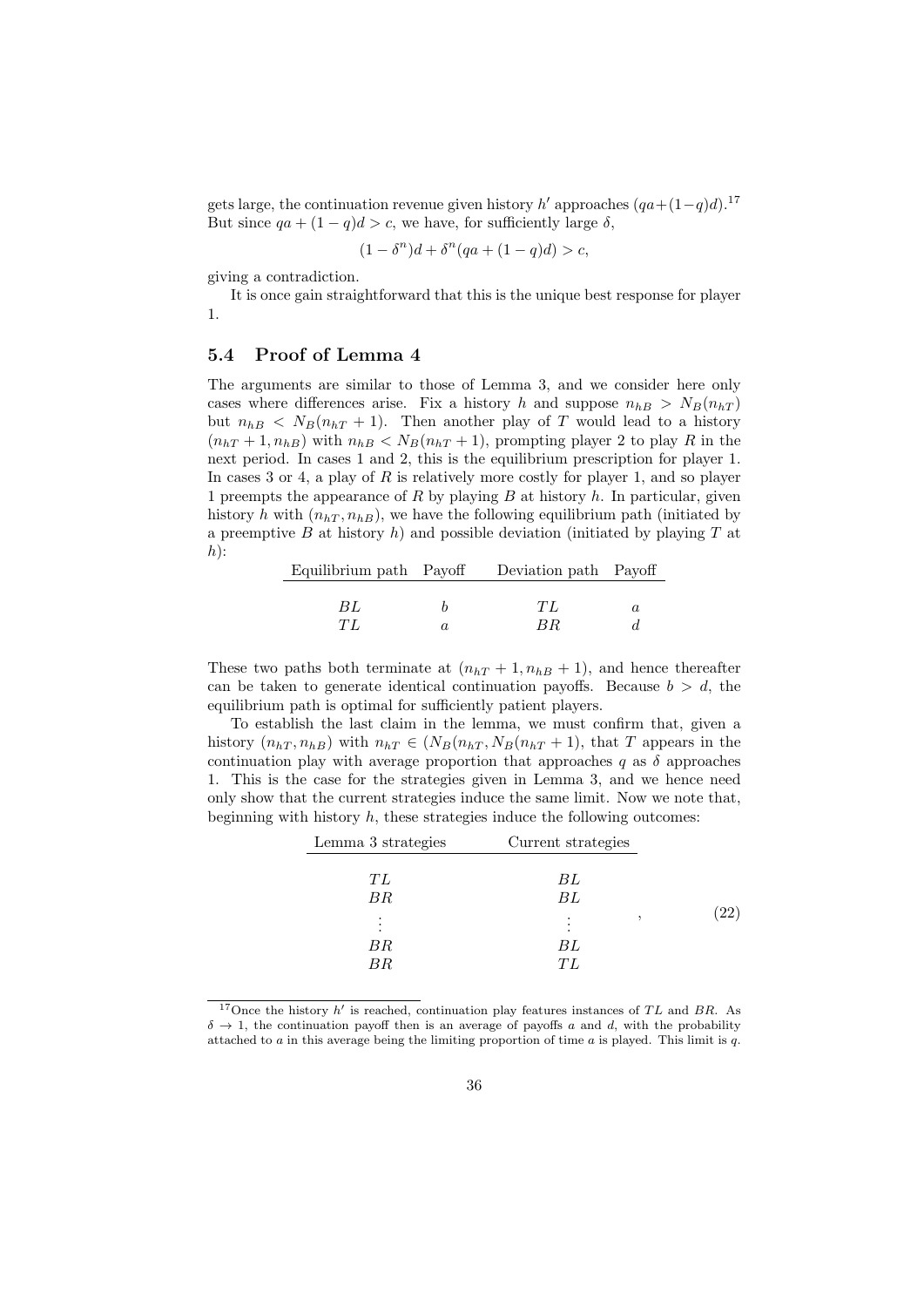at which point each strategy arrives at a history  $h'$  with  $n_{h'T} \in (N_B(n_{h'T}, N_B(n_{h'T} +$ 1). The argument can then be repeated, beginning with strategy *h ′* . The result then follows from noting that *T* and *L* appear in the same proportions under both scenarios in (22).

## **5.5 Proof of Proposition 1**

Let  $\Sigma_i$  be the set of functions of the form  $\mathbb{N}^2 \to [0,1]$  (where  $\mathbb N$  is the set of natural numbers, including 0). We interpret an element of  $\mathbb{N}^2$  as a pair  $(n<sub>hT</sub>, n<sub>hB</sub>)$  characterizing a history *h*, and a strategy for player *i* gives the probability of playing *T* (player 1) or *L* (player 2) at each such history. Notice that we are assuming that players make use only of the information in a history identifying how often *T* and how often *B* has been chosen. This is restrictive, but suffices to establish equilibrium. Strictly order  $\mathbb{N}^2$  such that shorter histories precede longer histories in the order, and then view an element of  $\Sigma_i$  as an element of  $[0,1]^\infty$ , where the *zth* component of  $[0,1]^\infty$  is the mixture chosen by player *i* at the *zth* history (which will in general come well before period *z*). Endowed with the product topology, this space is compact.

Fix a specification of the game, including a discount factor and specification of the mechanical types, to be held constant throughout. Let  $f_2 : [0,1] \rightarrow \Sigma_2$ be a correspondence, with  $f_2(\alpha^0)$  identifying the set of player-2 best responses to the rational player-1 frequency  $\alpha^0$ . Let  $f_1 : \Sigma_2 \to \Sigma_1$  be a correspondence, with  $f_1(\sigma_2)$  identifying the set of player-1 best responses to the player-2 strategy *σ*<sub>2</sub>. Let  $A: \Sigma_1 \to [0,1]$  be a function, calculating the value of  $A^0$  (given the discount factor) for the player-1 strategy  $\sigma_1$ . Notice that the function *A* depends on  $\sigma_1$  alone. In particular, we are restricting attention to a class of strategies in which  $\sigma_1(h)$  and  $\sigma_2(h)$  both condition only on  $(n_{hT}, n_{hB})$ , the number of times player 1 has played *T* and the number of times player 1 has played *B*. As a result, the players' behavior does not depend on what player 2 has chosen in the past, and does not depend on the order in which player 1 has played *T* and *B*. Fixing  $\sigma_1$  alone does not fix the distribution over histories—for this, we also need to know  $\sigma_2$ . However, for any period *t*, fixing  $\sigma_1$  fixes the distribution over values  $(n<sub>hT</sub>, n<sub>hB</sub>)$  for histories of length *t*, and hence fixing  $\sigma_1$  alone suffices to determine *A*.

It suffices for the existence of an equilibrium to show that  $Af_1f_2 : [0,1] \rightarrow$ [0*,* 1] has a fixed point. This is obviously a correspondence from a compact set into itself, so we must show that it is upper-hemicontinuous and convex-valued.

 $[Upper-hemicontinuity]$  Let  $\{\alpha^0(\ell)\}_{\ell=1}^{\infty}$  be a converging sequence with  $\alpha^0(\ell) \to$  $\overline{\alpha}^0$ . Let  $\{A^0(\ell)\}_{k=1}^{\infty}$  be a converging sequence of values with  $A^0(\ell) \in Af_1f_2(\alpha^0(\ell))$ . We need to show:

$$
\lim_{\ell \to \infty} A^0(\ell) \in Af_1 f_2(\overline{\alpha}^0).
$$

Since  $A^0(\ell) \in Af_1f_2(\alpha^0(\ell))$ , there exist sequences  $\{\sigma_1(\ell)\}_{\ell=1}^{\infty}$  and  $\{\sigma_2(\ell)\}_{\ell=1}^{\infty}$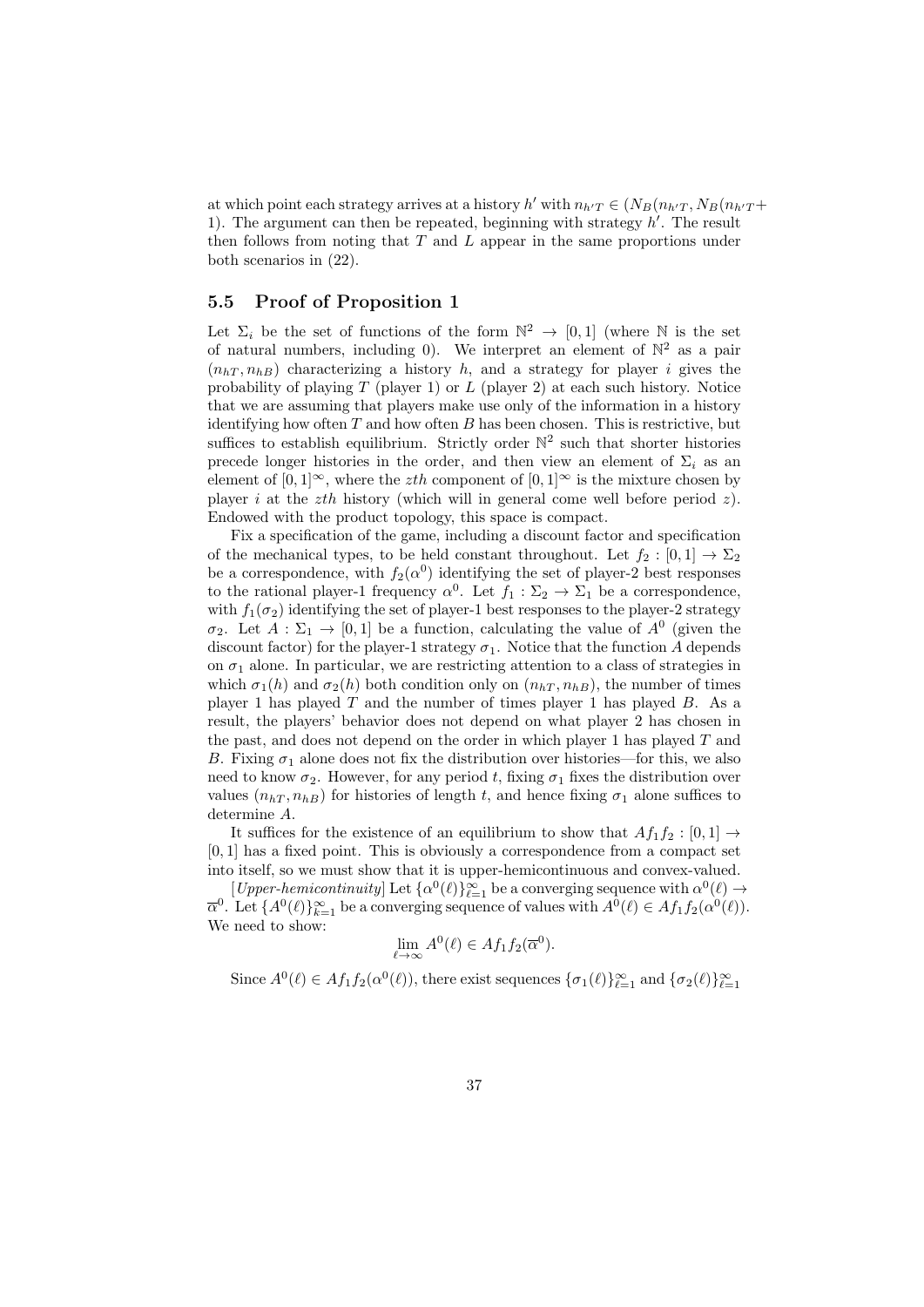with (taking subsequences if necessary)

$$
\begin{array}{rcl}\n\sigma_2(\ell) & \in & f_2(\alpha^0(\ell)) \\
\sigma_1(\ell) & \in & f_1(\sigma_2(\ell)) \\
A^0(\ell) & = & A(\sigma_1(\ell)) \\
\lim_{\ell \to \infty} \sigma_2(\ell) & = & \overline{\sigma}_2 \\
\lim_{\ell \to \infty} \sigma_1(\ell) & = & \overline{\sigma}_1.\n\end{array}
$$

Because player 2's payoff function is continuous, we have  $\overline{\sigma}_2 \in f_2(\overline{\alpha}^0)$ . It then suffices to show

$$
\lim_{\ell \to \infty} A^0(\ell) \in Af_1(\overline{\sigma}_2).
$$

Because player 1's payoff function is continuous, we have  $\overline{\sigma}_1 \in f_1(\overline{\sigma}_2)$ . It then suffices to show

$$
\lim_{\ell \to \infty} A^0(\ell) = A(\overline{\sigma}_1).
$$

This follows from the continuity of *A*.

[Convex-valuedness] Fix  $\alpha^0$  and let  $A^0$  and  $A^{0'}$  be distinct members of  $Af_1f_2(\alpha^0)$ . We need to show that  $Af_1f_2(\alpha^0)$  contains every convex combination of  $A^0$  and  $A^{0'}$ . There exist player-2 strategies  $\sigma_2$  and  $\sigma'_2$  with  $A^0 \in Af_2(\sigma_2)$ and  $A^{0'} \in Af_1(\sigma'_2)$ , and  $\sigma_2, \sigma'_2 \in f_2(\alpha^0)$ . Because  $f_2$  is a best-response correspondence, it is convex-valued, and hence  $\{\lambda \sigma_2 + (1 - \lambda)\sigma'_2\}_{\lambda \in (0,1)} \in f_2(\alpha^0)$ . It then suffices to show that  $Af_1(\{\lambda \sigma_2 + (1 - \lambda)\sigma'_2\}_{\lambda \in (0,1)})$  is convex. Let  $g:[0,1] \to [0,1]$  be a correspondence with  $g(\lambda) = Af_1(\lambda \sigma_2 + (1-\lambda)\sigma_2')$ . Then  $g(\lambda)$  is upper-hemicontinuous, because  $f_1$  is upper-hemicontinuous and A is continuous. It follows from the fact that  $f_1$  is a best response correspondence that  $f_1(\lambda \sigma_2 + (1 - \lambda)\sigma'_2)$  is convex-valued, and the continuity of *A* then ensures that  $Af_1(\lambda \sigma_2 + (1 - \lambda \sigma'_2) = g(\lambda)$  is convex valued. But an upper-hemocontinuous, convex-valued correspondence from *ℜ* into *ℜ* preserves convex sets, giving the result.

#### **5.6 Proof of Proposition 2**

 $[Sufficientcy]$  Suppose  $c > d$  and  $c > q^*$  max $\{a, c\} + (1 - q^*)$  max $\{b, d\}$ . Consider a candidate equilibrium in which  $\alpha^0 = 1$ . Then playing T in each period gives player 1 a payoff of *c*. The highest alternative payoff is  $q^* \max\{a, c\} + (1$ *q ∗* ) max*{b, d}*, which gives the result.

[*Payoff Characterization*] This result follows from noting that if player 1 plays *T* in every period, then there will only a finite number of periods in which player 2 can play *L*, after which 2 plays *R* and player 1's payoff is *c* in every subsequent period. The length of the initial string depends on the specification of mechanical types, but is independent of the discount factor. Hence, as *δ* gets large, this initial string becomes insignificant in player 1's payoff, which approaches *c*.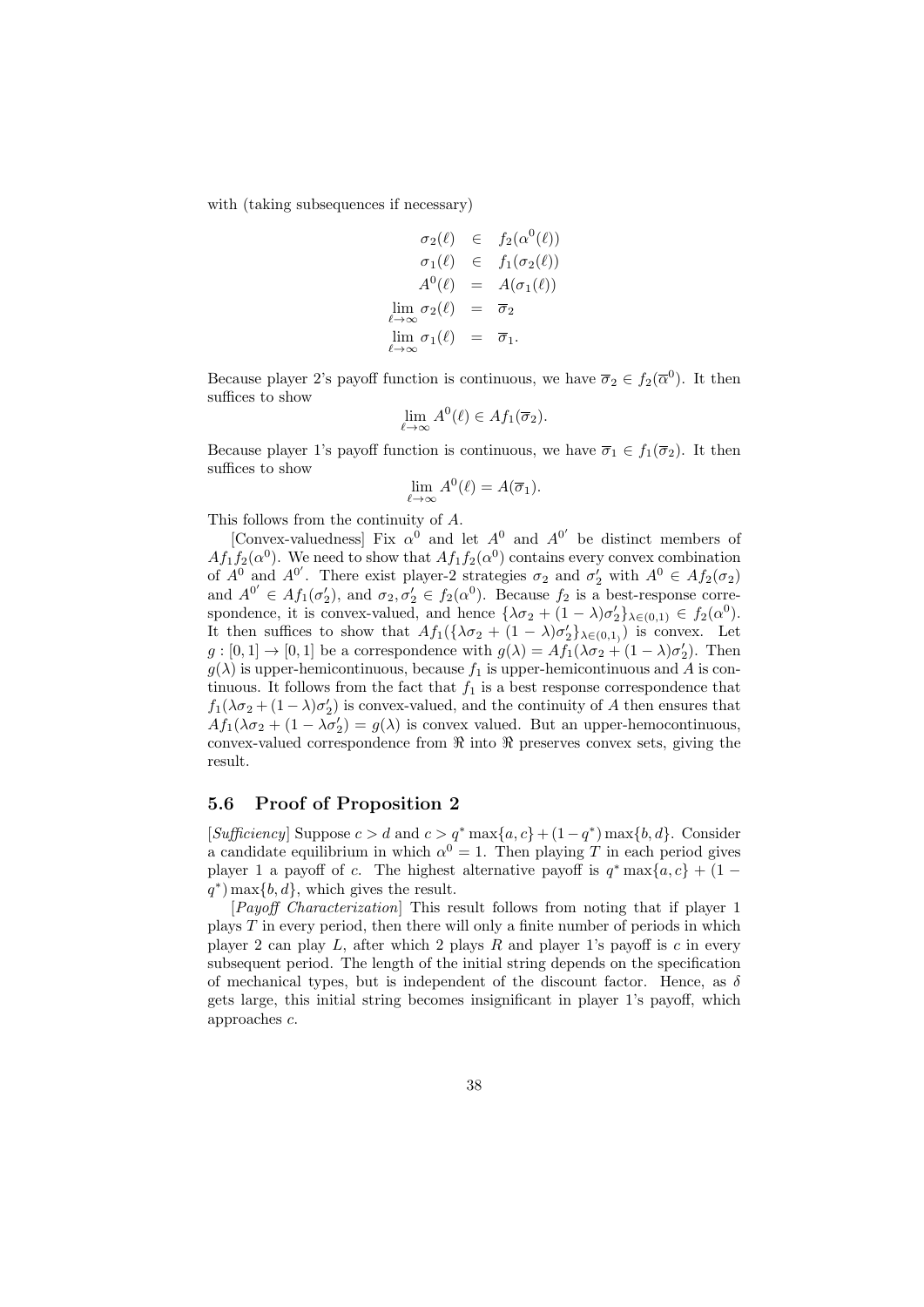More precisely, suppose we have a value  $\varepsilon > 0$  and a sequence of discount factors  $\{\delta_k\}_{k=1}^{\infty}$  with  $\lim_{k\to\infty} \delta_k = 1$  and a sequence of equilibria, each with its corresponding value  $\alpha_k^0$  describing player 1's behavior and with its corresponding function  $N_{Bk}$  describing player 2's behavior, in each which player 1 earns a payoff less than  $c - \varepsilon$ . Fix one such equilibrium, and consider the alternative strategy for player 1 of always playing *T*. If  $N_{Bk}(0) > 0$ , then the result is that *TR* appears in every period, giving a payoff of *c* and a contradiction to the claim that the purported equilibrium is an equilibrium. Suppose  $N_{Bk}(0) = 0$ . Then define  $n^*(\alpha_k^0)$  to be the smallest integer with the property  $N_{Bk}(n^*(\alpha_k^0)) > 0$ . Notice that the function  $N_{Bk}$  depends on  $\alpha_k^0$  but not  $\delta_k$ , so that we can indeed write  $n^*$  as a function only of  $\alpha_k^0$ .

The payoff from playing *T* in every period is bounded below by

$$
(1 - \delta_k^{n^*(\alpha_k^0)}) \min\{a, c\} + \delta_k^{n^*(\alpha_k^0)}c.
$$

It thus suffices to show that there exists an integer *M* such that

$$
\sup_{\alpha_0 \in [0,1]} n^*(\alpha^0) < M. \tag{23}
$$

In particular, if this relationship holds, then no matter what the equilibrium value of  $\alpha^0$ , player 1 can ensure (by always playing *T*) an outcome path featuring at most *M* periods of *TL*, followed by the perpetual play of *TR*. As  $\delta_k \to 1$ , the payoff from this path approaches *c*.

We thus need only to verify (23). For this, we need only recognize that  $n^*(\alpha^0)$  is maximized when  $\alpha^0 = 0$ , and this maximum is finite. In particular, there is at least one mechanical type *k* with  $\alpha^k > p^*$ . As a result, there is a finite number of observations of *T* that will cause player 2 to attach sufficiently large posterior probability to mechanical types who play *T* with probability greater than  $p^*$  as to make  $R$  a best response.

# **5.7 Proof of Proposition 3**

**Proof.** [*Necessity*] Suppose that  $c > p^* \max\{a, c\} + (1 - p^*) \max\{b, d\}$  and  $c > q^*$  max $\{a, c\} + (1 - q^*)$  max $\{b, d\}$ . Then it must be that *c* exceeds both of *b* and *d*. We show that there exists no mixed-outcome equilibrium.

If we have  $c > a$ , then the *c* is the largest stage-game payoff available to player 1. In addition, by consistently playing  $T$ , player 1 can ensure that player 2 will play R in all but a bounded (independently of  $\alpha^0$ ) number of periods, delivering a payoff that converges to *c* as  $\delta \rightarrow 0$ . No mixed-outcome equilibrium can provide as high a payoff, giving the result.

Suppose instead that  $c < a$ . As before we must have  $c > b, d$ , and the function  $q \max\{a, c\} + (1 - q) \max\{b, d\}$  is increasing in *q*.

Fix a sequence of discount factors  $\{\delta_k\}_{k=1}^{\infty}$  with  $\delta_k \to 1$  and a corresponding sequence of equilibria featuring values  $\{\alpha_k^0\}_{k=0}^\infty$  with  $\alpha_k^0 \to \overline{\alpha}^0 < 1$ . Notice first that we must have  $\lim_{k\to\infty} \alpha_k^0 > \max\{q^*, p^*\}.$  This follows from noting that, given  $\alpha_k^0$ , an upper bound on player 1's payoff is given by

$$
\alpha_k^0 a + (1 - \alpha_k^0) \max\{b, d\}.
$$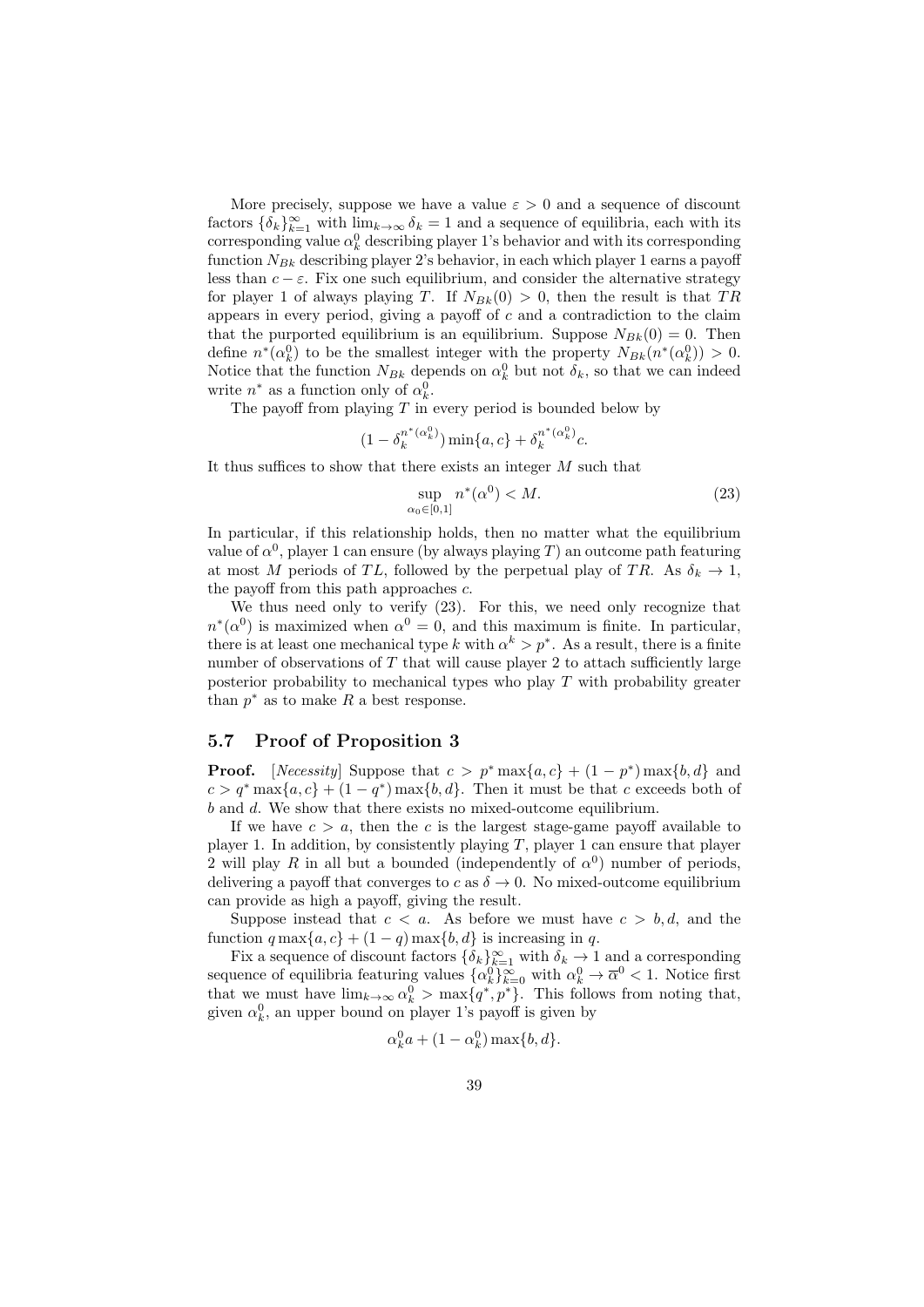This payoff can exceed *c* only if  $\alpha_k^0 > \max\{q^*, p^*\}$ . Hence, if  $\alpha_k^0 \leq \max\{q^*, p^*\}$ , then player 1's current strategy gives an expected payoff falling short of *c*. But the perpetual play of *T* gives a payoff that converges (as  $k \to \infty$ )) to *c* (since, regardless of  $\alpha^0$ , such a strategy must induce player 2 to play *T* in all but a finite (and bounded, as  $k \to \infty$ ) number of periods), a contradiction.

This leave open the possibility that we my have  $\max\{q^*, p^*\} < \lim_{k \to \infty} \alpha_k^0 <$ 1. If this is to be the case, then for each  $k$ , there must then be a history  $h_k$ after which player 1 plays *B* for a finite number of periods, earning payoff *d* in each such period, until reaching history a  $h'_{k}$  with  $n_{h'_{k}T} = n_{h_{k}T}$  and  $n_{h'_{k}B}$  $N_B(n_{h'_kT})$ . Indeed, the first time that player 1 plays *B* gives rise to such a history. Hence, we can take each  $h_k$  to be a history of the form  $T \cdots T$ . Let  $\alpha_k^0(h_k)$  be the value of  $A^0$ , calculated in the continuation game beginning with history  $h_k$ . We must have (taking a subsequence if necessary to ensure the existence of the limit)  $\lim_{k \to \infty} \alpha_k^0(h_k) \leq \overline{\alpha}^0$ .

Upon reaching history  $h_k$ , the consistent play of  $T$  would generate a payoff of *c*. It suffices for a contradiction to show that the continuation payoff falls short of *c* for sufficiently large *k*. Once again, an upper bound on this continuation payoff is given by

$$
\alpha_k^0(h_k)a + (1 - \alpha_k^0(h_k)) \max\{b, d\}.
$$

This payoff falls short of *c* if  $\alpha_k^0(h_k) \le \max\{q^*, p^*\}$ , since  $q \max\{a, c\} + (1$ *q*) max $\{b, d\}$  increases in *q* and falls short of *c* for  $q \leq \max\{q^*, p^*\}$ . Hence, we avoid a contradiction only if there exists  $\varepsilon$  with  $\alpha_k^0(h_k) > \max\{q^*, p^*\} + \varepsilon$ . Suppose this is the case. Then beginning at  $h_k$ , player 2 will within a finite number of periods play *R* in every subsequent period. (This is true no matter what the value or  $\alpha_k^0$ , given that we know  $\alpha_k^0 > q^*$ .) This ensures that player 1's continuation payoff at history  $h_k$  must fall short of *c*. This in turn is a contradiction since playing  $T$  in every period after every history in  $h_k$  gives a payoff approaching (as  $\delta_k \rightarrow 1$ ) *c*.

 $[Sufficientcy]$  Suppose  $p^*$  max $\{a, c\}$  +  $(1 - p^*)$  max $\{b, d\}$  > c. Then there is an interval of probabilities  $[p, \overline{p}]$  with the property that for any  $p \in [p, \overline{p}]$ , we have  $p \max\{a, c\} + (1 - p) \max\{b, d\} > c$ . Now fix a value  $\alpha^0$  and consider a strategy in which player 1 first plays a sequence of *B* or *T*, as needed, to make player 2 nearly indifferent between *L* and *R*, and player 1 thereafter alternates between *T* and *B*, playing *T q* proportion of the time, so as to maintain 2's near indifference and to achieve payoff  $q \max\{a, c\} + (1 - q) \max\{b, c\}$  for some *q*. What will the value of *q* be in this mixture? The answer depends on  $\alpha^0$ , but we must have  $q > \alpha^0$  when  $\alpha^0 < p^*$ , and must have  $q < \alpha^0$  when  $\alpha^0 > p^*$ . (If, for example,  $\alpha^0 < p^*$  and player 1 plays so that  $q < \alpha^0$ , then player 2 will eventually come to attach arbitrarily high probability to types less than *p ∗* , prompting 2 to consistently play *L*. Similarly, if  $\alpha^0 > p^*$  and player 1 plays so that  $q > \alpha^0$ , then player 2 will eventually come to attach arbitrarily high probability to types larger than  $p^*$ , prompting 2 to consistently play *L*.) Next, consider the correspondence  $Af_1f_2$ , defined in the proof of Proposition 1 ( $f_2$  associated player-2 best responses to values of  $\alpha^0$ ,  $f_1$  associates player 1 best responses with player-2 strategies, and *A* identifies the resulting empirical frequency of player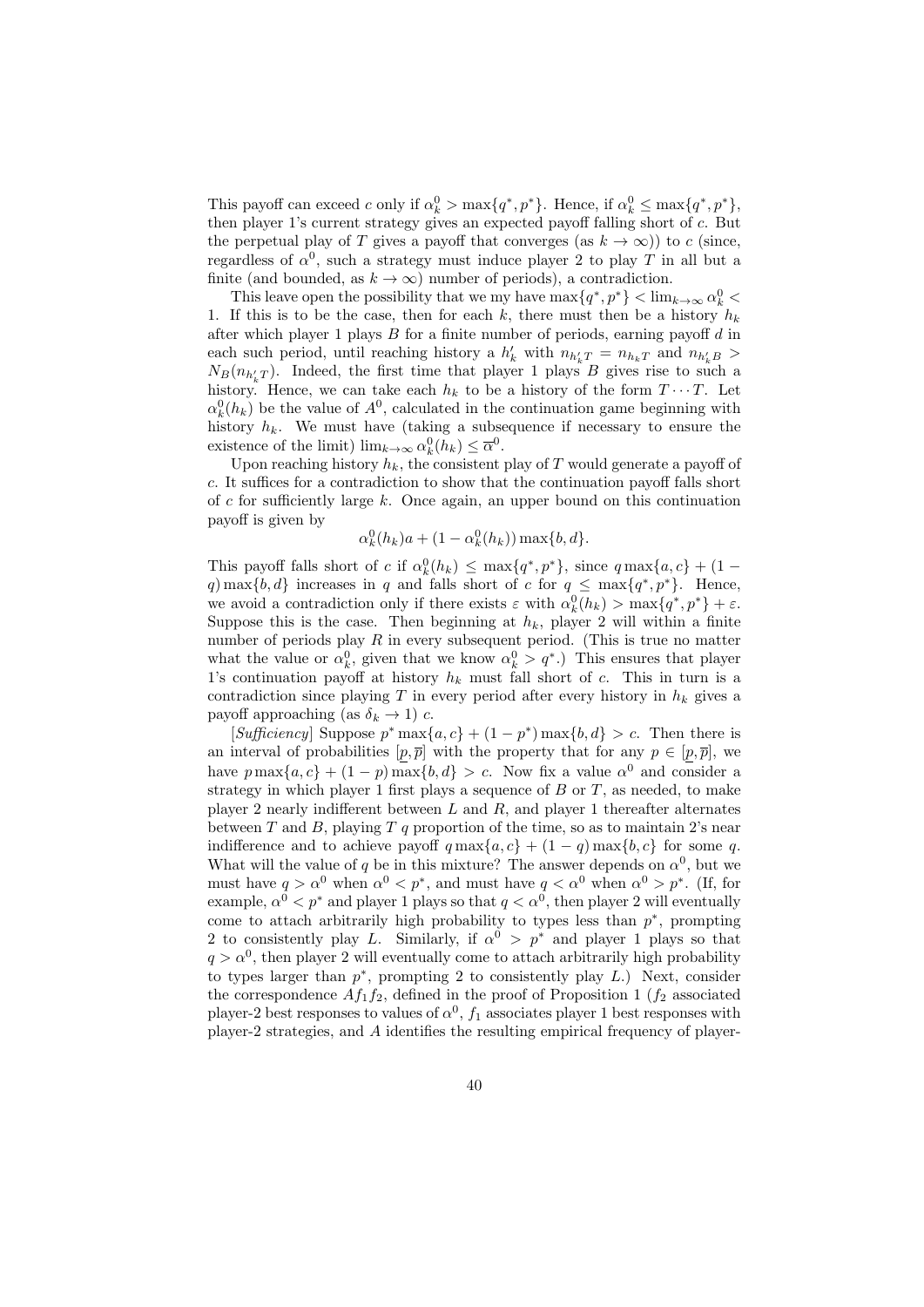1 actions.). Our preceding calculations ensure that for sufficiently large  $\delta$ , we have  $Af_1f_2(p) > p$ . In particular, any strategy with  $\alpha^0 \leq p$  must induce player 2 to eventually always play *L*, which is suboptimal (because always playing *T* ensures a payoff arbitrarily close to *c*). Alternatively, for the case of  $\alpha^0 = \overline{p}$ , we have just established there is a strategy for player 1 with  $q < \bar{p}$  (and hance a smaller average probability of  $T$ , when  $\delta$  is large, that gives a payoff larger than *c*. Since any strategy that plays *T* more than  $\bar{p}$  of the time must lead to a payoff of *c*, we must have  $Af_1f_2(\overline{p}) < \overline{p}$ , for sufficiently large  $\delta$ . It then follows from a version of the intermediate value theory and the fact that  $Af_1f_2$  is an upper-hemicontinuous, convex-valued correspondence that it has a fixed point on  $[p, \overline{p}]$ , which corresponds to an equilibrium.

Suppose  $p^*$  max $\{a,c\}$  +  $(1-p^*)$  max $\{b,d\} < c < q^*$  max $\{a,c\}$  +  $(1-q^*)$  max $\{b,d\}$ . Then it must be that  $d < c < a$ . Notice that this in turn ensures that  $q^* > p^*$ . We can construct an equilibrium for this case as follows. In the first period, player 1 is indifferent between *T* and *B*, and mixes, placing probability *ζ* on *T*. If the first action is  $T$ , then player 1 plays  $T$  thereafter. If the first action is  $B$ , then player 1 plays *B* until making player 2 indifferent between *L* and *R*, after which point player 1 maintains this indifference. This gives a long-run average *T* play of  $\alpha^0 > p^*$ . We have aggregate play for player 1 of

$$
\alpha^0 = \zeta \overline{\alpha}^0 + (1 - \zeta) \underline{\alpha}^0.
$$

It is then a straightforward calculation, following from the facts that *p <sup>∗</sup>* max*{a, c}*+  $(1-p^*) \max\{b,d\} < c < q^* \max\{a,c\} + (1-q^*) \max\{b,d\}$  and  $q^* > p^*$  that we can choose  $\underline{\alpha}^0$  and  $\zeta$  so that

- *•* Player 1 is indifferent over the actions *T* and *B* in 1's initial mixture,
- Probability  $\underline{\alpha}^0$  makes player 2 indifferent between *L* and *R*, in the process causing player 2's posterior to concentrate probability on types  $\alpha$  and  $\alpha^0$ ,

completing the specification of the equilibrium.

#### **5.8 Proof of Proposition 4**

Proposition 4.1 is a restatement of parts of Propositions 2 and 3.

Consider Proposition 4.4. Propositions 2 and 3 ensure that there is no pure equilibrium, in this case, and that there exists a binary mixed equilibrium, with payoff *c*. The fact that  $P^* < c$  ensures there is not unary mixed equilibrium, since the payoff of such an equilibrium must approach  $P^*$ , while  $c$  is always a feasible payoff.

Consider Proposition 4.3, so that  $Q^* < c < P^*$ . This configuration is consistent with  $c > d$ , and if and only if this is the case, there is a pure equilibrium with payoff *c* (by Proposition 2). Proposition 3 ensures the existence of a unary mixed equilibrium. We need then only argue that there is no binary mixed equilibrium. Notice first that a binary mixed equilibrium can exist only if *c > d*. In particular, a binary equilibrium gives payoff *c*. If  $c < d$ , then for any configuration of player 1 strategies (including a proposed strategy for the rational player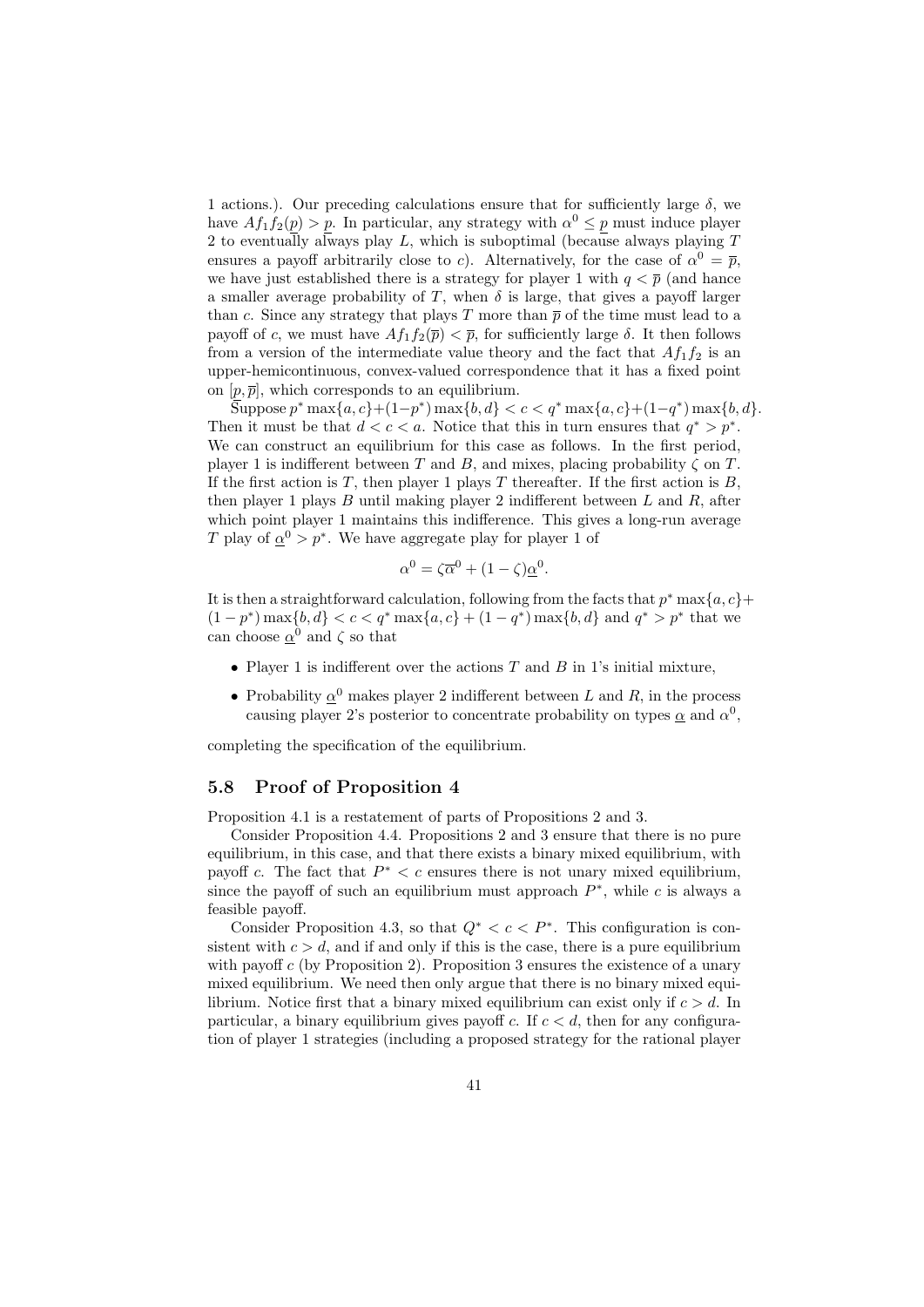1), mimicking type  $\overline{\overline{\alpha}}$  gives play 1 a payoff that is a mixture of c and d, which is larger than *c*, and hence vitiates the proposed binary mixed equilibrium. Hence, suppose  $c < d$ . Then it must be that  $a > c$  (in order for  $P^* > c$  to be possible), and  $Q^* < c < P^*$  is possibly only if  $q^* < p^*$ . But then the construction of a binary equilibrium must feature  $\alpha^0 < \underline{\alpha}^0 > q^*$ , a contradiction.

Consider Proposition 4.2. The fact that  $Q^* > c$  ensures there is no pure equilibrium, and Proposition 3 has constructed a unary mixed equilibrium. We can mimic the construction of Proposition 3 to obtain a binary mixed equilibrium if  $c > d$ . Finally, we characterize the unary mixed equilibrium. Let  ${\delta_r}$   $\}$ <sup>*r*</sup> $_{r=1}$  is a sequence of discount factors with  $\delta_r \to 1$ . Suppose  $p^*$  max ${a, c}$  + (1*−p ∗* ) max*{b, d} > c*. Let there be a sequence of equilibria with corresponding values  $\{\alpha_r^0\}_{r=0}^{\infty}$ , with limit  $\overline{\alpha}^0 \neq p^*$ . Let  $\alpha_r^0(h)$  be the continuation value of  $\alpha^0$ , after history *h*, under the *r*th equilibrium.

We have supposed the sequence is unary, meaning that as  $r$  gets large,  $P\{h:$  $| \alpha_r^0(h) - \overline{\alpha}_r^0 | > \varepsilon$  converges to zero for all  $\varepsilon > 0$ . Then for sufficiently large *r*, player 2 learns player 1's type and, since  $\alpha_r^0$  is bounded away from  $p^*$ , player 2 eventually either always plays *L* or always plays *R*. Player 1 thus receives either a mixture of payoffs *c* and *d* or a mixture of *a* and *b*. Suppose the first is the case, (the second is similar). If  $c > d$ , then we have a contradiction, since player 1 would be better off always playing *T* for a payoff arbitrarily close to *c*, ensuring that the candidate equilibrium is in fact not an equilibrium. If  $d > c$ , then player 1 would be better off playing a mixture arbitrarily close to *p ∗* .

# **References**

- [1] Martin W. Cripps, George J. Mailath, and Larry Samuelson. Imperfect monitoring and impermanent reputations. *Econometrica*, 72(2):407–432, 2004.
- [2] Martin W. Cripps, George J. Mailath, and Larry Samuelson. Disappearing private reputations in long-run relationships. *Journal of Economic Theory*, 134(1):287–316, 2007.
- [3] David Ettinger and Philippe Jehiel. A theory of deception. *American Economic Journal: Microeconomics*, 2(1):1–20, 2010.
- [4] Drew Fudenberg and David K. Levine. Reputation and equilibrium selection in games with a patient player. *Econometrica*, 57(4):759–778, 1989.
- [5] Drew Fudenberg and David K. Levine. Maintaining a reputation when strategies are imperfectly observed. *Review of Economic Studies*, 59(3):561– 579, 1992.
- [6] Philippe Jehiel. Analogy-based expectation equilibrium. *Journal of Economic Theory*, 123:81–104, 2005.